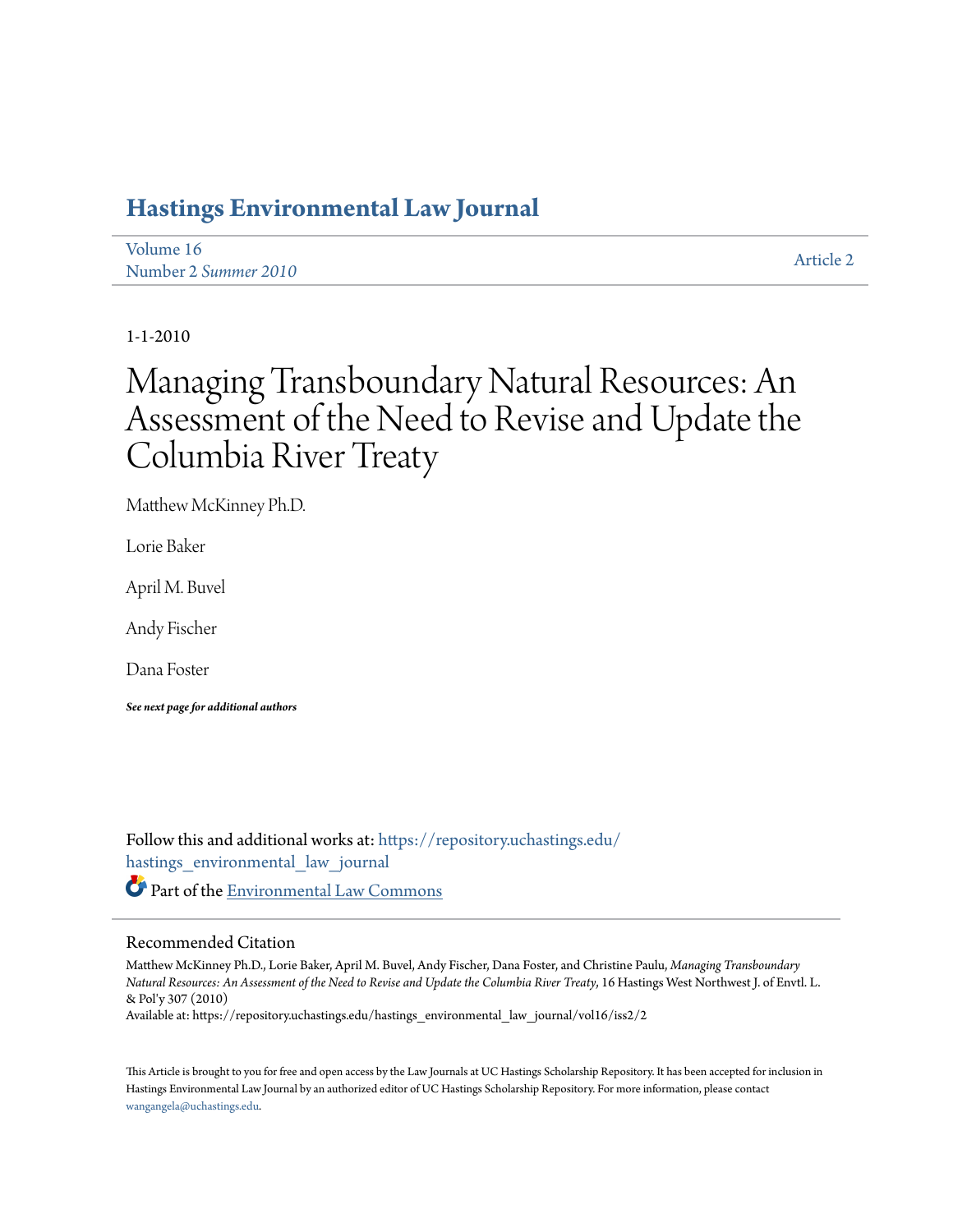# Managing Transboundary Natural Resources: An Assessment of the Need to Revise and Update the Columbia River Treaty

## **Authors**

Matthew McKinney Ph.D., Lorie Baker, April M. Buvel, Andy Fischer, Dana Foster, and Christine Paulu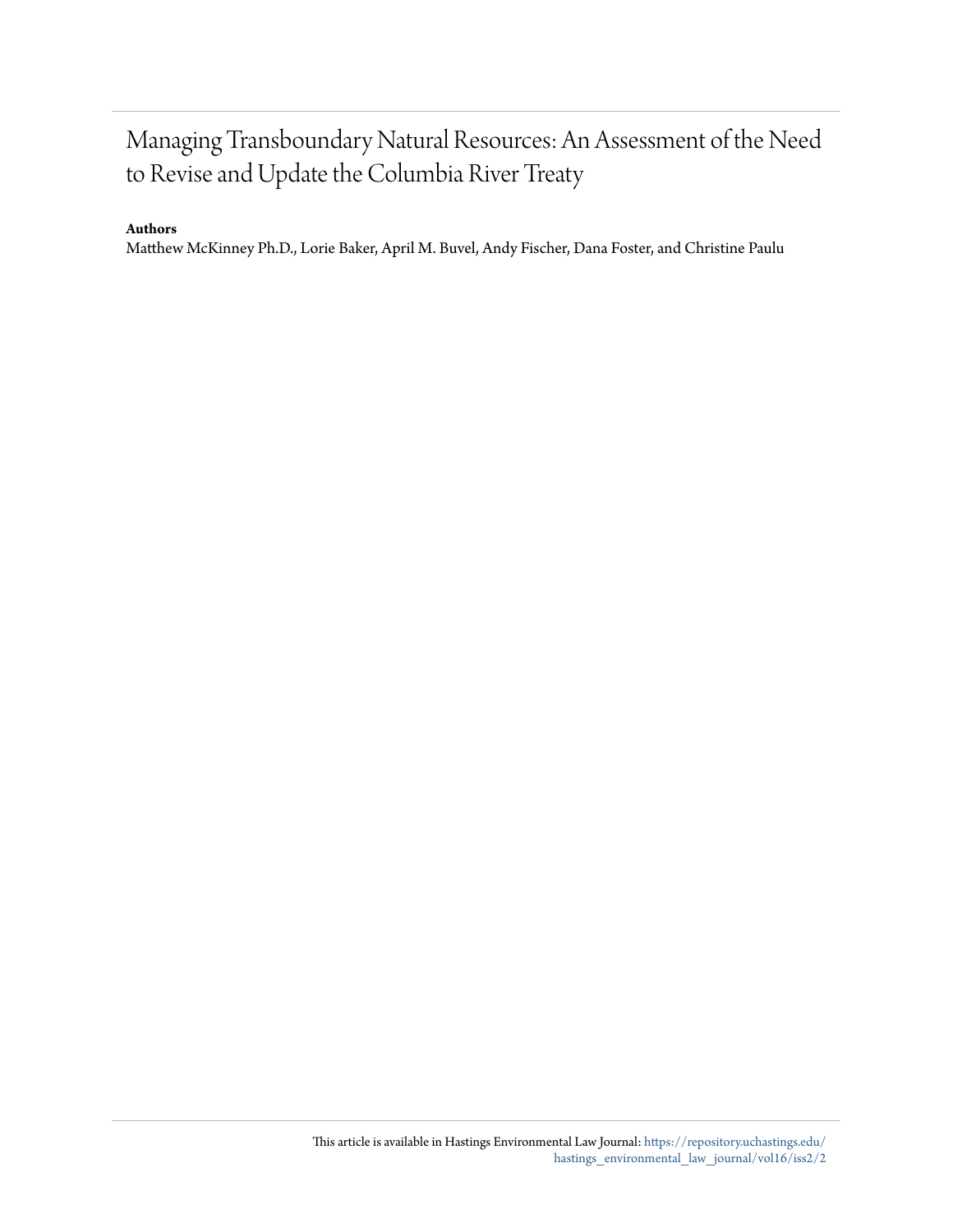# **Managing Transboundary Natural Resources: An Assessment of the Need to Revise and Update the Columbia River Treaty**

*Matthew McKinney, Ph.D.\** 

*Lorie Baker* 

*April M. Buvel* 

*Andy Fischer* 

*Dana Foster* 

*Christine Paulu* 

| L.  |    |  |                                             |  |
|-----|----|--|---------------------------------------------|--|
|     | A. |  |                                             |  |
|     | В. |  |                                             |  |
| Н.  |    |  |                                             |  |
|     | Α. |  |                                             |  |
|     | B. |  |                                             |  |
|     |    |  |                                             |  |
|     |    |  | 2. Expectations for Public Participation314 |  |
|     |    |  |                                             |  |
|     |    |  |                                             |  |
|     |    |  |                                             |  |
|     |    |  |                                             |  |
| HL. |    |  |                                             |  |
|     | Α. |  |                                             |  |
|     | В. |  |                                             |  |
|     |    |  |                                             |  |

<sup>\*</sup> Matthew McKinney is Director of the Center for Natural Resources and Environment Policy at The University of Montana. His work focuses on collaboration and conflict resolution on issues related to natural resource and environmental quality. He is also an Adjunct Professor at The University of Montana's School of Law where he serves as Chair of the Natural Resource Conflict Resolution Program. He received his Ph.D. from The University of Michigan in Natural Resource Policy and Conflict Resolution.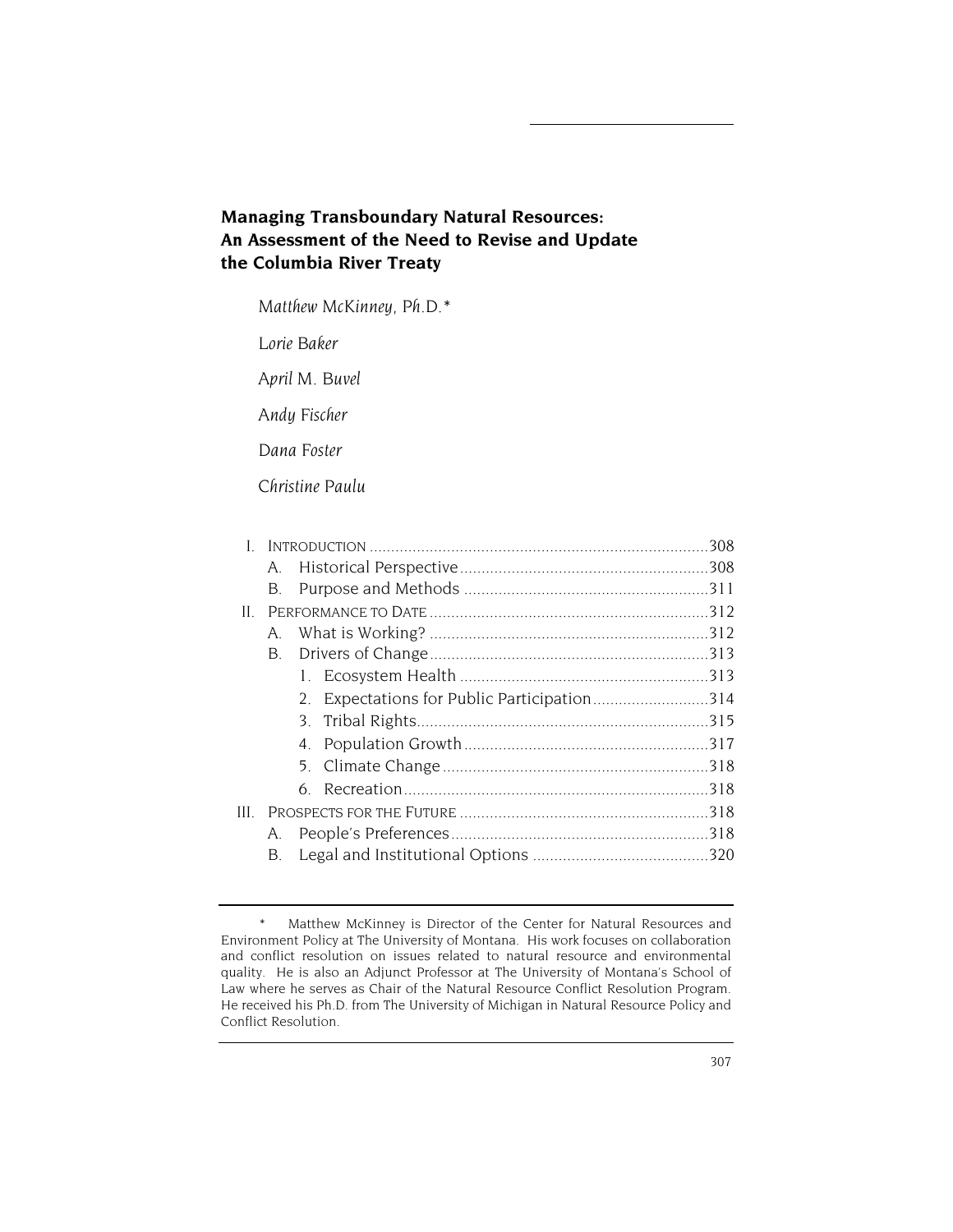| IV.  |                                                      |                                                                                                    |      |  |  |  |
|------|------------------------------------------------------|----------------------------------------------------------------------------------------------------|------|--|--|--|
|      | A.                                                   |                                                                                                    |      |  |  |  |
|      | B.                                                   | Representation - Who Should Be at the Decision-                                                    |      |  |  |  |
|      | C.                                                   | Public Participation - How to Inform and Engage                                                    |      |  |  |  |
|      | D.                                                   | Process Management - The Role of Facilitation and                                                  |      |  |  |  |
|      | Е.                                                   | Information - The Need for Scientific and Public                                                   | .328 |  |  |  |
|      | F.                                                   | Governance - Implementing and Adapting to Change 330                                               |      |  |  |  |
| V    |                                                      |                                                                                                    |      |  |  |  |
|      | A.                                                   |                                                                                                    |      |  |  |  |
|      | B.                                                   |                                                                                                    |      |  |  |  |
| VI-  |                                                      |                                                                                                    |      |  |  |  |
|      |                                                      | Build on the Options and Recommendations<br>$1_{-}$                                                |      |  |  |  |
|      |                                                      |                                                                                                    |      |  |  |  |
|      |                                                      | Conduct a More Complete Assessment336<br>$2_{-}$                                                   |      |  |  |  |
|      |                                                      | Clarify the Options to Revise and Update the CRT336<br>3.                                          |      |  |  |  |
|      |                                                      | Evaluate Options to Involve Organized<br>$4_{\cdot}$<br>Stakeholders and Unaffiliated Citizens 336 |      |  |  |  |
|      |                                                      | Facilitate Scientific and Public Learning336<br>$5_{-}$                                            |      |  |  |  |
| VII. |                                                      |                                                                                                    |      |  |  |  |
|      |                                                      | Appendix A: Maps of the Columbia River Basin338                                                    |      |  |  |  |
|      |                                                      | Appendix B: Columbia River Treaty Organization341                                                  |      |  |  |  |
|      |                                                      |                                                                                                    |      |  |  |  |
|      |                                                      |                                                                                                    |      |  |  |  |
|      | Appendix E: Chronology of Major Events Since 1964344 |                                                                                                    |      |  |  |  |
|      | Appendix F: Top-Ten Lessons for Transboundary Water  |                                                                                                    |      |  |  |  |
|      |                                                      |                                                                                                    |      |  |  |  |
|      | Appendix G: Principles of Collaboration on Natural   |                                                                                                    |      |  |  |  |
|      |                                                      |                                                                                                    |      |  |  |  |

## **I. Introduction**

## **A. Historical Perspective**

The Columbia River basin is the fourth largest river basin in the United States, equal to the size of France (see Appendix A). It includes parts of Oregon, Montana, Idaho, Nevada, Wyoming, Utah, Washington, and British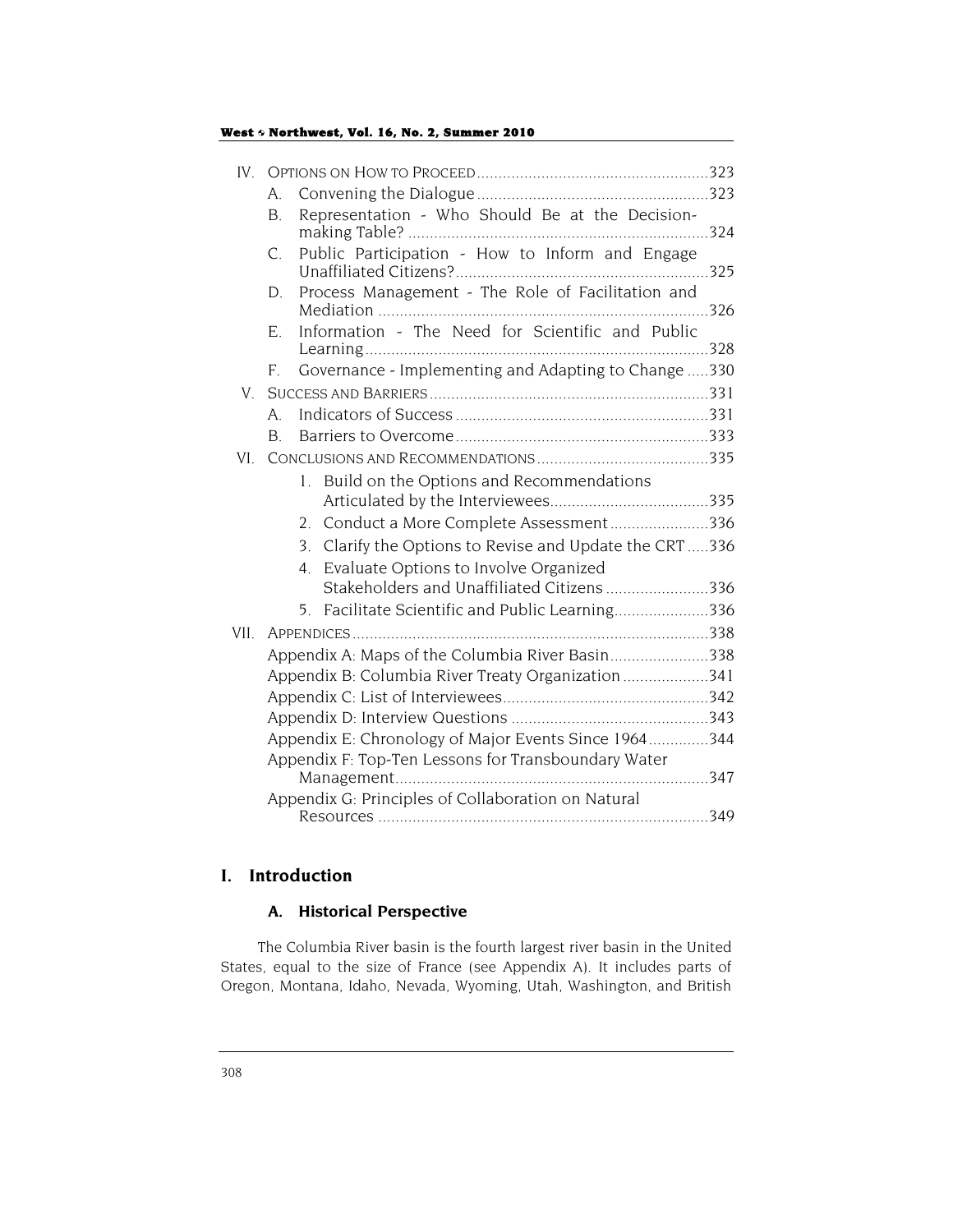Columbia.<sup>1</sup> The Columbia River has ten times the flow of the Colorado River.<sup>2</sup> It is one of the most hydroelectrically developed river systems in the world, with a generating capacity of more than 21 million kilowatts.<sup>3</sup> There are 11 dams on the mainstem in the United States and three in Canada, in addition to more than 400 other dams for irrigation and hydropower on tributaries.<sup>4</sup> While this infrastructure has generated many benefits in the form of power and flood control, many people argue that it has adversely impacted fish, navigation, irrigation, recreation, and indigenous cultures.<sup>5</sup>

In 1944, planners in Canada and the United States recognized that cooperative development of the basin might generate more benefits than each country could generate acting independently.<sup>6</sup> The planners requested that the International Joint Commission ("IJC") study the feasibility of cooperative development in the Columbia Basin. From 1944 to 1959, the IJC studied a range of options to cooperatively develop and manage resources within the basin.<sup>7</sup> Following years of negotiation, the governments of Canada and the United States ratified the Columbia River Treaty and Protocol in 1964.<sup>8</sup>

The Columbia River Treaty is considered one of the most far-reaching water treaties in the world.<sup>9</sup> It required Canada to build three new storage

6. U.S. ARMY CORPS OF ENGINEERS & BONNEVILLE POWER ADMINISTRATION, *HISTORY AND 2014/2024 REVIEW,* 3 (2009), *available at* http://www.bpa.gov/Corporate/pubs/ Columbia\_ River\_Treaty\_Review\_-\_Feb\_2009.pdf [hereinafter U.S. ARMY CORP OF ENGINEERS REVIEW].

7. *Id.*

8. Treaty Relating to Cooperative Development of the Water Resources of the Columbia River Basin, U.S.-Canada, Jan. 22, 1964, 15.2 U.S.T. 1555 [hereinafter Columbia River Treaty or CRT].

Id.; For a review of the literature on the formulation and implementation of the Columbia River Treaty, *see* U.S. ARMY CORP OF ENGINEERS REVIEW, *supra* note 6; Keith W. Muckleston, *International Management in the Columbia River Systems* (Report prepared for UNESCO's International Hydrological and World Water Assessment Programme, 2003); Richard Paisley, "Adversaries Into Partners: International Water Law and the Equitable Sharing of Downstream Benefits," 2002 *Melbourne Journal of International Law* 280-300 (2002); Nigel Bankes, *The Columbia Basin and the Columbia River Treaty: Canadian Perspectives in the 1990s* (Northwest Water Law and Policy Project, 2001, *available at* www.lclark.edu/dept/water); John Volkman, *A River in Common: The Columbia River, The Salmon Ecosystem, and Water Policy* (Western Water Policy Review Commission, 1997); Neil Swainson, *Conflict Over the Columbia: The Canadian Background to an Historic Treaty* (Institute of Public Administration of Canada, 1979); John Krutilla, *The Columbia* 

<sup>1.</sup> Bill Lang, *Columbia River*, Center for Columbia River History, http://www.ccrh.org/river/history.htm (last visited Feb. 13, 2010).

<sup>2.</sup> William L. Lang, Robert C. Carriker, *Great River of the West: Essays on the Columbia River*, 90 (1999).

<sup>3.</sup> Lang, supra note 1.

<sup>4.</sup> *Id*.

<sup>5.</sup> *Id*.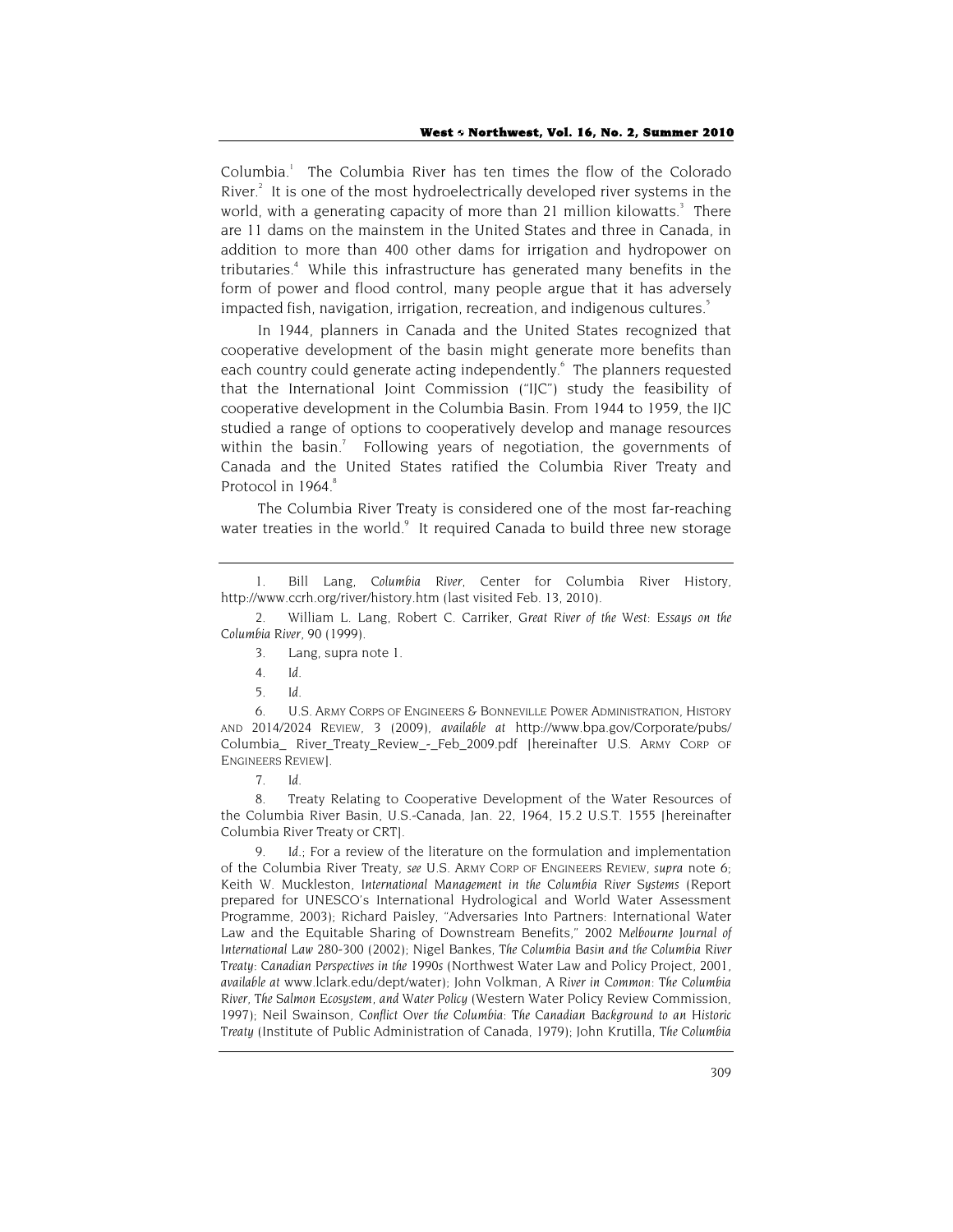dams: Keenleyside, Duncan and Mica (referred to as The Treaty Dams), to optimize flows for hydroelectric power and flood control in both nations.<sup>10</sup> The Treaty Dams provide more constant year-round streamflows, as spring floods from snowmelt are held back and released throughout the year.<sup>11</sup> In return for building the dams, Canada is compensated by the United States through two mechanisms that have efficiently transferred hundreds of millions of dollars annually. First, the United States paid Canada for half of the estimated flood control benefits provided by the Treaty Dams until 2024 (after 2024 the U.S. will pay operating costs and economic losses for any requested Canadian flood control operation).<sup>12</sup> Second, the Treaty set up a system in which the United States compensates Canada for one-half of the downstream hydroelectric power benefits generated by the upstream storage dams (known as the "Canadian Entitlement").<sup>13</sup> Canada also retains the rights to use all of the power generated by the Canadian Treaty Dams.<sup>14</sup>

The CRT is considered by some experts to be one of the most sophisticated transboundary natural resource treaties in the world.<sup>15</sup> Unlike other international water treaties, it does not focus on allocating fixed quantities of water, but rather allocates a mix of "benefits" to each country.<sup>16</sup> The primary benefits of the CRT - hydroelectric power, flood control, and compensation - were largely fixed in 1964. The governance of the Columbia River under the original CRT thereby excludes many of the values that society has found increasingly important in the intervening years, particularly the quality and quantity of instream flows for ecosystem health, as well as the legal obligation to tribes for treaty-based water and fishery resources.17

14. *Id*.

15. Interview with Professor Aaron Wolf, Oregon State University (October 2008) (on file with author); Interview with Professor Richard Paisley, University of British Columbia (October 2008) (on file with author).

16. *Id*.

*River Treaty, The Economics of an International River Basin Development* (Resources for the Future, 1967).

<sup>10.</sup> Columbia River Treaty, *supra* note 8; The treaty also gave the U.S. power to build the Libby Dam with a reservoir that extended into Canada.

<sup>11.</sup> U.S. ARMY CORPS OF ENGINEERS *REVIEW, supra* note 6.

<sup>12.</sup> *Id*.

<sup>13.</sup> *Id*. (Canada is entitled to one-half of the downstream power benefits created by Canadian storage. Canada sold its first 30-year entitlement, up front, to a group of U.S. utilities for \$254 million. This was known as the Columbia Storage Power Exchange (negotiated after the CRT was signed) and was important for establishing funding for the construction of the Treaty Dams. Since that 30-year period ended, Canada receives payment for its entitlement annually.)

<sup>17.</sup> The recognition of tribal legal rights to water and fishery resources is largely a function of multiple lawsuits and judicial decisions, as explained more fully below.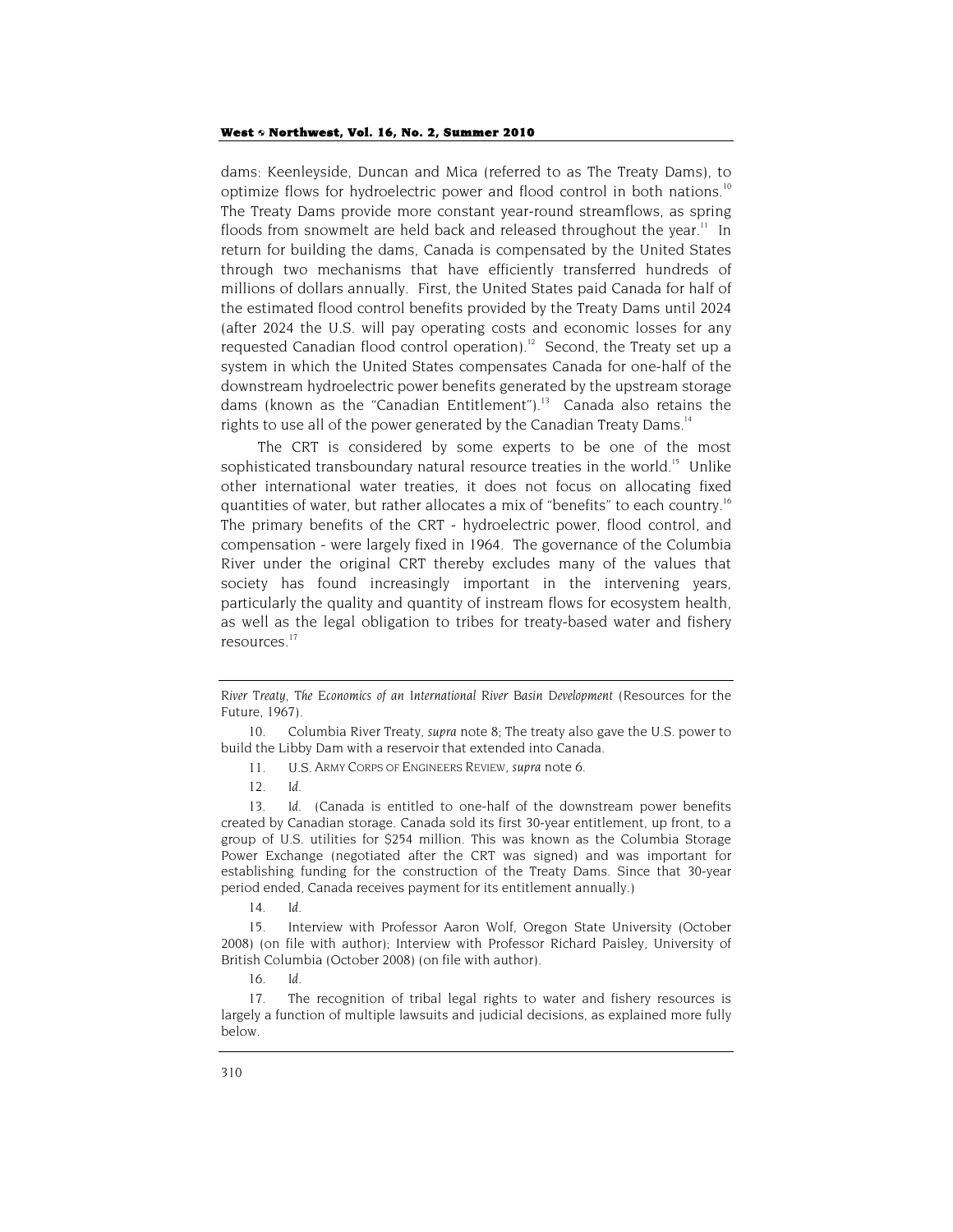The administration of the CRT is governed by what are commonly referred to as the "Entities" - including the Bonneville Power Administration and Army Corps of Engineers from the United States, and BC Hydro from Canada.<sup>18</sup> A Permanent Engineer Board is responsible for preparing and approving an Annual Operating Plan.<sup>19</sup> Appendix B presents an organizational chart for the CRT.

The CRT does not have an expiration date. However, after sixty years of implementation (no sooner than 2024) the treaty can be terminated and renegotiated as long as either the United States or Canada give at least ten years notice of their intent to terminate.<sup>20</sup> The flood control agreement expires in  $2024$ <sup>21</sup> While these deadlines may seem to be beyond the planning horizon of most political decision makers, many professionals involved in management of the basin have started to think about how, if at all, the CRT may be revised and updated in light of all the changes that have occurred since 1964.

## **B. Purpose and Methods**

The purpose of this article is to present and discuss the findings of an assessment of the need to revise and update the CRT. During fall 2008, five graduate students in The University of Montana's Natural Resources Conflict Resolution Program set out to interview people representing the "Entities" in the United States and Canada (i.e., those agencies with primary authority to formulate and implement the CRT), other government agencies, tribal governments, and selected scholars. Due to time and financial constraints, the team was forced to limit the number of interviews. A more complete and robust assessment would include interviews with representatives from various interest groups and other stakeholders.

Appendix C presents a list of interviewees, and Appendix D presents the interview questions. In addition to the interviews, we reviewed scientific, legal, and other commentary on the merits of the CRT. We also provided interviewees a chance to review and comment on earlier drafts of this article and to provide any additional technical information. We

<sup>18.</sup> Columbia River Treaty, *supra* note 8.

<sup>19.</sup> *Id*.; The CRT allows the Entities the option to prepare Detailed Operating Plans (DOP) annually that may produce results more advantageous to both countries than those that would arise from operation under the Annual Operating Plan. For more than 20 years, the DOP's have included operations that meet a growing number of fishery and recreation objectives; *see* U.S. ARMY CORPS OF REVIEW *supra* note 6.

<sup>20.</sup> *Id*. If the Treaty is terminated and not renegotiated, the Boundary Waters Treaty of 1909 will govern the transboundary Columbia River, however, certain provisions of the Treaty continue so long as the projects exist, including called-upon flood control, Libby coordination, and Kootenay diversion rights.

<sup>21.</sup> *Id*. Some interviewees interpret flood control provisions to continue beyond 2024.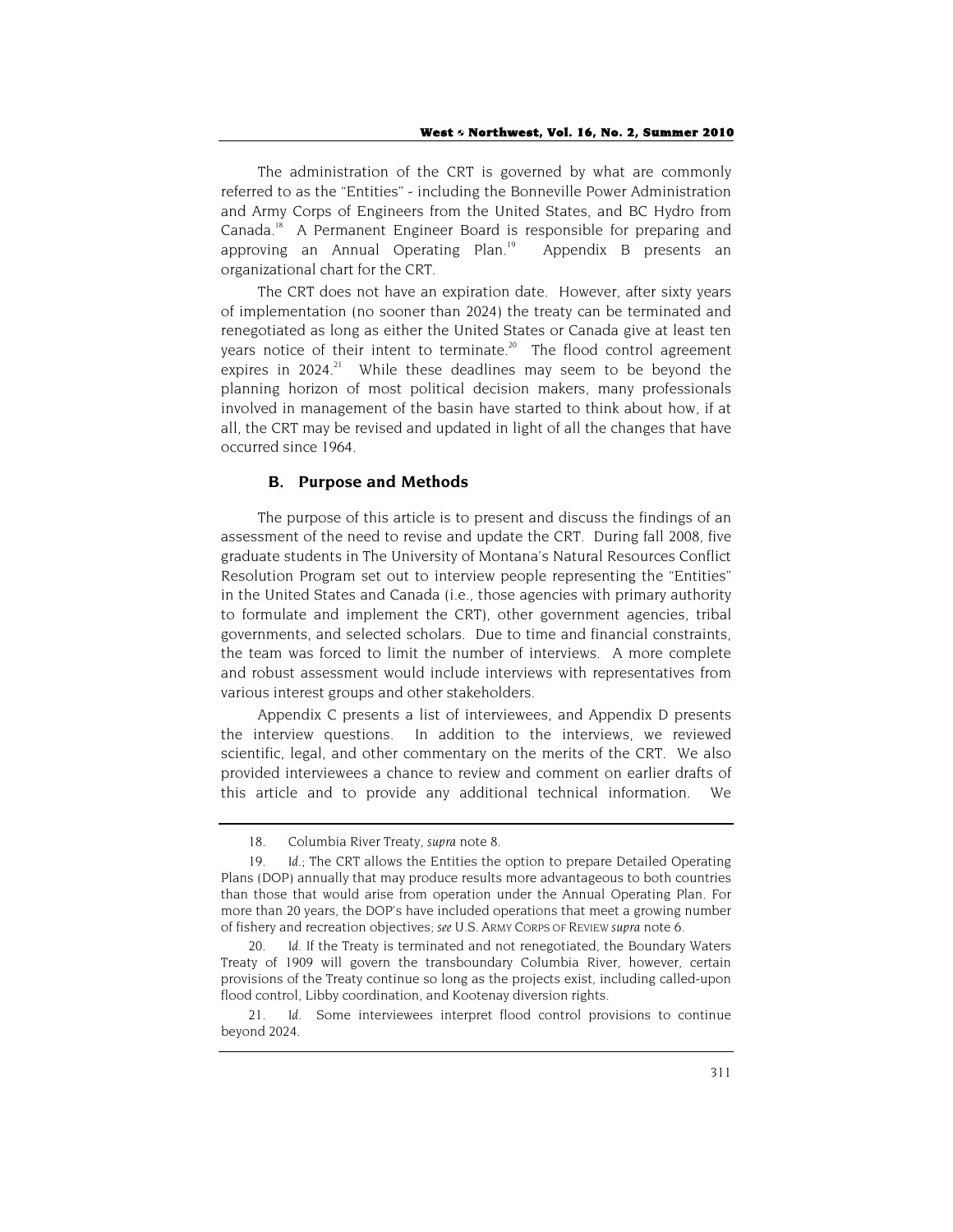presented and discussed the results of this assessment at a conference on the governance of transboundary rivers in the face of uncertainty.<sup>22</sup>

We are very grateful to all of those people and organizations that provided feedback. Throughout this assessment, the team was guided by the Ethical Standards of Professional Responsibility for the Association for Conflict Resolution, which, in essence, compels members of the team to operate as nonpartisan, impartial servants of all stakeholders and decisionmakers.<sup>23</sup>

The following sections of this article present our findings, along with conclusions and recommendations that build on what interviewees told us and best practices in multiparty negotiation and collaboration. We do not attribute ideas or comments to individual interviewees, preferring to operate on the principle that what is most important is what was said, not who said what. This principle allows everyone to consider the merits of the ideas presented, regardless of who said what. The people we interviewed represented their own viewpoints, not official positions of their organizations.

Our hope is that this assessment helps inform and invigorate discussions about the future of the CRT.

## **II. Performance to Date**

#### **A. What is Working?**

Nearly all of the interviewees said that the CRT is working well for its intended purposes, hydroelectric power production and flood control. Many people also agreed that the technical operations of the CRT have been very successful (i.e., the combination of the operating committee, annual operating plans, and the Permanent Engineering Board). One person asserted, "Lots of things are working well. The CRT is probably one of the most successful agreements of international cooperation." Another person explained how floods have been reduced with the infrastructure of new dams and the careful management of hydropower systems. One interviewee said that the CRT "contributed hugely to the reduction of global warming by reducing the use of fossil fuels," and has also "provided the Northwest with some of the cheapest electricity in the world."

Although nearly all respondents said the CRT is working well for its original purposes, many interviewees cited various problems with the CRT.

<sup>22</sup>*. Transboundary River Governance in the Face of Uncertainty: The Columbia River Treaty, 2014* (The University of Idaho College of Law, Natural Resource and Environment Symposium, April 2-4, 2009, Coeur d'Alene, Idaho).

<sup>23.</sup> Society of Professionals in Dispute Resolution, *Ethical Standards of Professional Responsibility,* (1986), http://acrnet.org/acrlibrary/more.php?id=28\_0\_1\_0\_M.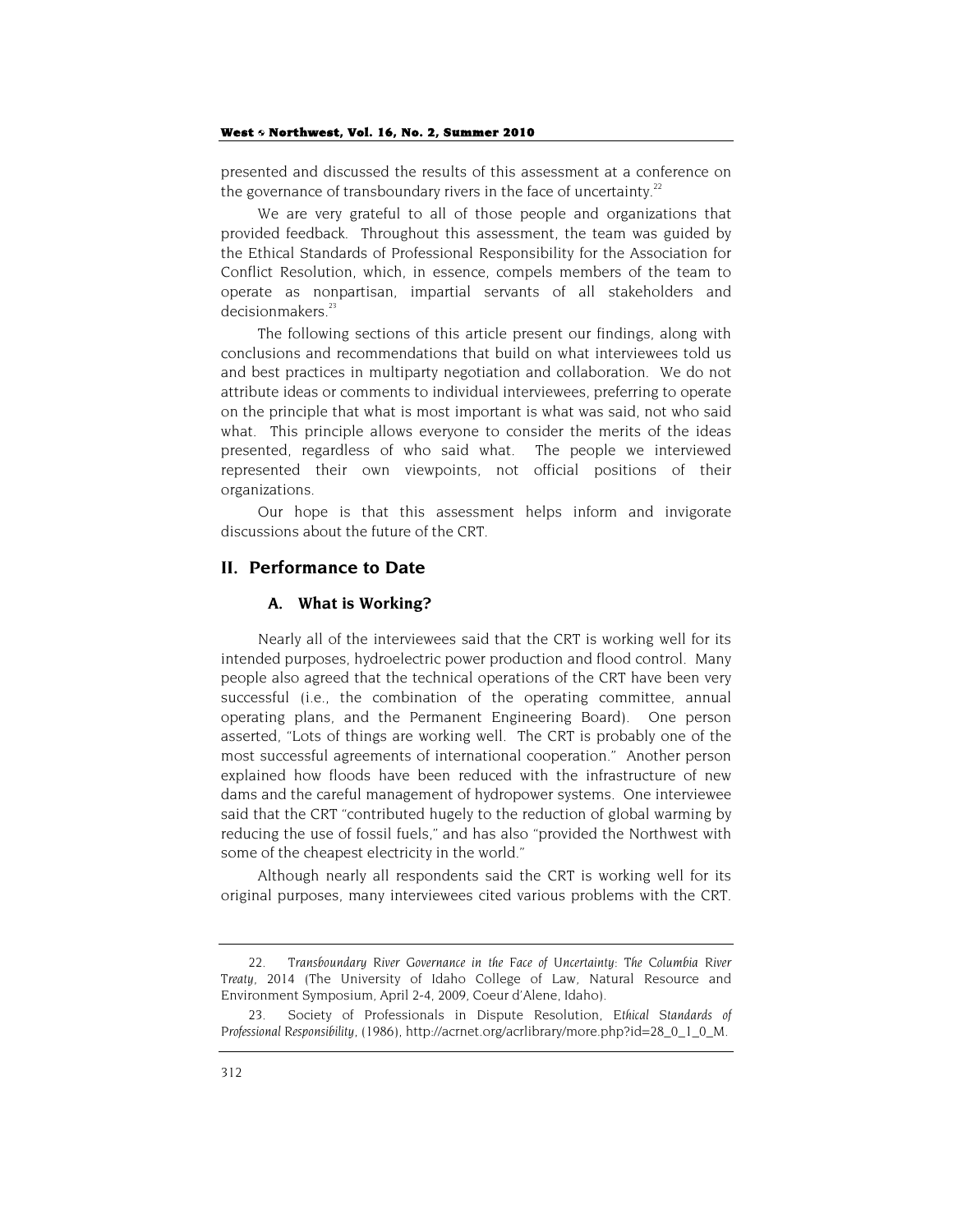These difficulties, explained more fully below, include adverse impacts on fish and wildlife in both Canada and the United States, the loss of thousands of acres of habitat, and harm to tribal interests (particularly fishing and hunting), community interests, and farming interests in both Canada and the United States. A few respondents, however, stated that the operating team does a pretty good job of integrating fishery interests when it can.

The interviewees were somewhat split over the distribution of benefits within the CRT. Some say, "The framework allows some of the economic benefits to be divided on an equitable basis between the countries." Others said that they "would like to see a better exchange of benefits across the border."

Finally, some respondents said that no single aspect of the CRT is working well. In fact, some interviewees failed to answer the original question (What is working well with respect to the CRT?), and instead cited various ways in which the CRT is not working well: it does not satisfy current social and environmental needs, it does not allow for the legal rights of tribes in Canada and the United States to be met, and it does not provide sufficient opportunity for stakeholders and the public to be informed and engaged. These issues are addressed in more detail below.

## **B. Drivers of Change**

According to the interviewees, the changes that have taken place since ratification of the treaty are the primary reasons to revise and update the CRT. One interviewee succinctly noted that "we have moved from a time when the primary interests (hydropower and flood control) were readily quantified and generally complimentary, to a time with many more interests that are extremely difficult to quantify and are often mutually exclusive." This sentiment was echoed by many of the interviewees.

The interviewees identified six specific drivers or reasons to revise and update the Columbia River Treaty - (1) ecosystem health; (2) expectations for public participation; (3) tribal interests and rights in both Canada and the United States; (4) population growth; (5) climate change; and (6) other considerations. Appendix E, Chronology of Major Events Since 1964, provides additional information on issues and decisions that influence the management of the Columbia River.

#### **1. Ecosystem Health**

Nearly all of the interviewees explained that ecosystem health is one of the most compelling drivers to revise and update the CRT. This driver is a catch-all term for a number of specific issues identified by the respondents, including but not necessarily limited to: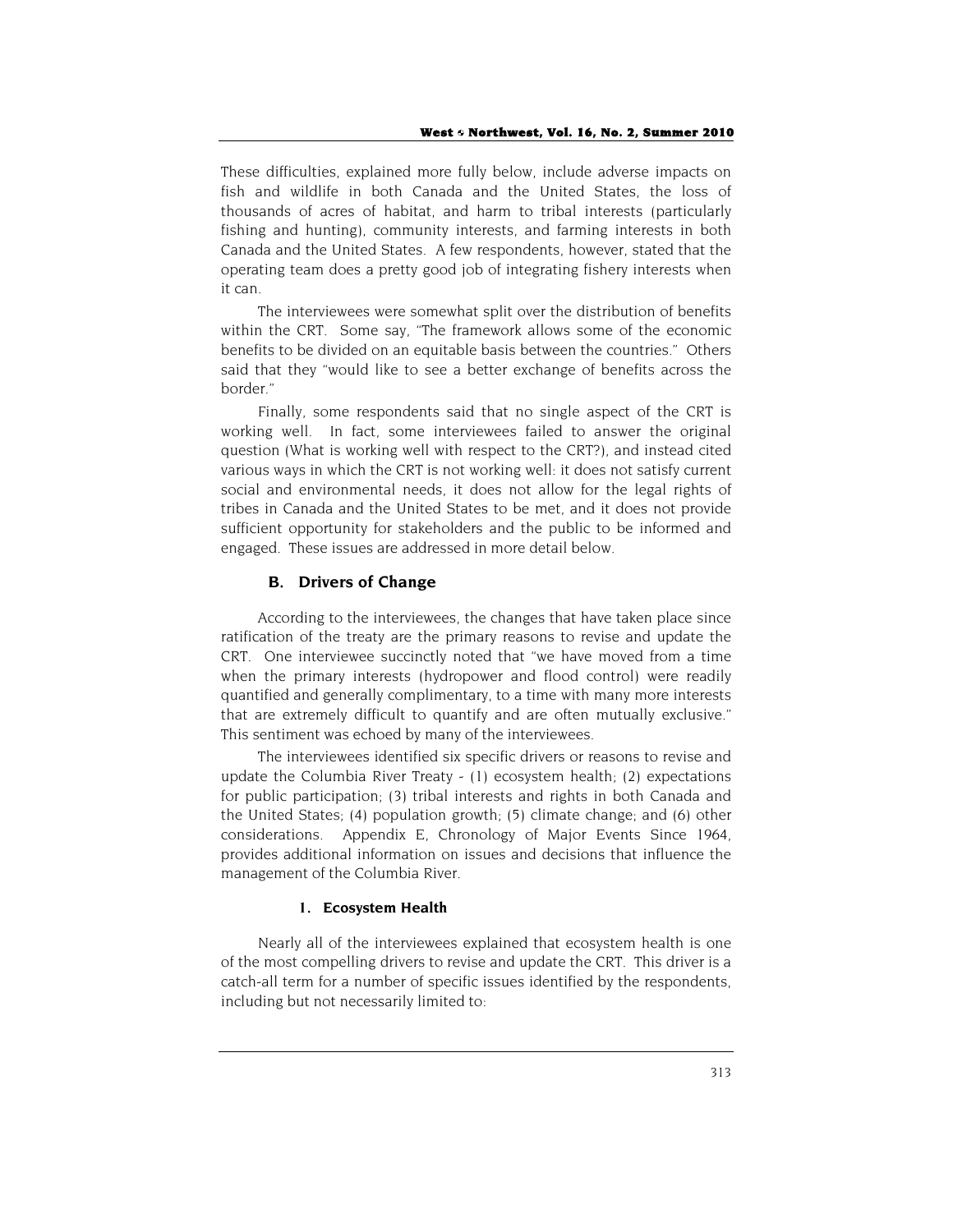- The emergence of ecosystem health values as reflected by a series of environmental laws passed by the U.S. Congress since 1964, including the National Environmental Policy Act of 1969 ("NEPA"), $^{24}$  the Clean Water Act of 1972 ("CWA"), $^{25}$ and the Endangered Species Act of 1973 ("ESA").<sup>26</sup> The most influential of these to the CRT is the ESA, which provides protections for endangered and threatened plants and animals (listed species) and the habitats upon which they depend.<sup>27</sup>
- The impact of Treaty Dams and reservoir operations throughout the basin on fish species, including salmon and resident fish, particularly as these impacts influence the maintenance of commercial, tribal, and recreational fisheries.
- The impact of land use development, resource development (e.g., mining), and transportation infrastructure on fish resources.
- The importance of conserving and restoring fish and other wildlife in recognition of traditional cultural, spiritual, and legal rights of the Tribes and First Nations consistent with the tenets of environmental justice.<sup>28</sup>
- The adequacy of water supply in the face of continued population growth and climate change.
- The degradation of water quality from point sources (e.g., industrial and municipal effluent) and non-point sources (e.g., urban growth, agriculture, and forestry) and the impact on fishery and other resource values.

The interviewees concluded that these and perhaps other ecosystem health issues are not adequately taken into account in the existing CRT. Some of the interviewees also noted that these ecosystem health interests are often at odds with each other, for example, upstream and downstream fisheries may need water retained or released at conflicting times.

#### **2. Expectations for Public Participation**

Most of the interviewees agreed that another reason to revise and

27. *Id*.

<sup>24. 42</sup> U.S.C. §§4321-4370f (1969).

<sup>25.</sup> 33 U.S.C. §§1251-1387 (1972).

<sup>26. 16</sup> U.S.C. §§1531-1599 (1973).

<sup>28.</sup> Mary Christina Wood, *Protecting the Attributes of Native Sovereignty: A New Trust Paradigm for Federal Actions Affecting Tribal Lands and Resources*, 1995 UTAH L. REV. 109 (1995).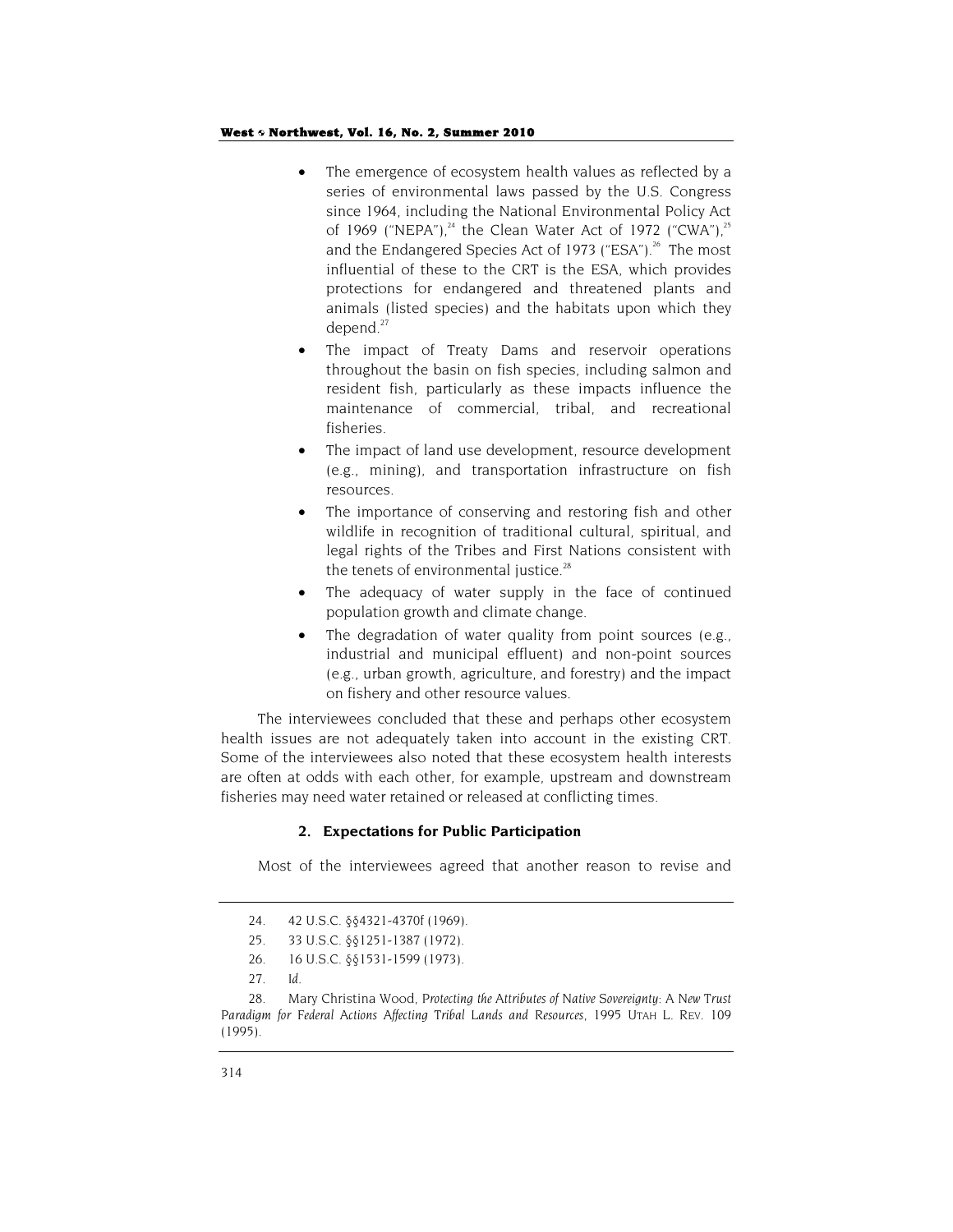update the CRT is an increased expectation for public and stakeholder involvement in future management of the system.

As explained above, most interviewees agree that the Columbia River must be managed to meet a broader and more complex set of values beyond the original focus on hydropower and flood control. These respondents explained that the best way to integrate the interests and concerns that revolve around ecosystem health, tribal rights, and recreation is to make the process of managing the Columbia River system more open, transparent, and inclusive. Several people cited the Pacific Salmon Commission as one model to improve the governance of the basin under the CRT, in large part because it provides meaningful opportunities for tribes and stakeholders to be involved in decisionmaking and implementation.<sup>29</sup>

Some respondents explained that it is not only important to engage organized stakeholder groups and unaffiliated citizens in setting priorities for the system, but also to involve them in monitoring and adapting the system over time.

Not all interviewees agreed about whether or when citizens and stakeholders should be engaged. Some of the respondents suggested that the best time to engage non-governmental interests is after the entities and other key actors have a chance to work through some of the issues and propose some type of revised plan.

#### **3. Tribal Rights**

According to many respondents, another significant reason to revise and update the CRT is to fulfill the trust responsibilities and legal obligations of the federal government with respect to the interests, customs, and legal rights of First Nations and Native Americans (collectively referred to herein as "tribes"). The existing operations of the Treaty dams have caused further damage to what was an already compromised fishery,<sup>30</sup> and to which the tribes have a reserved legal right. The interviewees noted that the U.S. government has a "trust and fiduciary responsible to the tribes on actions that affect their treaty-protected resources." These resources include salmon fisheries, other fish species, wildlife, and native plants. The tribes' legal rights have been established through a long history of legal action.<sup>31</sup>

31. In addition to the narrative provided herein, additional information on the tribes' legal rights is presented in Appendix E, Chronology of Major Events.

<sup>29.</sup> *See* Pacific Salmon Commission, http://www.psc.org (last visited Feb. 13, 2010).

<sup>30.</sup> When the U.S. Senate debated the treaty in 1961, they assumed there couldn't be any more salmon losses since Grand Coulee had already knocked out the runs that would have returned to the area where the Canadians were to build their dams. However, they ignored the serious detrimental impacts to the fisheries that remained and the resulting impact to the tribes' right to fish. *Columbia River Treaty: Hearing Before the S. Comm. on Foreign Relations*, 87th Congr. (March 8, 1961).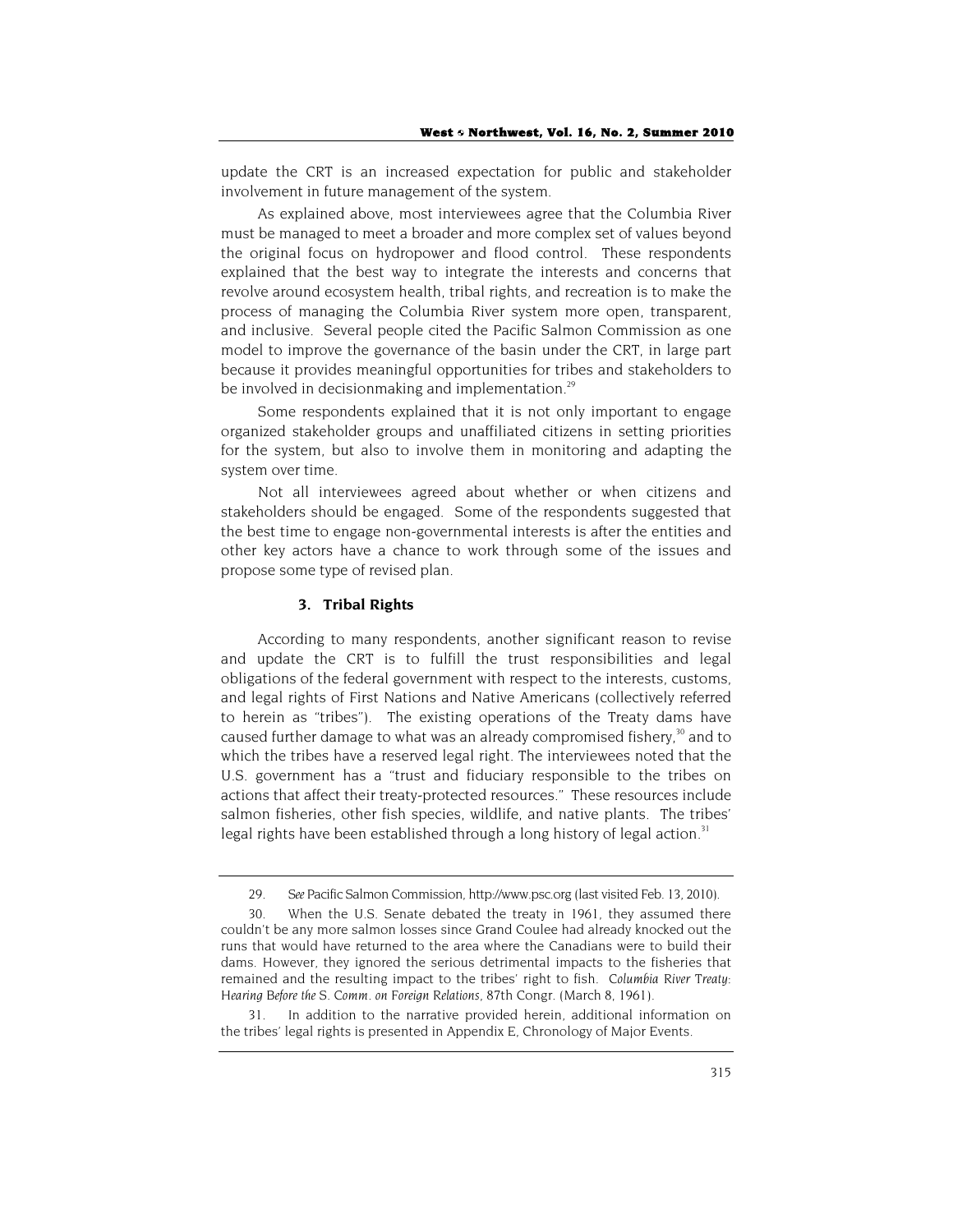In 1855, Native Americans in the Columbia River basin signed a series of treaties with the United States which ceded most of their lands, but reserved exclusive rights to fish and hunt within their reservations as well as rights to fish in usual and accustomed places off the reservation. $32$  First Nations have similar rights based on Section 35 of the Constitutional Act  $(1982)^{33}$  that gave constitutional protection to the aboriginal and treaty rights of the First Nations in Canada. To exercise these rights, some interviewees explained that the tribes have had to resort to the courts. Over time, the courts have increasingly recognized these legal rights as reflected in several notable cases.<sup>34</sup> These include: *Winters v. United States*,<sup>35</sup> Sohappy v. Smith,<sup>36</sup> U.S. v. Washington,<sup>37</sup> Settler v. Lameer,<sup>38</sup> and the Haida and Taku River decisions in Canada.<sup>39</sup> In addition, the Pacific Salmon Treaty incorporated tribal rights as it set out to cooperatively provide recommendations to managers of Pacific salmon stocks.<sup>40</sup> With so many existing court decisions and treaties governing fisheries management, some interviewees made it clear that the tribes do not want fisheries management simply "incorporated" into the CRT per se. Rather, they want the governance of the

32. Center for Columbia River History, *Treaties & Executive Orders Archive,* http://www.ccrh.org/comm/river/treaties.htm.

34. Though most of these court cases were not specifically referenced by interviewees, we feel their inclusion here reflects and refines the discussions with interviewees about legal rights of tribes in the U.S. and Canada.

35*.* 207 U.S. 564 (1908) (allowing tribes to reserve future water needs in the amount necessary to meet the primary purpose of the reservation when established, with priority based on the date of establishment of the reservation; this means that Native Americans in the Columbia Basin have an authority to legally define their water rights).

36. 529 F.2d 570 (9th Cir. 1976) (holding that the tribes were entitled to a "fair share" of the fish runs and the state is limited in its power to regulate Indian fisheries, only possessing the power to regulate when "reasonable and necessary for conservation"); *see also* Columbia Inter-Tribal Fish Commission, "A Short Chronology of Treaty Fishing on the Columbia River," http://www.critfc.org/text/timeline3.html.

37. 492 F.2d 620 (9th Cir. 1974) (holding that a "fair share" was 50 percent of the harvestable fish destined for the tribes' usual and accustomed fishing places and reaffirmed tribal management powers; this principle was then applied to the fisheries in the Columbia River Basin).

38*.* 507 F.2d 231 (9th Cir. 1974) (holding that treaty fishing is a tribal right, not an individual right, and the tribes had reserved the authority to regulate tribal fishing on and off the reservations).

39. *Haida Nation v. British Columbia*, 3 S.C.R. 511 (2004). In the Haida and Taku River decisions in 2004, the Supreme Court of Canada ruled that the Crown (federal government) has a legal duty to consult and accommodate First Nations when considering an action that might adversely impact Section 35 rights (established or potential).

40. Treaty Concerning Pacific Salmon, U.S.-Canada, Jan. 28,1985, T.I.A.S. No. 11091, 1469 U.N.T.S. 358 [hereinafter Pacific Salmon Treaty].

<sup>33.</sup> Constitution Act, 1982 (1982) (Can.).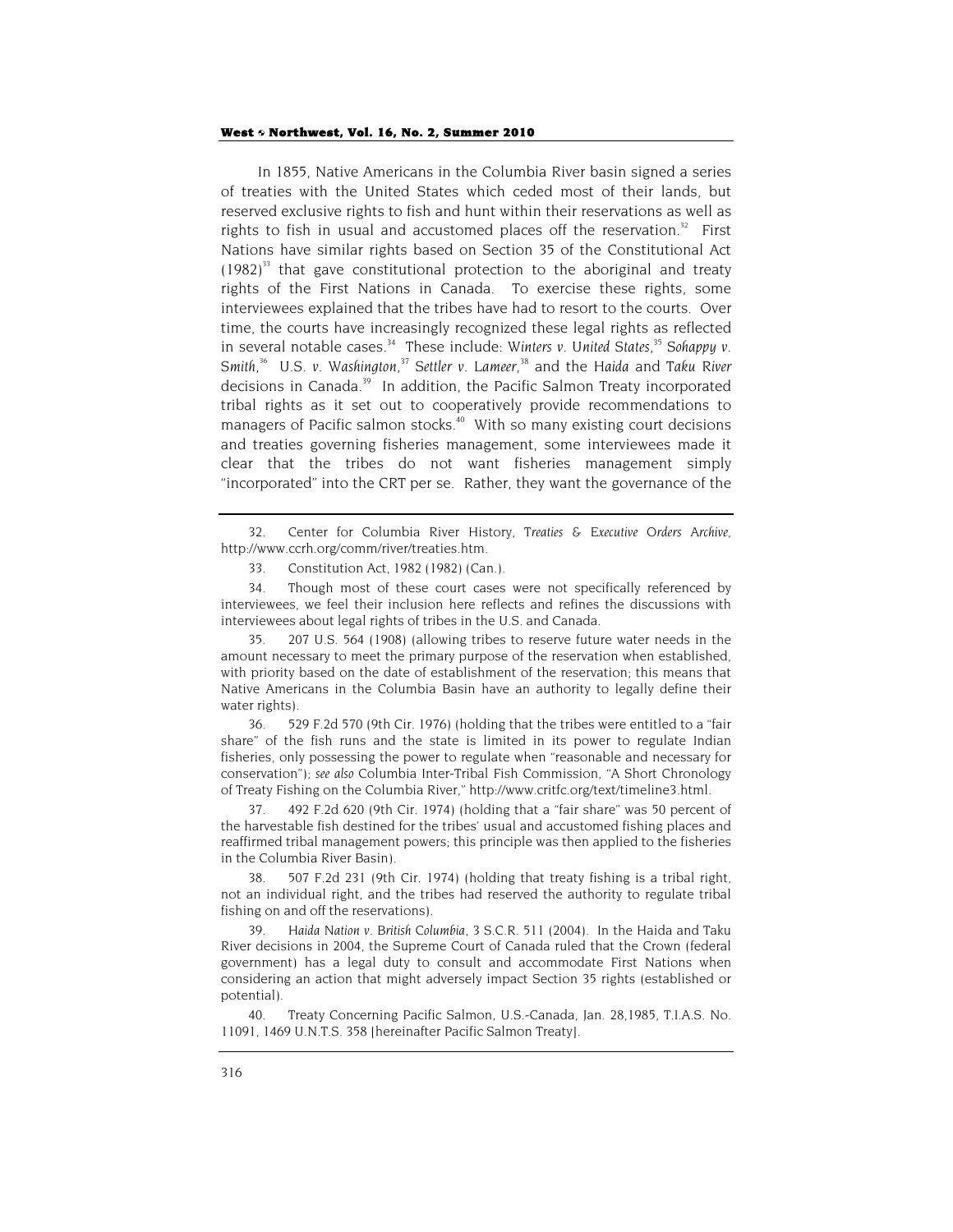basin under the CRT to meet their legally defined interests on par with other designated benefits or values of the system.

Some interviewees explained that First Nations have been displaced and otherwise negatively impacted during the creation of CRT storage reservoirs and dams in Canada. First Nations apparently lost significant hunting, fishing, and gathering land that they have historically relied on. Interviewees also explained that First Nations are concerned about the disruption of burial grounds and artifacts by the fluctuating water levels of reservoirs. These respondents went on to explain that First Nations have not been adequately compensated for the sacrifices they have made to develop the Columbia River under the CRT, and that their interests are not being represented in the current CRT.

In conclusion, some interviewees explained that the needs and interests of tribes should be reflected in any process to revise and update the CRT. Most of the interviewees concluded that tribes from Canada and the United States should have a decisionmaking role in any process to revise and update the CRT.

#### **4. Population Growth**

Some interviewees expressed concern about the potential impact of population growth on the management of the Columbia River system, and the system's ability to meet increased demands for water and energy. When the CRT was ratified, it was anticipated that some of the dams on the Columbia would provide growing populations with water and power (in fact, consumptive use is the highest priority of the  $CRT$ ).<sup>41</sup> However, the Columbia Basin has continued to grow at unprecedented rates (between 20 percent to 40 percent in urban areas since  $1960$ ).<sup>42</sup> If populations in the lower basin continue to grow at the current rates, many interviewees agree there will be a significant increase in demand for water and power in major metropolitan areas of the Pacific Northwest.

Energy producers have voiced concerns about meeting future demands in the region.<sup>43</sup> Some have expressed concern about California's continued dependence on Columbia River hydropower, which could indirectly increase electricity rates as the demand for this power increases in the Northwest.<sup>44</sup> Some interviewees concluded that the CRT should be revised and updated to prioritize the future water and energy needs of the basin before exporting

<sup>41.</sup> U.S. ARMY CORPS OF ENGINEERS *REVIEW, supra* note 6.

<sup>42.</sup> INDEPENDENT SCIENTIFIC ADVISORY BOARD. HUMAN POPULATION IMPACTS ON COLUMBIA RIVER BASIN FISH AND WILDLIFE 9 (ISAB Human Population Report, June 8, 2007).

<sup>43.</sup> NORTHWEST POWER PLANNING COUNCIL, NORTHWEST POWER SUPPLY ADEQUACY: RELIABILITY STUDY- PHASE 1 REPORT (Paper Number 200-4, March 6, 2002).

<sup>44.</sup> *Id*.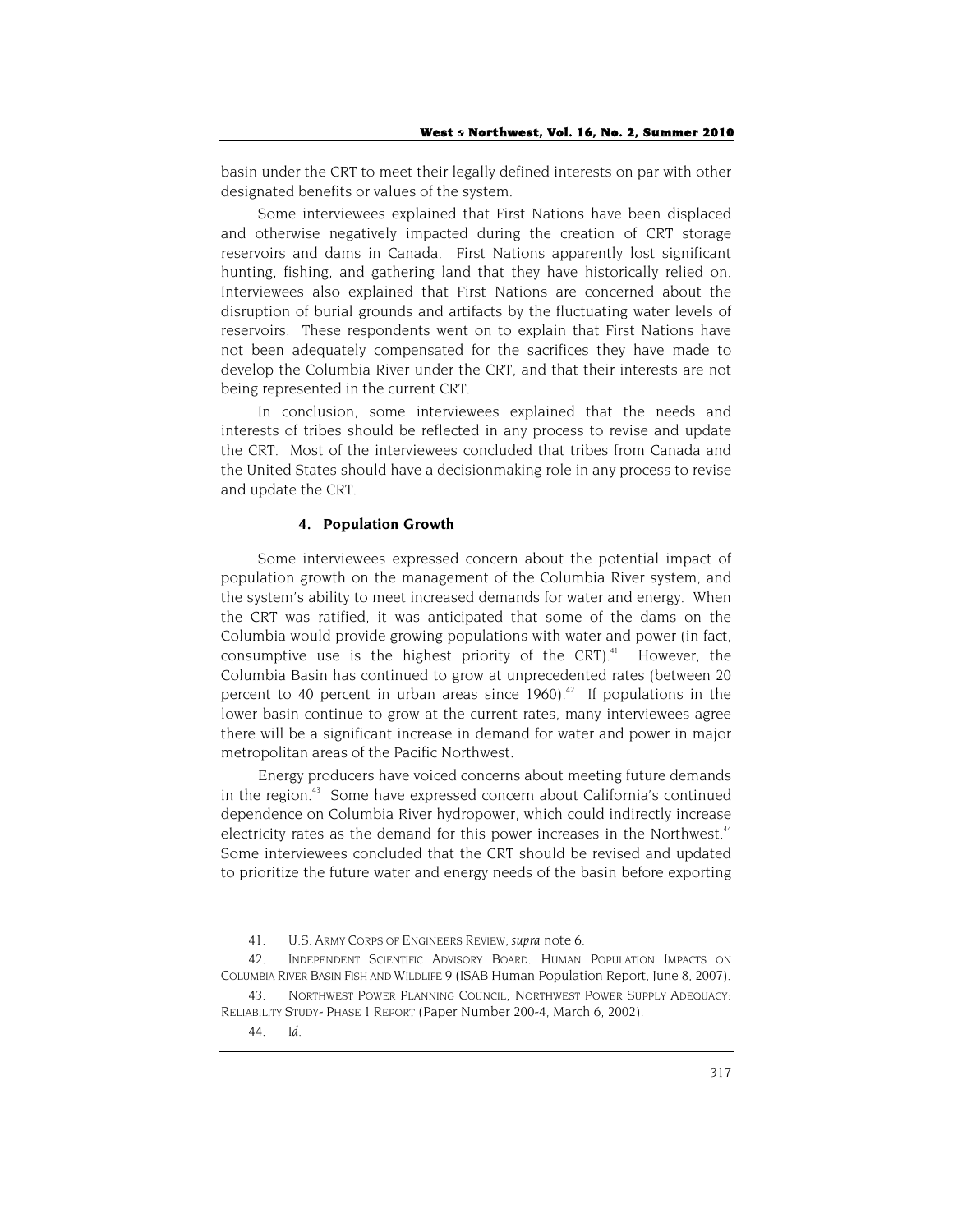#### West  $\diamond$  Northwest, Vol. 16, No. 2, Summer 2010

either resource out of the basin.

#### **5. Climate Change**

Some interviewees said that the uncertainty and potential impacts associated with climate change (particularly its impact on future water availability) is another compelling reason to revise and update the CRT. In addition to a lack of information on climate change, interviewees suggested that changes to snowpack, temperature, and precipitation patterns would likely influence the management of the Columbia River to meet multiple interests. While the impacts of climate change are uncertain, interviewees explained there is a growing need to develop management scenarios to both mitigate and adapt to whatever impacts may emerge.

Some interviewees said that some public resource agencies have started working on this issue, but that more attention might be focused on it in the near future. Others suggested that the CRT, in its current form, could already accommodate these issues through adjustments in operating plans.

#### **6. Recreation**

The impact of reservoir management on recreation in and around reservoirs and the associated impact on tourism were also mentioned by some interviewees as an important driver to change the CRT. At least one interviewee expressed concern about the need to maintain consistent water levels for reservoir-based recreation. The ability to access reservoirs and associated recreational resources is impaired when reservoir levels fluctuate to meet downstream needs and interests.

Some interviewees noted that recreation objectives are sometimes met through special operating agreements authorized by the Detailed Operating Plan, but that these objectives must be balanced against competing objectives including power.

## **III. Prospects for the Future**

#### **A. People's Preferences**

In light of the changes that have taken place since 1964, interviewees were asked what their preference was in terms of the future of the CRT: maintain the status quo, terminate the treaty, or revise and update some or all aspects of the treaty.

Most interviewees expressed a desire to revise and update the CRT. A frequent sentiment was that "things have changed" and there are additional considerations that were not prevalent during the 1960s negotiation, such as climate change, sensitivity to ecosystem health, consideration of fish and wildlife, expectations for public involvement, and increased pressure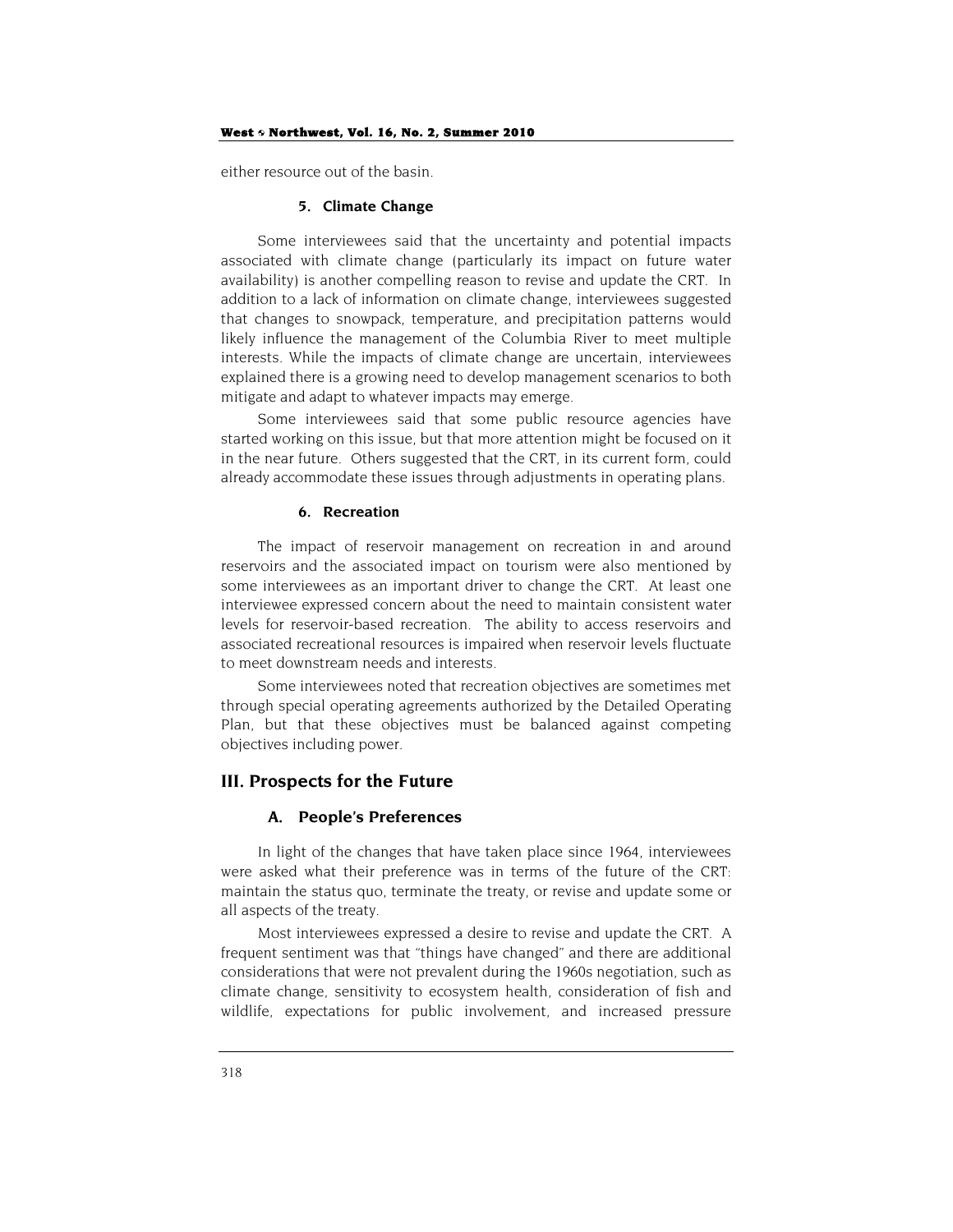(socially and legally) for tribal input. In addition, many respondents feel there is potential for more equitable sharing of benefits.

While most of the interviewees agree that the CRT needs to be revised and updated, many of them also explained that they hope the CRT could be revised and updated short of renegotiating the entire treaty. These respondents seem to embrace a principle of "keep the foundation in terms of what is working, and build on that foundation to revise and update the CRT." Some of these interviewees expressed a concern about opening "Pandora's box" if the entire treaty is open for renegotiation, fearing that valuable benefits might be lost. One respondent put it very clearly: "[renegotiation is] probably the best option, as it would allow consideration of many facets, and allow for broad consultation with stakeholders. However, for almost the same reasons, a new treaty is probably impossible to accomplish, given the diversity of values, and rampant self-interest." Other interviewees concluded that the only option to fully incorporate their interests would be a full renegotiation of the CRT.

A few interviewees said that letting the CRT continue as is may be the easiest and, therefore, most preferred option. These respondents explained that opening the CRT to full and complete renegotiation and involving a diversity of interest groups has the potential to "dissipate more benefits than it could possibly create." However, other respondents think that the existing CRT can integrate some, if not all, of the interests not currently reflected in the CRT through various procedures built into the existing framework. (The following section presents some of these more "informal" approaches to revise and update the CRT). These options provide an opportunity to reduce the risks inherent to termination and renegotiation (e.g., the potential for national interests to overrun the interests of the Pacific Northwest).

Finally, none of the interviewees expressed a preference to terminate the CRT. Some respondents noted that termination would most likely result in a loss of the existing benefits associated with the CRT. This sentiment is captured by one respondent's answer: "The CRT cannot stay the way it is and I don't see how you can operate the river in these times without a crossborder agreement, so letting it go away is not an option."

While none of the interviewees said that the CRT should be terminated, some respondents speculated that other people or agencies might believe that termination is in their best interest.

In sum, nearly all interviewees agree that the CRT should be revised and updated. The question is, "how" should it be revised and updated? To answer this question, the following section reviews the legal and institutional options available. We offer these options as a place to begin a conversation, keeping in mind that we are not legal experts and cannot fully explore the ramifications of these options in this article.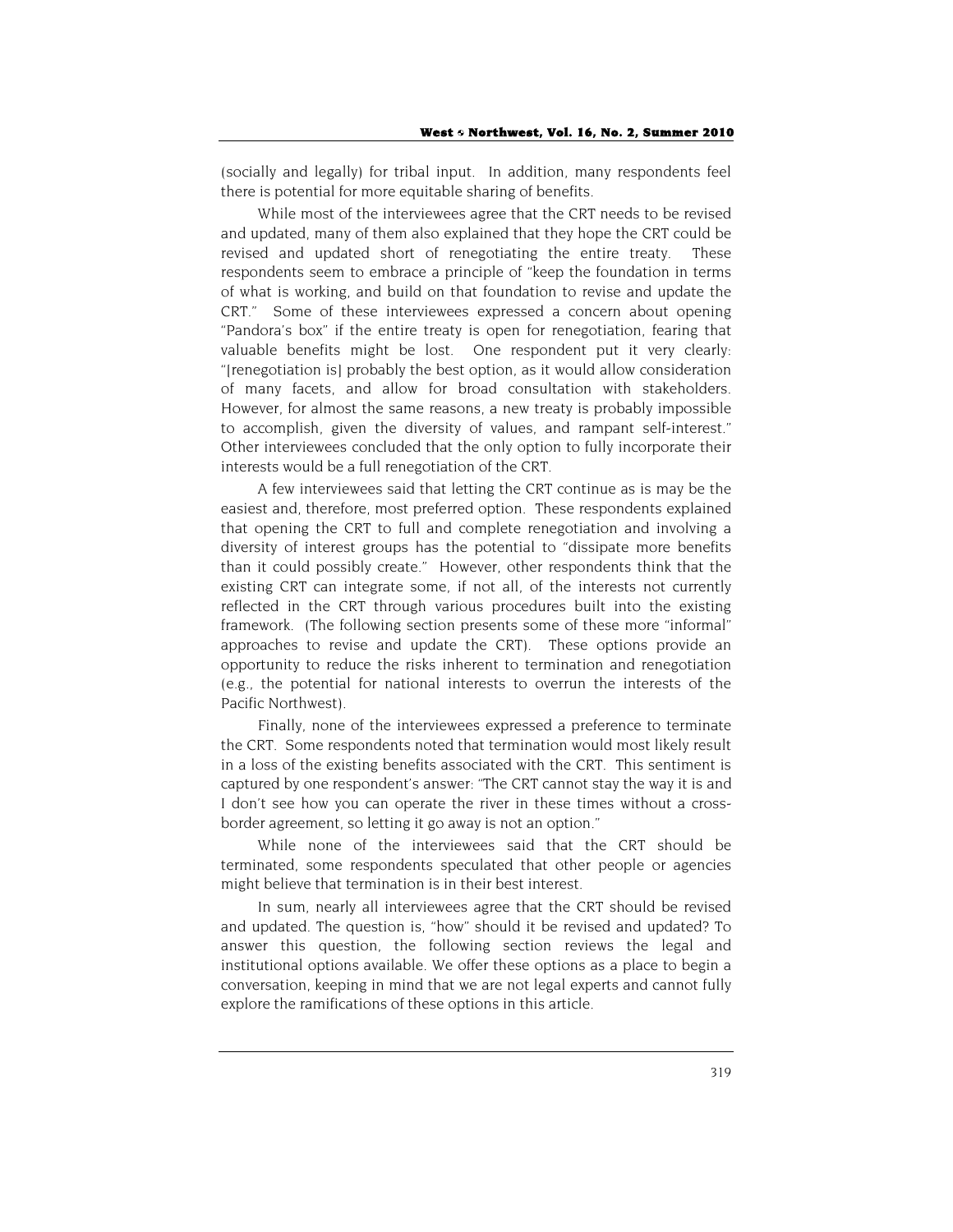## **B. Legal and Institutional Options**

Based on our research, there appear to be several options potentially available to revise and update the CRT. The purpose of this section is to simply lay out, in a preliminary way, what the legal and institutional options are to revise and update the CRT, and to thereby inform and invigorate ongoing conversations.

Option 1 - Maintain the status quo: The first option is to maintain the status quo. As explained earlier, the CRT has no expiration date.<sup>45</sup> If the United States and Canada agree (and neither country sends the other a notice to terminate), the existing CRT could presumably stay in place. One potential complication with this option is that Canada's obligations for annual flood control operation expire after sixty years (in 2024).<sup>46</sup> At this time, the United States Congress would have to authorize additional payments to Canada for providing any requested flood control measures.<sup>47</sup>

Option 2 - Terminate the treaty: A second option is to terminate the CRT by giving formal notice any time after  $2014<sup>48</sup>$  If one country chooses to terminate without renegotiating some or all of the existing CRT, the governance of the Columbia River would default to the 1909 Boundary Waters Treaty.<sup>49</sup> Under this option, each country would maintain exclusive control of the use of the river on their side of the border.<sup>50</sup> It also means that consent from the International Joint Commission must be obtained for any change in the flow of water at the boundary.<sup>51</sup>

Option 3 - Revise and update the treaty: The third option is to revise and update the CRT. According to our research, there are several ways to accomplish this objective. The following options are presented from most formal (and therefore, perhaps hardest) to most informal (and perhaps easiest). The CRT itself does not specify any procedures to revise or update the Treaty; it only provides a procedure for terminating the Treaty.

*Renegotiate the treaty* - As implied above, the existing CRT could be renegotiated after either Canada or the United States submit a notice to terminate.<sup>52</sup> If both countries agree to renegotiate, then they can presumably proceed with whatever renegotiation process they determine

<sup>45.</sup> Columbia River Treaty, *supra* note 8.

<sup>46.</sup> *Id*.

<sup>47.</sup> U.S. ARMY CORPS OF ENGINEERS REVIEW, *supra* note 6.

<sup>48.</sup> Columbia River Treaty. *supra* note 8.

<sup>49.</sup> Columbia River Treaty. *supra* note 8.

<sup>50.</sup> Treaty Relating to Boundary Waters and Questions Arising Between the United States and Canada, U.S.-Gr. Brit., Jan. 11, 1909, T.S. No. 548 [hereinafter Boundary Waters Treaty].

<sup>51.</sup> *Id*.

<sup>52.</sup> Columbia River Treaty. *supra* note 8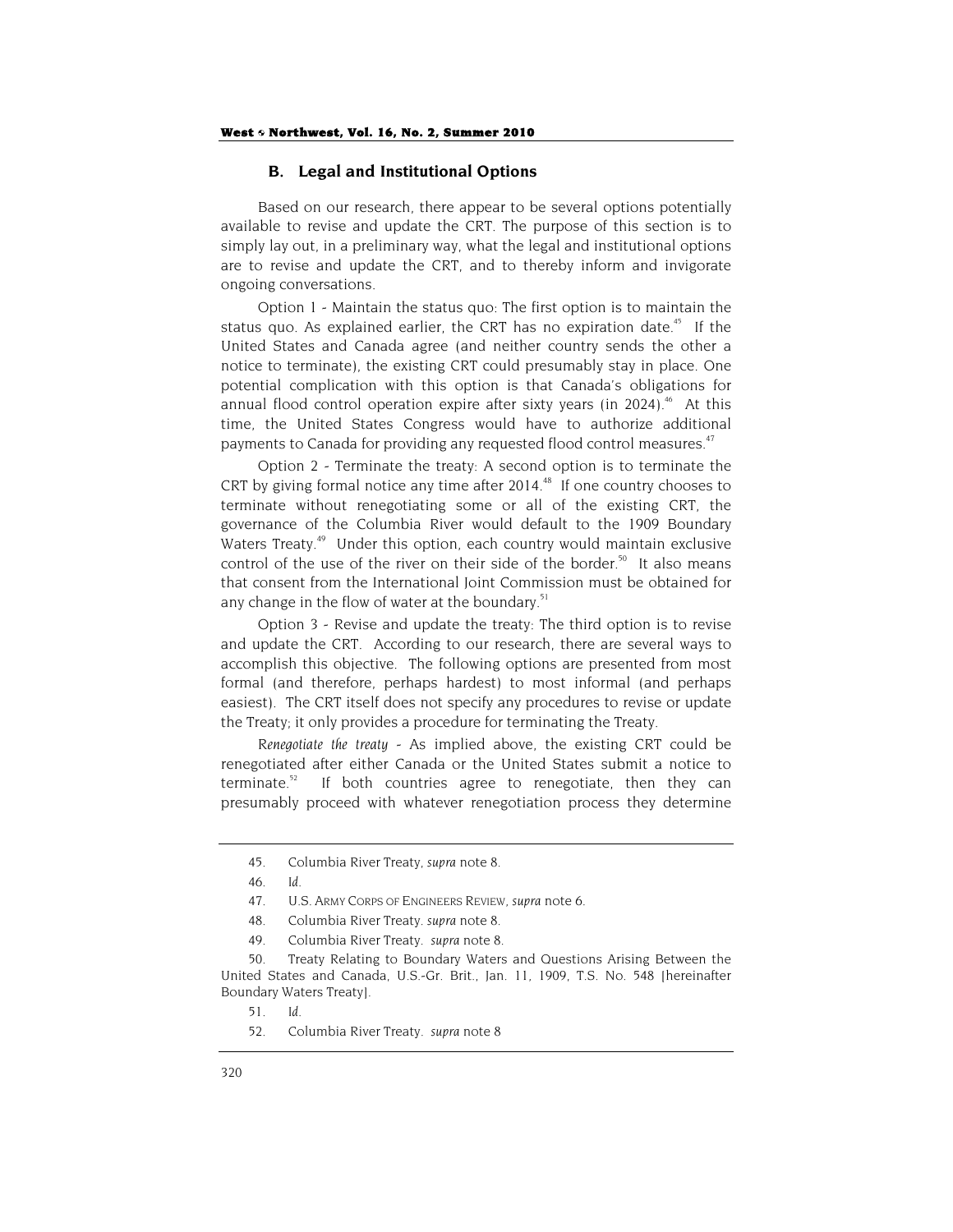appropriate under existing international and federal laws and customs. This option might best be referred to as a "formal renegotiation" of the CRT under the auspices of existing law and practice, which would include the United States Congress and the Canadian Parliament.

*Negotiate a "partner treaty"-* A "partner treaty" could be negotiated that elaborates on and amends the CRT. This option may, however, raise questions about how to resolve potential conflicts between the CRT and the "partner treaty." In addition, since it would be a new international treaty, it would need the approval of the United States Congress and the Canadian Parliament.

*Negotiate formal amendments -* Yet another option to revise and update the CRT is to seek formal amendments. According to international law, a treaty may be amended under the same rules that govern creation of the treaty, as long as the current treaty does not prohibit this.<sup>53</sup> Therefore, amendments go through the same formal diplomatic process as a formal negotiation, but do not necessarily open the whole treaty for consideration.<sup>54</sup> Currently, there are no formal amendments to the CRT.

*Negotiate and implement protocols -* Another option is to engage in diplomatic discussions without the presumption of terminating and completely renegotiating the entire treaty. After the CRT was initially signed in 1961, additional negotiations about the distribution of benefits and operations were completed with a diplomatic "Exchange of Notes" resulting in the Protocol (dated 1964), which is attached to the CRT. $55$  Although this Protocol contains some significant provisions, it is viewed as consistent with the original CRT and therefore is not considered a formal renegotiation needing ratification.<sup>56</sup> Protocols are simply another frequently used form of international negotiation. $57$  The use of this option begs the question of how far the Entities can go in revising and updating the CRT through the use of Protocols before such changes trigger a formal renegotiation. Any substantial changes require consultation with the United States' State Department (State) and the Canadian Department of Foreign Affairs and International Trade ("DFAIT") to authorize the agreement with a diplomatic "Exchange of Notes."

<sup>53.</sup> Vienna Convention on the Law of Treaties art 39, May 23, 1969, 1155 U.N.T.S. 33.

<sup>54.</sup> *Id*.

<sup>55.</sup> Nigel Bankes, *The Columbia Basin and the Columbia River Treaty: Canadian Perspectives in the 1990s*, (Northwest Water, Law and Policy Project, Working Paper No. P095-4 1996).

<sup>56.</sup> *Id*.

<sup>57.</sup> Another example of a Protocol used to incorporate additional interests is the Migratory Birds Convention Act, 1994, S.C. 1994, c. 22, which amended a 1916 agreement between the U.S. and Canada to incorporate Aboriginal practices and conservation.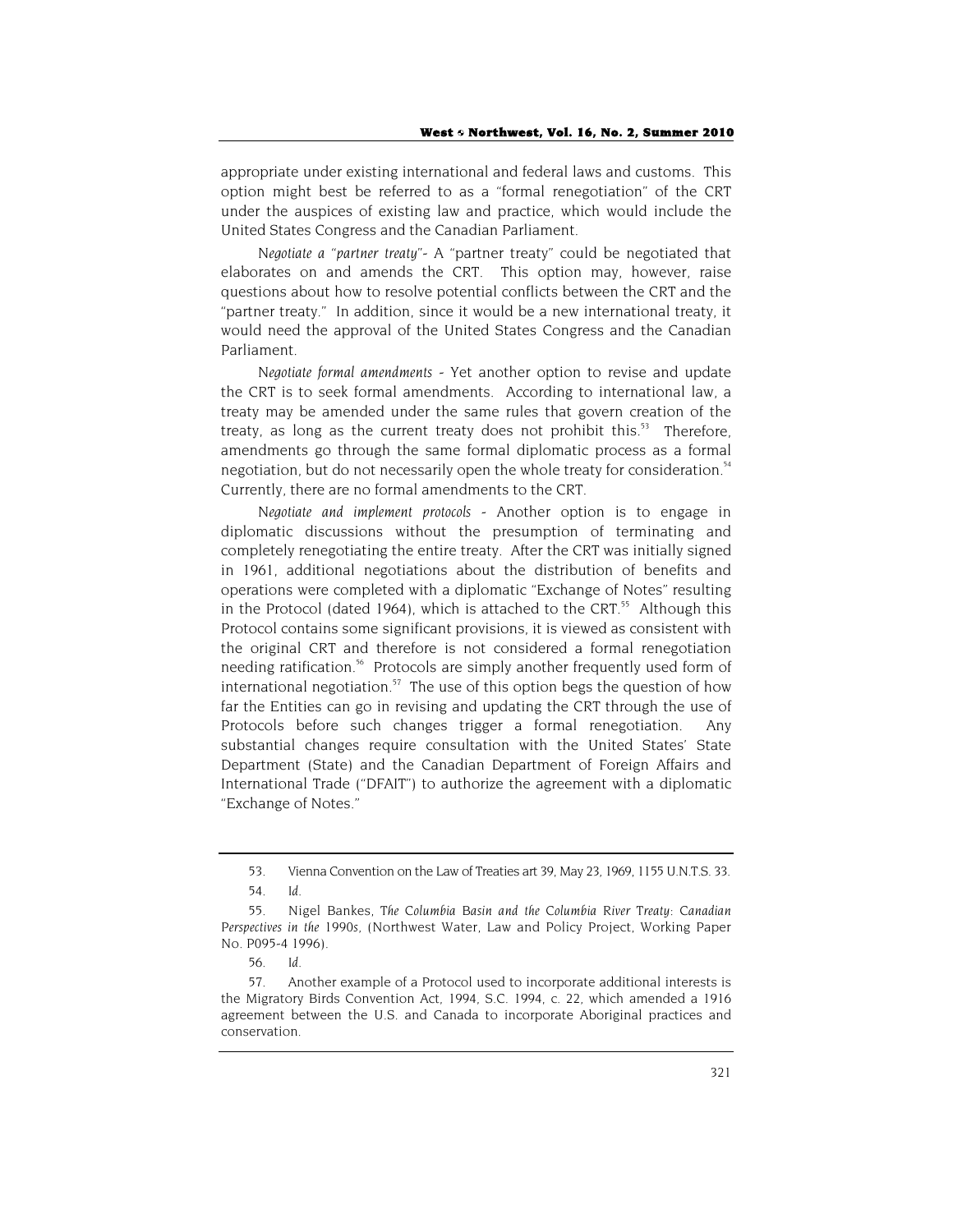*Incorporate new "Entities" or advisors* - In the United States, an Executive Order ("EO") issued by President Johnson in 1964 carried out the implementation of the treaty.<sup>58</sup> The EO designated the U.S. Entities (BPA) and the Corps) and the formation of the U.S. Section of the Permanent Engineering Board ("PEB").<sup>59</sup> This EO may be modified by the President, which may provide an opportunity to expand participation on the U.S. side. $60$ For example, the President could modify the composition of the "U.S. Entity" perhaps including the U.S. Fish and Wildlife Service, the National Oceanic and Atmospheric Administration, Environmental Protection Agency, and even tribal representatives as legally recognized sovereign nations within the United States. Alternatively, Section 204 of the existing Executive Order states that the U.S. Section of the PEB may call upon other federal agencies to aid it in "the performance of its functions."<sup>61</sup> In this context, it would appear that the U.S. PEB could request input and advice from other federal agencies and tribes. A third option could involve the Secretary of State, as the lead negotiator on behalf of the United States, assembling a negotiating team composed of the existing Entities as well as federal, tribal, and regional governments.

*Adjust annual operating plans -* According to Article 14, Section 2(k) of the CRT, another option to revise and update the CRT is to adjust the annual operating plans. $62$  According to this section of the CRT, the implementing agencies have the authority for "preparation and implementation of detailed operating plans that may produce results more advantageous to both countries than those that would arise from operation under the plans [required by the CRT]."63 Presumably, this means that the Operating Committee and/or the Entities have the authority to integrate what are sometimes referred to as "non-treaty interests" (i.e., those that are not currently recognized in the CRT) into the annual operating plans, as long as such actions are viewed as beneficial to both countries. The Operating Committee has also used Supplemental Operating Agreements to include objectives other than power and flood control.<sup>64</sup> Whether or not these approaches to revising and updating the CRT are acceptable to all interested and affected parties is an open question. Nevertheless, the Operating

64. For example, the Libby Coordination Agreement of 2000, which allowed for maintenance of in-stream flow for endangered fish species in the U.S. and provided compensation to Canada for lost benefits. For more information, *see*  Muckleston, *supra* note 9.

<sup>58.</sup> Exec. Order No. 11,177, 29 Fed. Reg. 13,097 (Sept. 19, 1964), as amended by Exec. Order No. 12,038, 43 C.F.R. 4,957 (Feb. 3, 1978).

<sup>59.</sup> *Id*.

<sup>60.</sup> *Id*.

<sup>61.</sup> *Id*.

<sup>62.</sup> Columbia River Treaty, *supra* note 8

<sup>63.</sup> *Id*.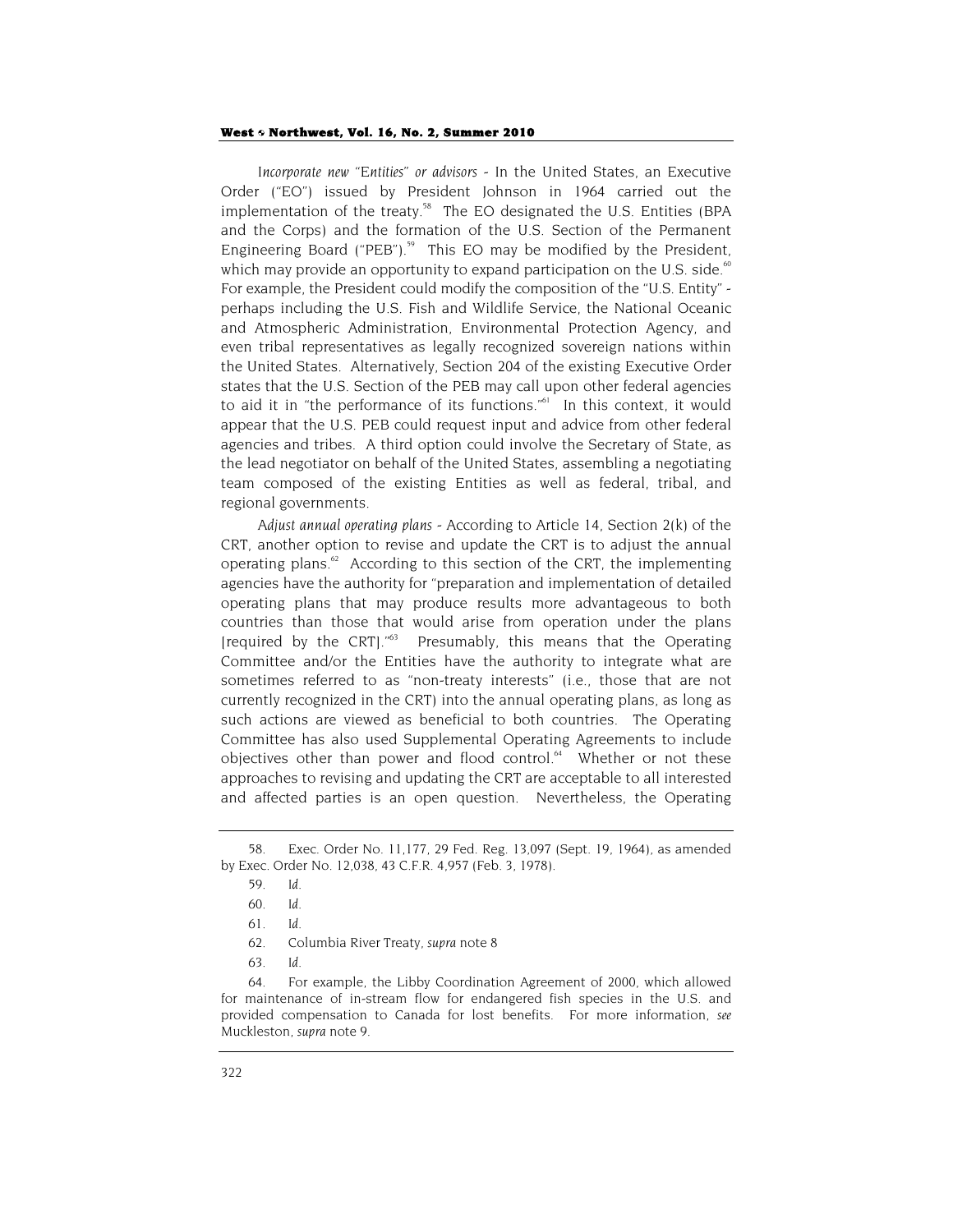Committee has apparently used this option in the past.<sup>65</sup>

#### **IV. Options on How to Proceed**

Although we did not assume interviewees would conclude that the CRT should be revised and updated, we wanted to ask various questions related to the process of revising the CRT *if the participants did conclude that the CRT should be revised and updated.* As the findings presented above indicate, most of the interviewees believe that the CRT should be revised and updated.

During the interviews, we framed a series of questions around the process of renegotiating the CRT. We quickly learned, however, that the word "renegotiating" is a term of art, interpreted by many people as the formal process of terminating the existing treaty and negotiating a completely new treaty. In response to this potential confusion, we have chosen to talk about "revising and updating" the CRT, whether the process to do that is more or less formal.

## **A. Convening the Dialogue**

Many interviewees said that if the CRT were renegotiated in any formal sense (in other words, if either the United States or Canada terminate the existing treaty and seek to negotiate a completely new treaty), then the conveners would be the U.S. Department of State and the Canadian Department of Foreign Affairs and International Trade. Many of the interviewees explained that this is a simple matter of law; international negotiations must start with the highest level of government. In other words, they claimed that the CRT, the law governing international treaties, and law in both the United States and Canada dictate who can convene formal negotiations over international treaties and transboundary resources.<sup>66</sup>

Some interviewees, however, suggested that the authority to convene a multiparty negotiation to revise and update the CRT could be delegated to the Entities (U.S. Army Corps of Engineers, Bonneville Power Administration, The Province of British Columbia, and BC Hydro). As explained in the previous section, one option along these lines is to amend the Executive Order that directs implementation of the CRT and officially name other agencies and perhaps tribes as part of any formal negotiation process.

Respondents indicated that if the CRT is revised and updated through some type of informal process as explained in the previous section, the

<sup>65.</sup> *Id*.

<sup>66.</sup> Please note that this is the view of some interviewees and may or may not be consistent with established law.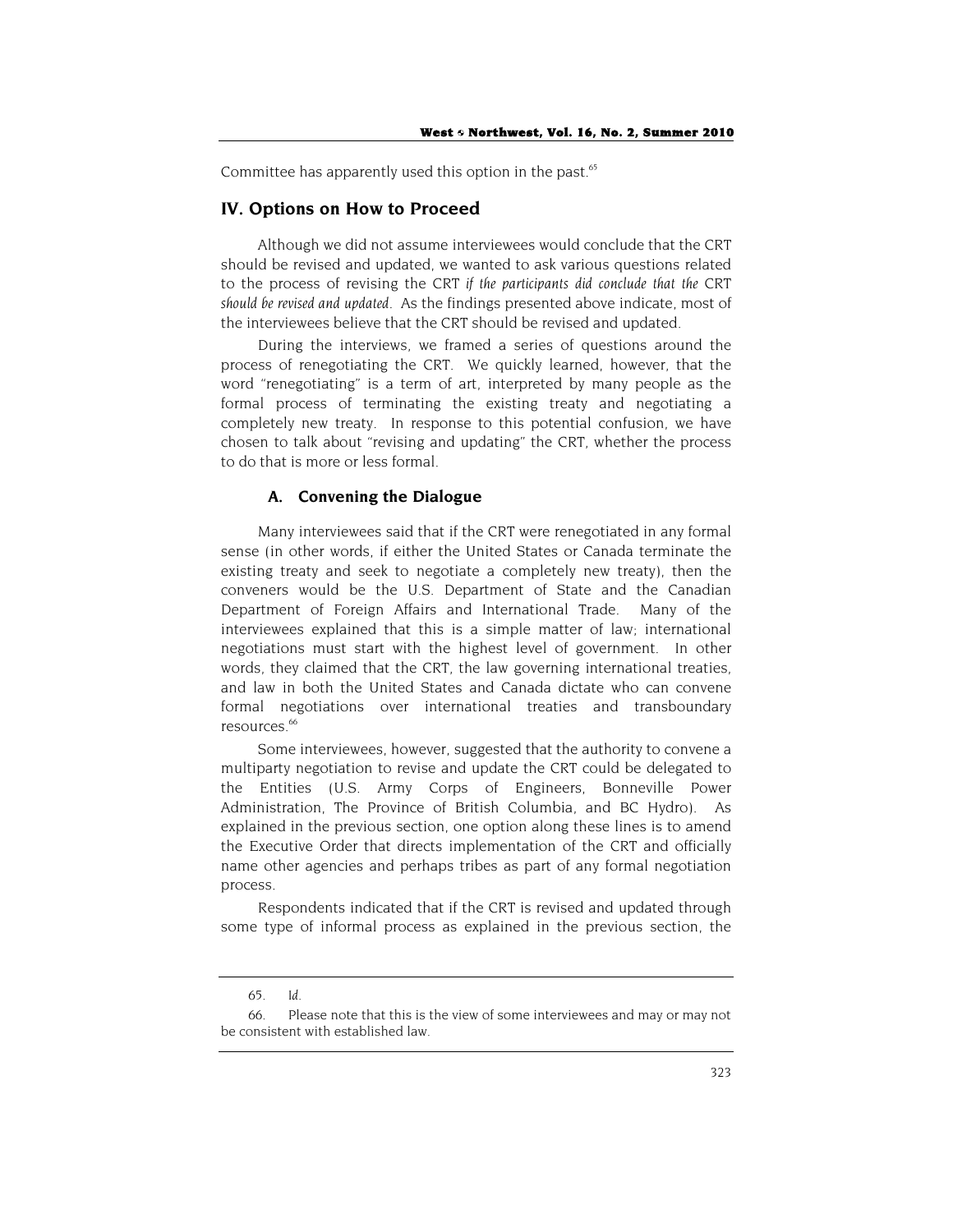question of who convenes the process is a bit more open. The interviewees identified a number of entities who could possibly convene the revision and update process:

- Sovereign entities, including tribes, United States, and Canada;
- Entities and other governmental agencies (e.g., U.S. Bureau of Reclamation, Environmental Protection Agency, National Oceanic and Atmospheric Administration, U.S. Fish and Wildlife Service, BC Ministry of Environment, Ministry of Energy, Mines and Petroleum Resources, Environment Canada, etc.)
- Northwest Power and Conservation Council $67$  and Columbia Basin Trust - two distinctly regional entities;
- Permanent Engineering Board;
- International Joint Commission; and
- First Nations on both sides of the 49th parallel.

The interviewees who advocated a more informal approach to convening seemed to be open to combining the options presented above. These interviewees effectively articulated the following principle around the question of convening: create a homegrown process, one that is convened and coordinated by and for the people within the Columbia River Basin; the convening body should be viewed as credible and legitimate by all affected parties, particularly in terms of making sure all of the interests within the basin are sufficiently represented.

## **B. Representation - Who Should Be at the Decisionmaking Table?**

A small minority of interviewees suggested that only representatives from the Entities should be at the table. An equally small number of respondents said that everybody who has an interest or stake in the basin should be at the table.

The majority of respondents said that any process to revise and update the CRT should provide meaningful opportunities for all decisionmakers, stakeholders, and citizens to influence the process and the outcomes. Realizing that it would be cumbersome to have representatives from every conceivable stakeholder group at the table, most of these individuals were quick to mention that the process to revise and update the CRT will need to be multifaceted. That is, there can or should be a core-negotiating group, one or more advisory groups, and multiple opportunities for public

<sup>67.</sup> Some interviewees suggested that this group is not appropriate to convene, as they have not been adequately satisfying tribal legal rights and have recently been sued by the tribes.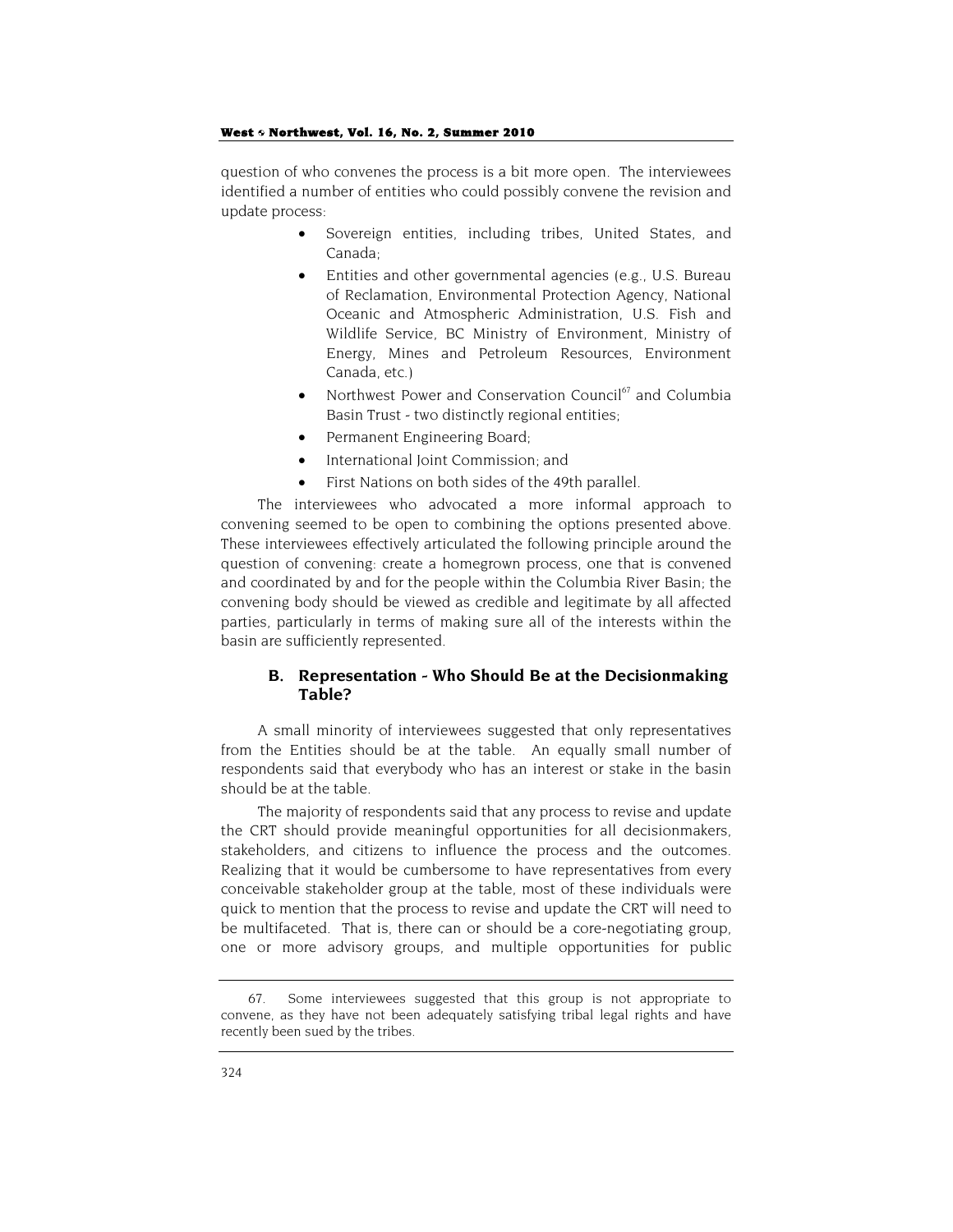participation.

In terms of who should be in the core-negotiating group, respondents identified the following options:

- Only sovereign entities, including the tribes, United States, and Canada (i.e., the Entities and tribal representatives, similar to the negotiation process that led to the Pacific Salmon Treaty $^{68}$ );
- Some combination of the Entities, tribes, $69$  and:
	- British Columbia, Montana, Idaho, Oregon, and Washington;
	- o Groups that have legal rights to resources within the basin (e.g., irrigators);
	- o Representatives of identifiable "communities of interest" (that is, groups of individuals that share a common interest, such as conservation, recreation, municipalities, utilities, irrigators, fisheries, etc.); and
	- o Multi-stakeholder, place-based groups, such as the Lower Columbia River Estuary Partnership, Clark Fork River Watershed Council, and the watershed planning groups in British Columbia.70

## **C. Public Participation - How to Inform and Engage Unaffiliated Citizens?**

Almost without fail, the interviewees stated that any process to revise and update the CRT should be open, inclusive, and transparent. The core principle here seems to be that all citizens and stakeholders should have an opportunity to (1) be informed and educated; and (2) provide input and advice. As the interviewees moved beyond this principle to clarify when and how the public should be involved, their responses were quite varied.

The respondents identified the following options with respect to when the public should be involved (at this point it is helpful to distinguish between "organized" stakeholder groups and "unaffiliated" citizens; the focus

<sup>68.</sup> For more information, *see* Pacific Salmon Commission, *supra* note 29.

<sup>69.</sup> Some interviewees noted that the tribes are concerned about having fair distribution of representation (e.g., the conservation, recreation, or fisheries groups have multiple representatives, whereas all tribes only have one). Given their sovereign role and multiple tribes involved, they would expect to have many representatives.

These are only some representative examples of the type of multi-party, place-based groups that might play this role. Other groups that might meet these criteria include the Lower Columbia Solutions Group and The Deschutes River Conservancy.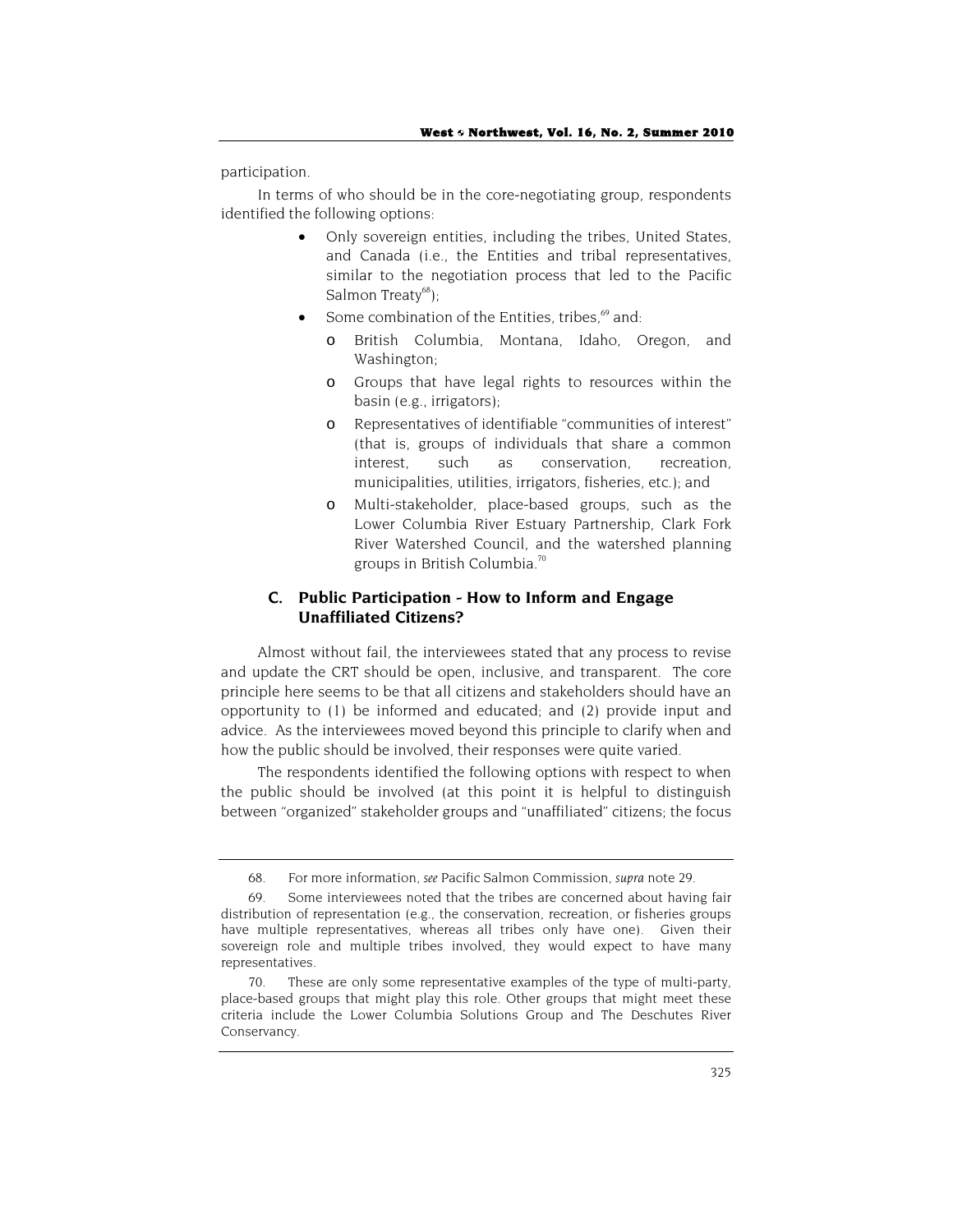of this section is on the latter):

- At the beginning to help frame values, issues, options, and priorities;
- At key stages throughout the process, such as those defined by the  $NEPA$ ;<sup>71</sup>
- After they are sufficiently informed about the choices and consequences, and before the final plan is ratified.

In terms of how to involve the public, most of the interviewees seemed to agree on a principle that the process for public participation should be jointly designed by all of the affected parties: the Entities, other governmental agencies, tribal representatives, and both communities of place and communities of interest. More specifically, the interviewees identified the following options on how to involve the public:

- Include one or more "public" representatives at the negotiating table;
- Convene regional (i.e., basin-wide) and sub-regional dialogues to inform and educate the public, seek their input and advice to clarify values and priorities;
- Coordinate separate public processes within the United States and Canada;
- Follow the legally required opportunities for public involvement as defined by the NEPA;
- Encourage citizens to provide input and advice through informal means such as lobbying elected officials, talking to interest groups, etc.

When asked who might be in the best position to facilitate meaningful public involvement, the interviewees identified the following options:

- A team of facilitators and mediators;
- Agencies;
- Universities;
- Communities of interest; and
- Place-based groups.

## **D. Process Management - The Role of Facilitation and Mediation**

The responses to a question about facilitation and mediation were quite varied. On the one hand, some of the interviewees said that an

<sup>71.</sup> For more on how collaborative approaches to public participation might be integrated in the National Environmental Policy Act, *see* COUNCIL ON ENVIRONMENTAL QUALITY, COLLABORATION IN NEPA: A HANDBOOK FOR NEPA PRACTITIONERS (October 2007).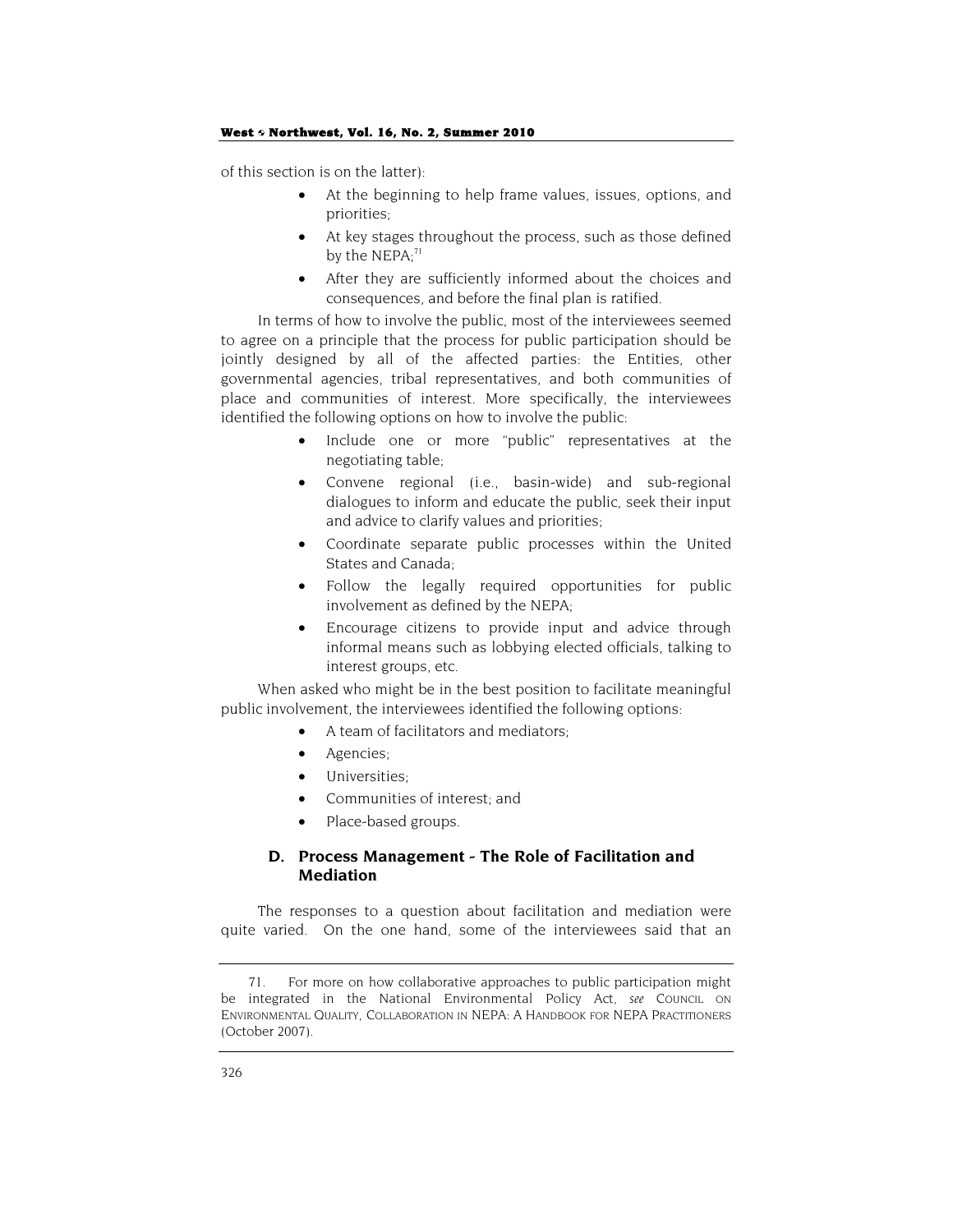impartial, nonpartisan person or team was not used during the original CRT negotiations, and it is not a common practice in negotiating international, transboundary agreements around natural resources. Nor is it legally required. Other respondents said that, while facilitation might be helpful, the Entities will not likely support such a role and the diplomats representing the different countries are (at least in theory) capable of playing this role.

On the other hand, the majority of respondents seemed to embrace something like a principle that recognizes the value of using a nonpartisan, impartial person or team to:

- Assess the needs and interests of other stakeholders, similar to what has been done with this assessment;
- Help design an inclusive, informed, transparent, and effective process to revise and update the CRT;
- Organize and convene regional and sub-regional dialogues and other opportunities to facilitate public involvement;
- Work with communities of interest and place-based groups to prepare for participation in the process to revise and update the CRT;
- Facilitate communication, understanding, and agreement across government agencies;
- Mediate, as necessary, the conversation among the core group of decision makers.

The interviewees who support this role also said that a facilitator or mediator must be impartial and nonpartisan, and should have some knowledge about the CRT, issues, players, and the process to revise and update the CRT. Along these lines, the respondents suggested that one or more of the following groups might play such a role:

- Northwest Power and Conservation Council and Columbia Basin Trust; 72
- International Joint Commission; and
- University-based public policy and conflict resolution centers within the Columbia River Basin.

<sup>72.</sup> Note that the Northwest Power and Conservation Council and Columbia Basin Trust are separate entities with different missions. Although they are both regional agencies created through legislation, have some similar interests, and have direct connections with the interested public, they are not identical and they operate under different mandates and different authority. In addition, some interviewees do not view these groups as "non-partisan" due to their lack of tribal representation.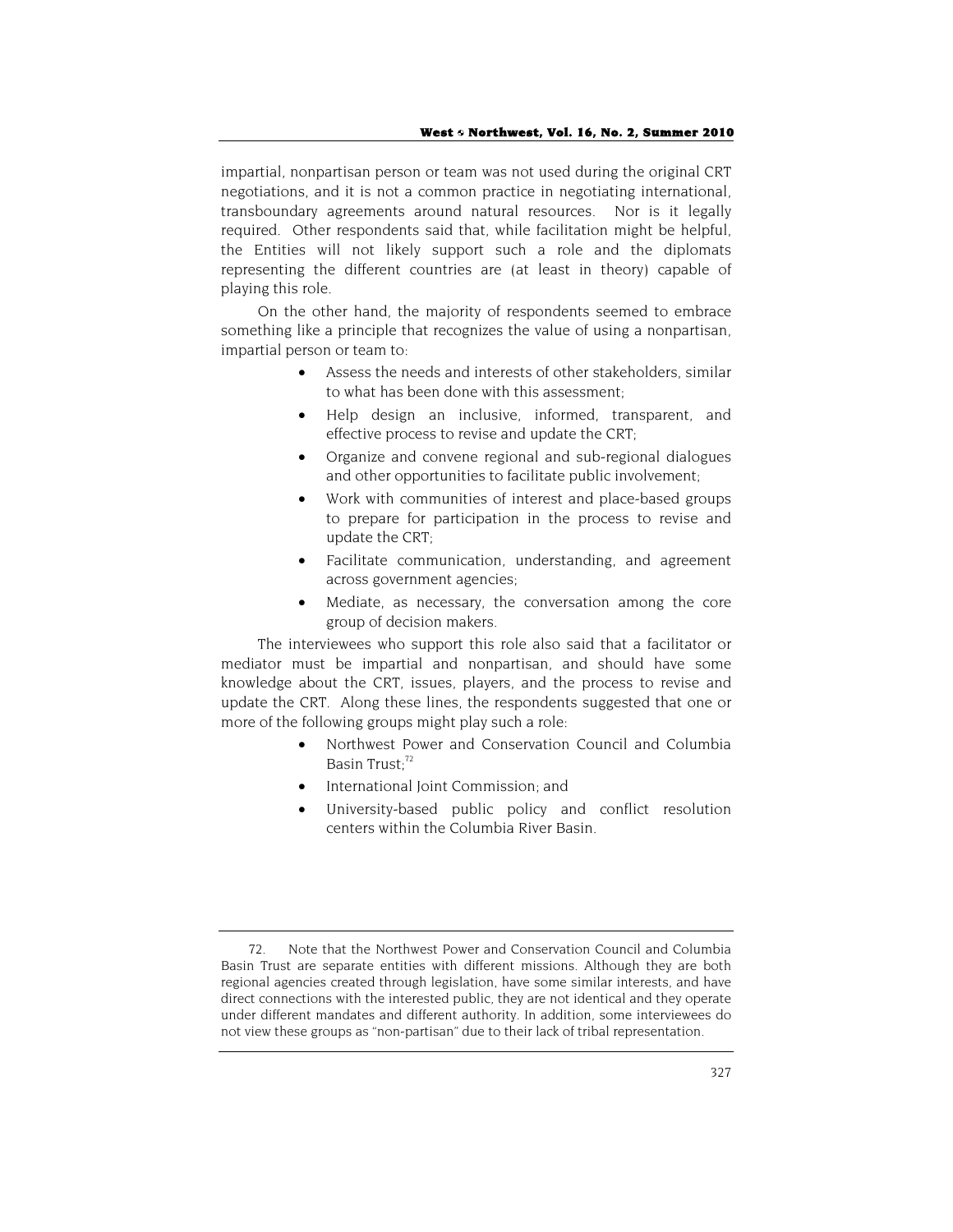## **E. Information - The Need for Scientific and Public Learning**

Most of the interviewees asserted that there is a huge need to promote and support both scientific and public learning. In terms of what information is needed, respondents offered the following suggestions:

- Clarify the process (and options) to revise and update the CRT;
- Identify public values, interests, and priorities throughout the basin;
- Clarify legal rights (e.g., the rights of First Nations and Native Americans) and how different legal rights may conflict (e.g., endangered species vs. power and water supply);
- Examine the likely influence of numerous variables on what is preferable and what is doable in terms of revising and updating the CRT, such as:
	- o Climate change;
	- o Environmental laws adopted since 1964;
	- o Change in population;
	- o Demand for energy;
	- o Demand for water; and
	- o Species at risk.
- Map the options and consequences (costs, benefits, and trade-offs) to accommodate multiple interests and communicate this information to citizens, stakeholders, and decisionmakers; and
- Make hydrological models and data available to citizens and stakeholders to facilitate a broad-based understanding of the trade-offs of various policies. $73$

In terms of how to gather and distribute the desired information, many of the respondents seemed to embrace the principle of joint fact finding.<sup>74</sup>

<sup>73.</sup> Note that some interviewees suggested that these models and data have been viewed by the Entities as proprietary, rather than public, information.

<sup>74.</sup> For a history of the idea of joint fact finding, see Herman A. Karl et al., *A Dialogue, Not a Diatribe: Effective Integration of Science and Policy through Joint Fact Finding*, 49 ENVIRONMENT 1, 20-34 (2007); PETER S. ADLER AND JULIANA E. BIRKHOFF, BUILDING TRUST: WHEN KNOWLEDGE FROM HERE MEETS KNOWLEDGE FROM AWAY (The National Policy Consensus Center, undated); MATT LEIGHNINGER, THE NEXT FORM OF DEMOCRACY: HOW EXPERT RULE IS GIVING WAY TO SHARED GOVERNANCE … AND WHY POLITICS WILL NEVER BE THE SAME (Vanderbilt Univ. Press 2006); BRUNNER R.D. ET AL., ADAPTIVE GOVERNANCE: INTEGRATING SCIENCE, POLICY, AND DECISION MAKING (Columbia Univ. Press 2005); JOHN T. SCHOLZ AND BRUCE STIFTEL, EDS., ADAPTIVE GOVERNANCE AND WATER CONFLICT: NEW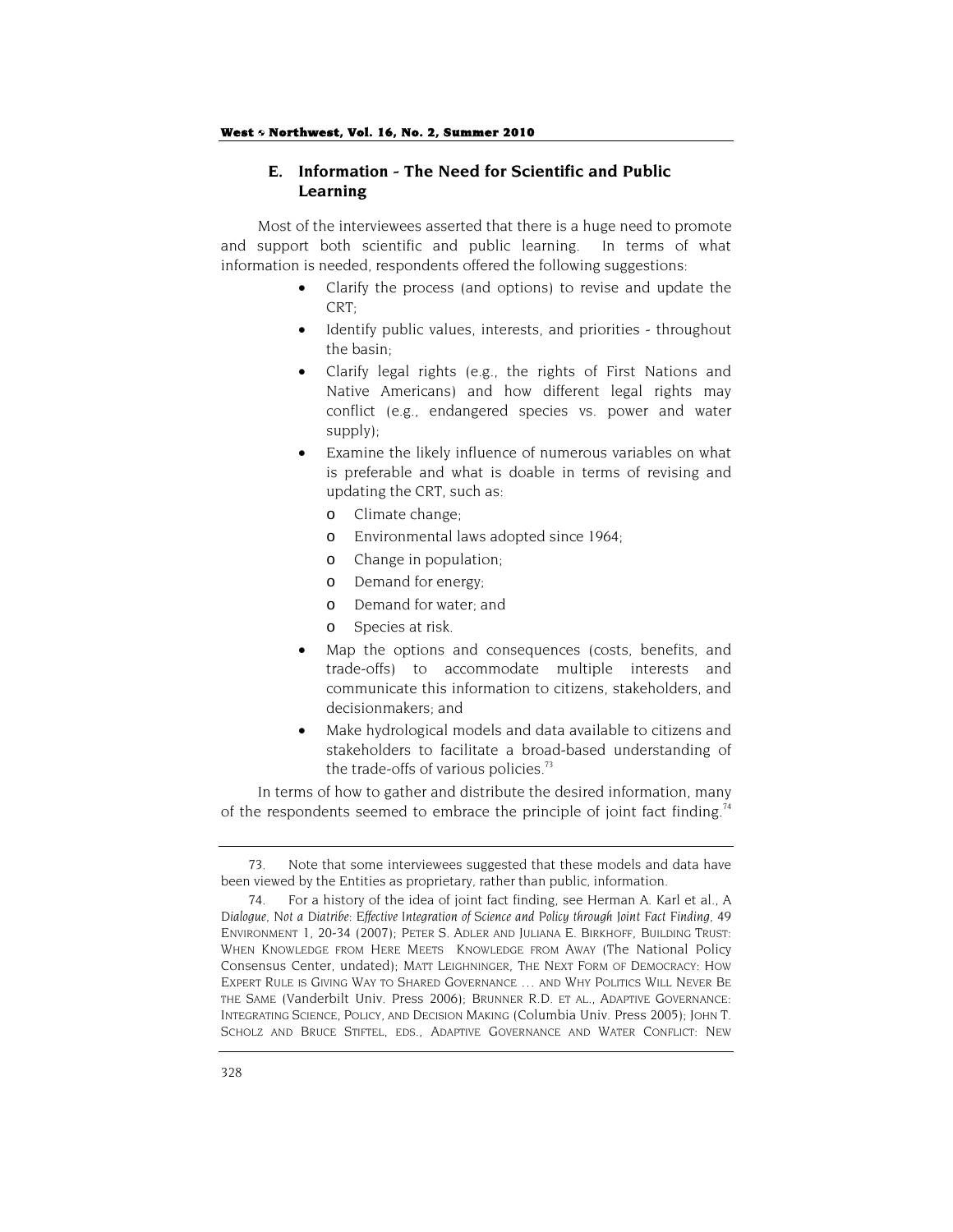That is, several interviewees suggested that existing information should be pooled and made publicly available.<sup>75</sup> Then, based on what they know, they can begin a dialogue to jointly identify what they don't know, what they need or want to know, and how they might go about learning together. The respondents suggested that this approach to gathering, evaluating, and disseminating information would increase the chances that the information is politically relevant, scientifically valid, and widely accepted.

Some of the more specific methods recommended by interviewees include:

- Survey to clarify public values, interests, and priorities;
- Scenario building to examine options, consequences, and trade-offs;
- Modeling to assess the impacts of alternative operating scenarios;
- Research to clarify legal rights and potential conflicts among legal rights;
- Dialogue and deliberation to facilitate communication, understanding, and agreement on how to revise and update the CRT; and
- A public education campaign to raise awareness and seek informed input and advice.

To facilitate joint fact-finding, the interviewees suggested that the following resources be utilized to help generate and distribute the desired

75. Many interviewees explained that the Northwest Power and Conservation Council maintains one of the best websites including information on the history of the CRT and key players and issues, and provides newsletters and other opportunities to inform and educate the public and to seek their input and advice. See www.nwcouncil.org. Some interviewees explained that the Northwest Power and Conservation Council and/or Columbia Basin Trust might play the role of an impartial, nonpartisan coordinator of information. Along these lines, the various action agencies would submit information to these agencies that would make the information available for public use.

INSTITUTIONS FOR COLLABORATIVE PLANNING (Resources for the Future 2005); GAIL BINGHAM, WHEN THE SPARKS FLY: BUILDING CONSENSUS WHEN THE SCIENCE IS CONTESTED (RESOLVE 2003); FRANK FISCHER, CITIZENS, EXPERTS, AND THE ENVIRONMENT: THE POLITICS OF LOCAL KNOWLEDGE (Duke Univ. Press 2000); PETER ADLER, ET AL., MANAGING SCIENTIFIC AND TECHNICAL INFORMATION IN ENVIRONMENTAL CASES: PRINCIPLES AND PRACTICES FOR MEDIATORS AND FACILITAT*ors* (RESOLVE 2000); John R. Ehrmann & Barbara L. Stinson, *Joint Fact-finding and the Use of Technical Experts*, *in* THE CONSENSUS BUILDING HANDBOOK, 375-99 (Lawrence Susskind, et al., eds. Sage Publ. 1999); KAI LEE, COMPASS AND GYROSCOPE: INTEGRATING SCIENCE AND POLITICS FOR THE ENVIRONMENT (Island Press 1995); LAWRENCE SUSSKIND, ENVIRONMENTAL DIPLOMACY: NEGOTIATING MORE EFFECTIVE GLOBAL AGREEMENTS (Oxford Univ. Press 1994); CONNIE OZAWA, RECASTING SCIENCE: CONSENSUAL PROCEDURES IN PUBLIC POLICY MAKING (Westview Press 1991); SHEILA JASANOFF, THE FIFTH BRANCH: SCIENCE ADVISORS AS POLICYMAKERS (Harvard Univ. Press 1990).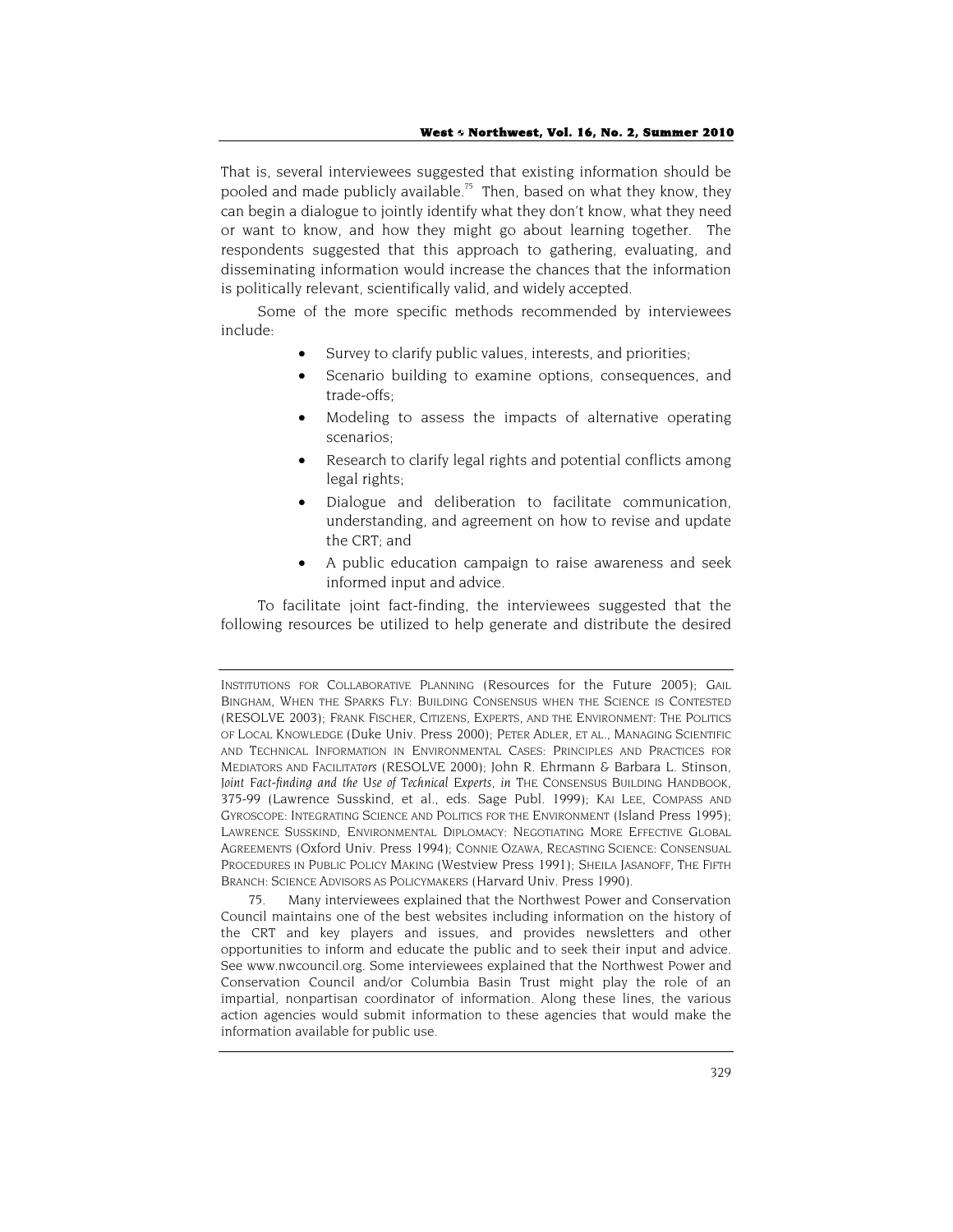information: tribes, universities, NWPCC, CBT, students, watershed groups, agencies, and consultants.

## **F. Governance - Implementing and Adapting to Change**

When asked what type of governance arrangement would be most effective to implement the treaty, many interviewees suggested that the answer would depend on the outcome of any process to revise and update the CRT. Others said that the existing system is working extremely well, particularly the Permanent Engineering Board, the Operating Committee (which meets frequently), and the annual operating plan. They said this success is due in large part to a history of trust and technical understanding. These actors are responsible for assembling flow records, resolving differences that may arise among competing uses, and creating annual reports of accomplishments. The PEB consists of two members appointed by Canada and two from the United States.

The underlying idea or principle here seems to be, build on what works and adjust accordingly.<sup>76</sup> In other words, if the treaty integrates new interests, including but not limited to tribes and ecosystem health, then the existing boards and committees designed to govern and implement the treaty should be accordingly revised. For example, if water quality interests are integrated into the CRT, perhaps is makes sense to have a representative from the Environmental Protection Agency and Environment Canada to serve on one or more of the governing bodies. Likewise, if fisheries are integrated, a representative from the National Oceanic and Atmospheric Administration (which oversees endangered species recovery) might be appointed. Some interviewees opposed the idea of incorporating new players into the governance of the CRT, preferring to clarify that such interests should be better integrated and balanced with hydropower power and flood control.

Other respondents suggested a variety of possibilities in terms of governing the system:

- Create a standing Scientific and Technical Work Group that can research and respond to questions and issues (i.e. fishery management) as they arise, perhaps then reporting to an entity such as the  $PEB$ : $77$
- Create a Policy Board to address value-based issues, to

<sup>76.</sup> For an introduction to different models of governing transboundary resources, *see* MATTHEW MCKINNEY AND SHAWN JOHNSON, WORKING ACROSS BOUNDARIES: PEOPLE, NATURE, AND REGIONS (Lincoln Institute of Land Policy 2009).

A good example here is the Columbia River Fish Working Group, http://wdfw.wa.gov/fish/regions/reg5/stakeholder/index.htm, a joint advisory group created by Washington and Oregon to develop recommendations on a variety of Columbia River fishery-related issues facing the two states.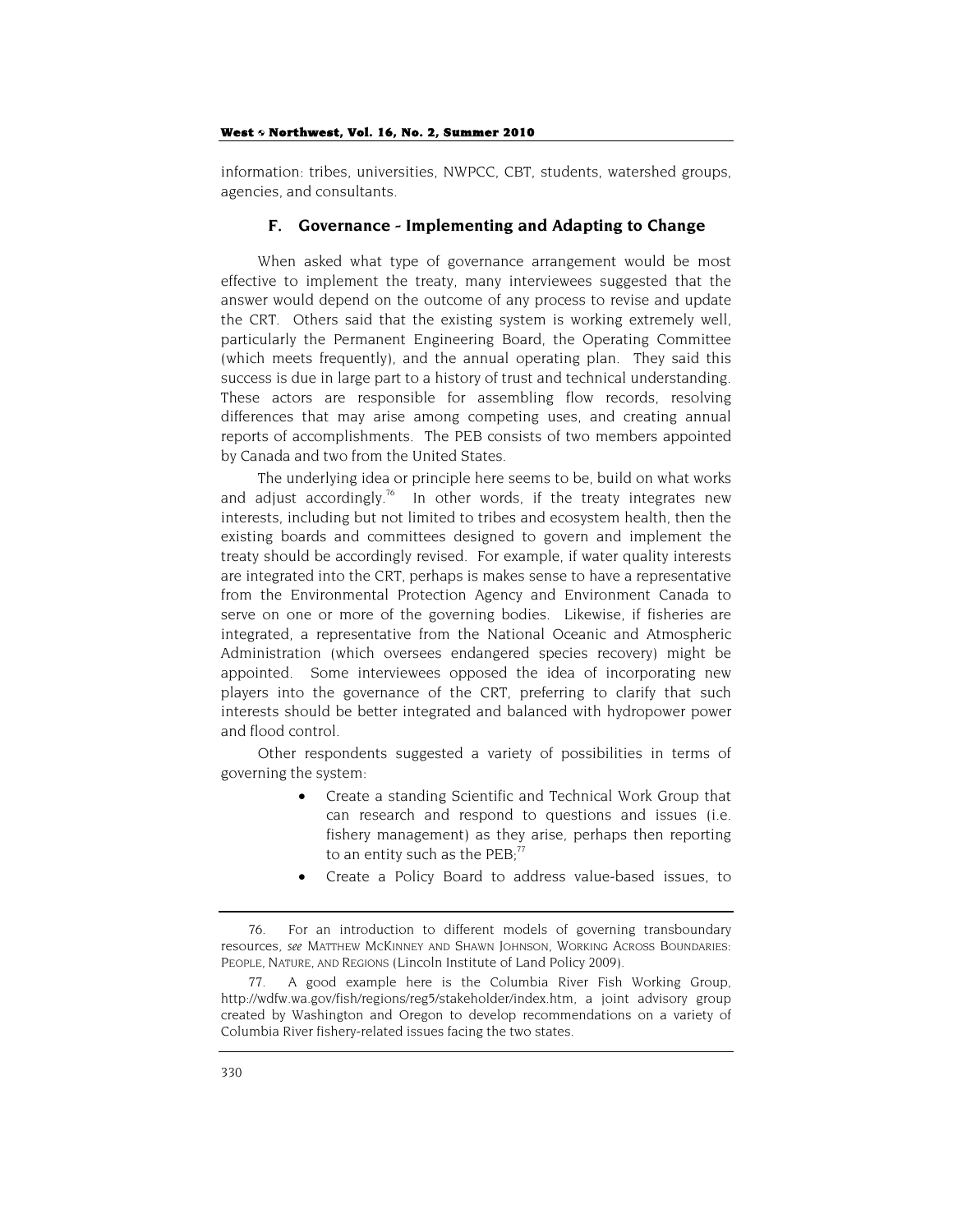complement the work of the PEB and operations committee (which is focused more on the technical operations of the system);

- Create a Consultative Committee of other agencies and stakeholders to monitor, evaluate, and suggest adaptations to the operations of the system;
- Create a Transboundary Commission that would include both policy and technical components:
	- o One option here might be to amend the Pacific Salmon Commission;
	- o Another is to explore the possibility of creating some type of integrated commission from the Northwest Power and Conservation Council and the Columbia Basin Trust, which seem to have more legitimacy, credibility, and capacity to integrate multiple uses;
	- o A third option identified by at least one interviewee is to create an International Watershed Board under the auspices of the International Joint Commission:<sup>78</sup>
- Clarify governance protocols in terms of how decisions are made, disputes resolved, and goals and strategies are adapted.

## **V. Success and Barriers**

Interviewees identified a number of indicators of success, as well as barriers to revising and updating the CRT. The comments on success and barriers include both substantive and process issues, which are integrated throughout the following discussion.

## **A. Indicators of Success**

- *Build on what is working* Most of the interviewees asserted that at least in part, success should be measured by building on what is working: generating and distributing power, preventing floods, and reducing the use of fossil fuels. Maintaining an equitable distribution of benefits between the United States and Canada was also mentioned.
- Prevent harm and provide more explicit benefits to tribes Most of the interviewees feel that the CRT's impact on indigenous people must be addressed in any process to revise and update the CRT. The sentiment of one tribal representative

<sup>78.</sup> *See* International Joint Commission, http://www.ijc.org/rel/comm/ref1198 (last visited Feb. 25, 2010).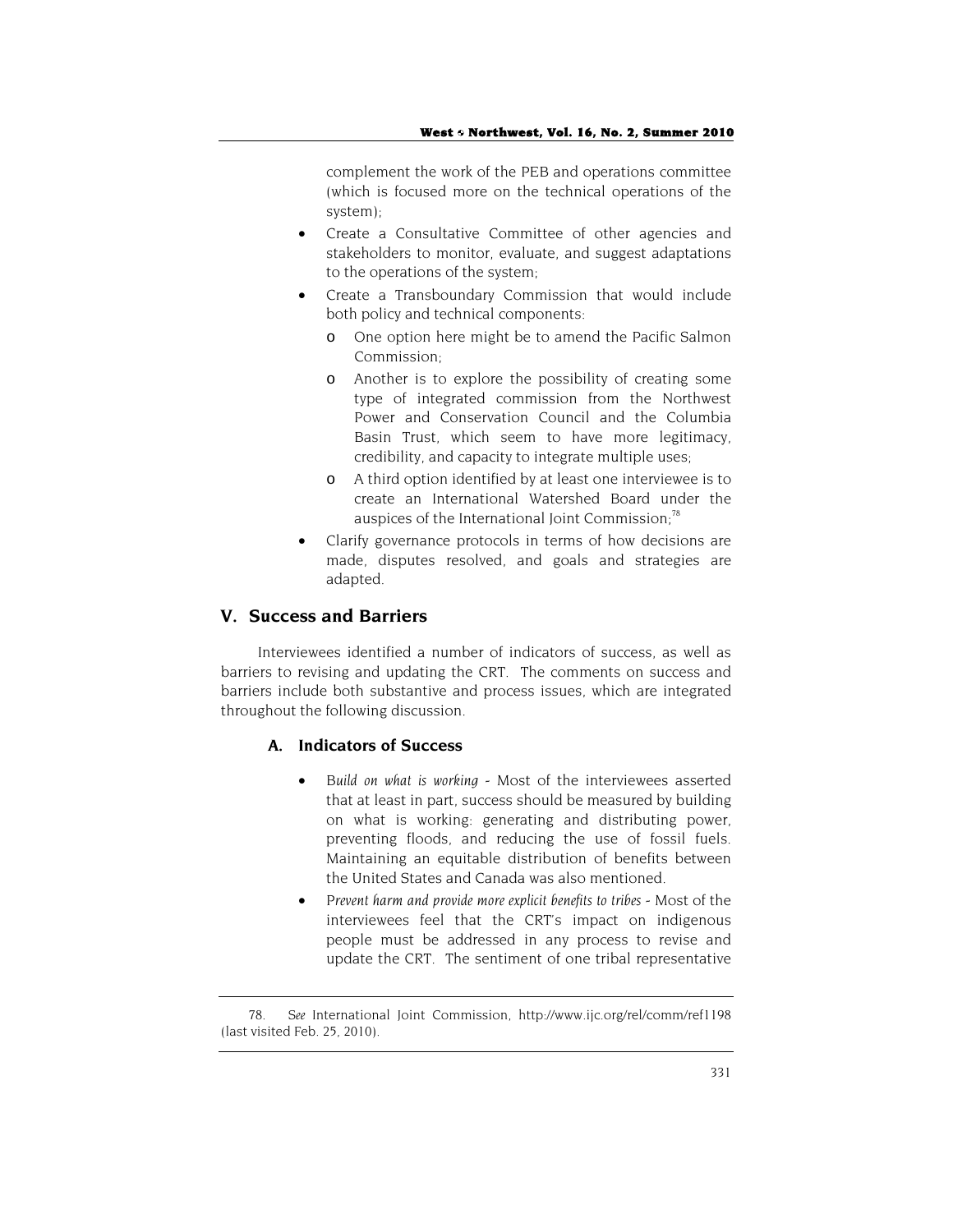captures the essence of this issue: "The cultural aspects of flooding must be addressed. There are burial grounds and artifacts that are constantly being disrupted by fluctuating water levels in the reservoirs. Tribes are constantly forced to reexamine how to handle burial remains. It is like having your family dug up on a regular basis." Some of the respondents explained that tribal interests include compensation for past harms, as well as the prevention of future harms (or, more positively, the provision of benefits in the future).

- *Balance multiple uses and benefits* In addition to building on what is working, and accommodating tribal interests, most of the interviewees said that one of the most important indicators of success will be to strike a balance between the multiple uses or benefits of the river, including power generation, flood control, ecological health (such as fish and wildlife concerns), cultural interests, recreation, and other offstream uses. An obvious element of this indicator of success is the need to be responsive to the laws, policies, and judicial decisions that have been adopted since 1964, including the Endangered Species Act, NEPA, Pacific Salmon Treaty, and judicial decisions recognizing the rights of tribes. Another aspect is to equitably balance or distribute benefits and costs upstream and downstream.
- *Develop strategies to mitigate and adapt to climate change* Most respondents said that a new and improved CRT must include strategies to mitigate and adapt to climate change. Given that there is a great deal of uncertainty about how climate change may affect the amount and timing of precipitation, these respondents explained that it is important to consider a range of scenarios, impacts, mitigation procedures, and strategies to adapt the operating system as new information becomes available. Many interviewees also said that it is important to maintain the production of hydropower as a renewable energy source that helps reduce CO2 emissions.

In addition to successfully addressing several substantive issues, the interviewees also identified a number of process issues necessary for success.

> • *The Entities should be more open and transparent* - According to several interviewees, the success of revising and updating the CRT will depend on the Entities embracing, supporting, and implementing a more open and transparent process. This means, at least in part, that the Entities should not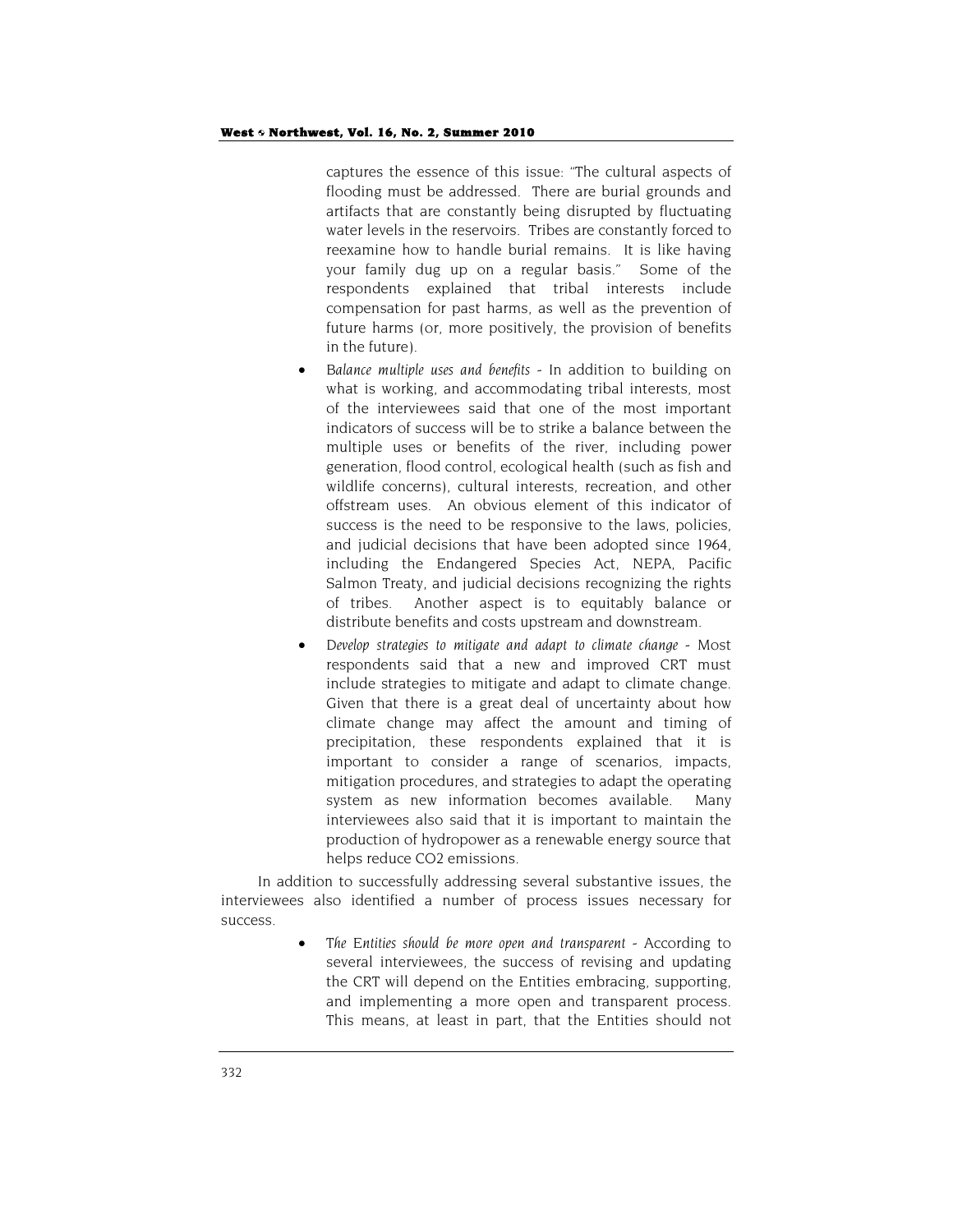name the issues, frame the options, and design the process without the participation of other governmental agencies, tribes, organized interest groups, and unaffiliated citizens. Instead, the Entities should seek to engage all of these people and organizations as early as possible.79

• *Provide opportunities for all interested parties to be meaningfully involved* - Most respondents voiced a desire for a more inclusive process, meaning that people other than those associated with the Entities should be meaningfully engaged in the process to revise, update, and implement the CRT. This should include state and provincial agencies, tribes, organized stakeholder groups, as well as unaffiliated citizens. As discussed above, this indicator of success could be accomplished through regional roundtables, watershed groups, web-based surveys, and direct contact with organized interest groups.

## **B. Barriers to Overcome**

Not surprisingly, the barriers to overcome in revising and updating the CRT correspond in many ways to the indicators of success identified by the interviewees.

- *Overcome institutional inertia* Many of the respondents said that one of the biggest barriers to overcome in revising and updating the CRT is to overcome the inertia of the status quo. The confidence among interviewees varied about the degree to which the Entities might embrace and support an open, inclusive process from the get go. Some concluded that, while this is critical, it is not likely to happen. Other respondents explained that the challenge is to encourage and provide incentives for the Entities and others to move beyond self-interest and focus more broadly on the mixture of benefits provided by the system. Unfortunately, as noted by the interviewees, the Entities are often unwilling to move beyond self-interest because they are bound by legislative mandates.
- *Determine who participates, when, and how*  Another barrier identified by most of the interviewees is the fundamental question of who participates, when, and how - and who decides these questions. While this barrier is somewhat related to the issue of institutional inertia, most

<sup>79.</sup> For more on designing and facilitating collaborative processes, see Appendix G: Principles of Collaboration for Natural Resources.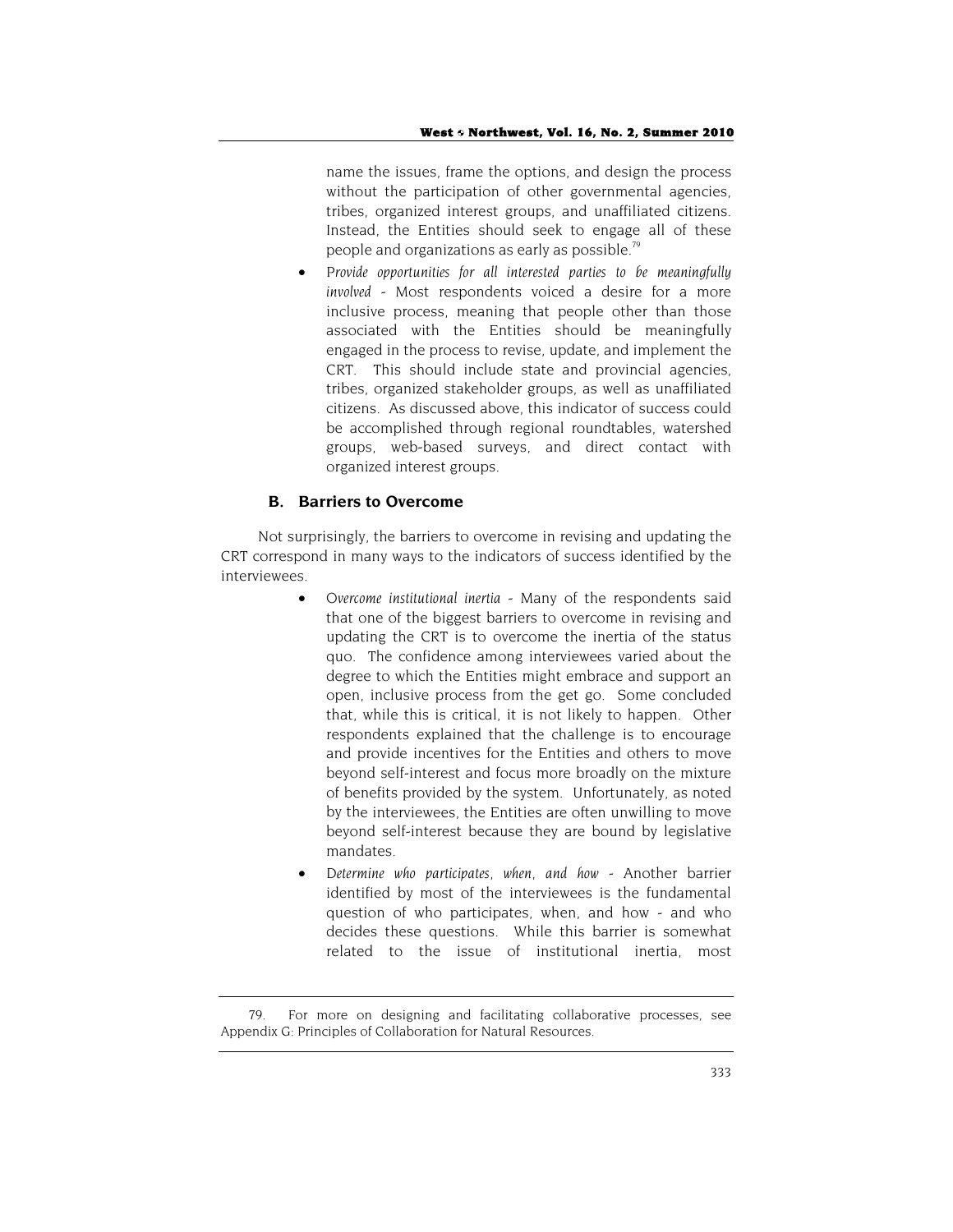respondents seem compelled to highlight it given its fundamental nature. Most of the respondents realize that the more people, organizations, and interests engaged in the process, the more complex and harder it will be to find common ground. That said, many of the interviewees explained that this barrier can and should be overcome.

The interviewees variously identified a number of specific questions along the lines of: (1) Who is at the decisionmaking table? (2) Who is allowed to provide input and advice and when? (3) How will the decisionmakers demonstrate that they have responded to the input and advice of individuals and groups? (4) How will disputes be resolved among those at the decisionmaking table and between the decisionmakers and those individuals and groups providing input and advice? The overarching question here is who decides how to address these process issues?

- *Address specific substantive issues* Many of the interviewees explained that any process to revise and update the CRT must successfully address a number of substantive issues, some of which will be more difficult than others:
	- o Maximize power and flood control benefits while meeting the needs, interests, and legal requirements for tribes and endangered species;
	- o Equitably distribute costs and benefits among the two countries, tribal nations, four states, and one province;
	- o Quantify the costs (and appropriate compensation) to tribes in the upper basin that have lost cultural assets due to flooding;
	- o Clarify the impacts of dams and water quality to anadromous fish and tributaries, and determine how to mitigate the impacts;
	- o Resolve issues between commercial ocean fisheries and inland fishermen, given that there is not likely to be a sufficient resource to meet all of their respective interests;
	- o Maintain high quality recreation and aesthetic values in upper basin reservoirs while meeting the downstream needs for fish and hydroelectric power;
	- o Build-in flexibility and adaptability to deal with (what most interviewees assume is inevitable) climate change. Seek agreement on the scientific and technical facts associated with climate change, beginning with how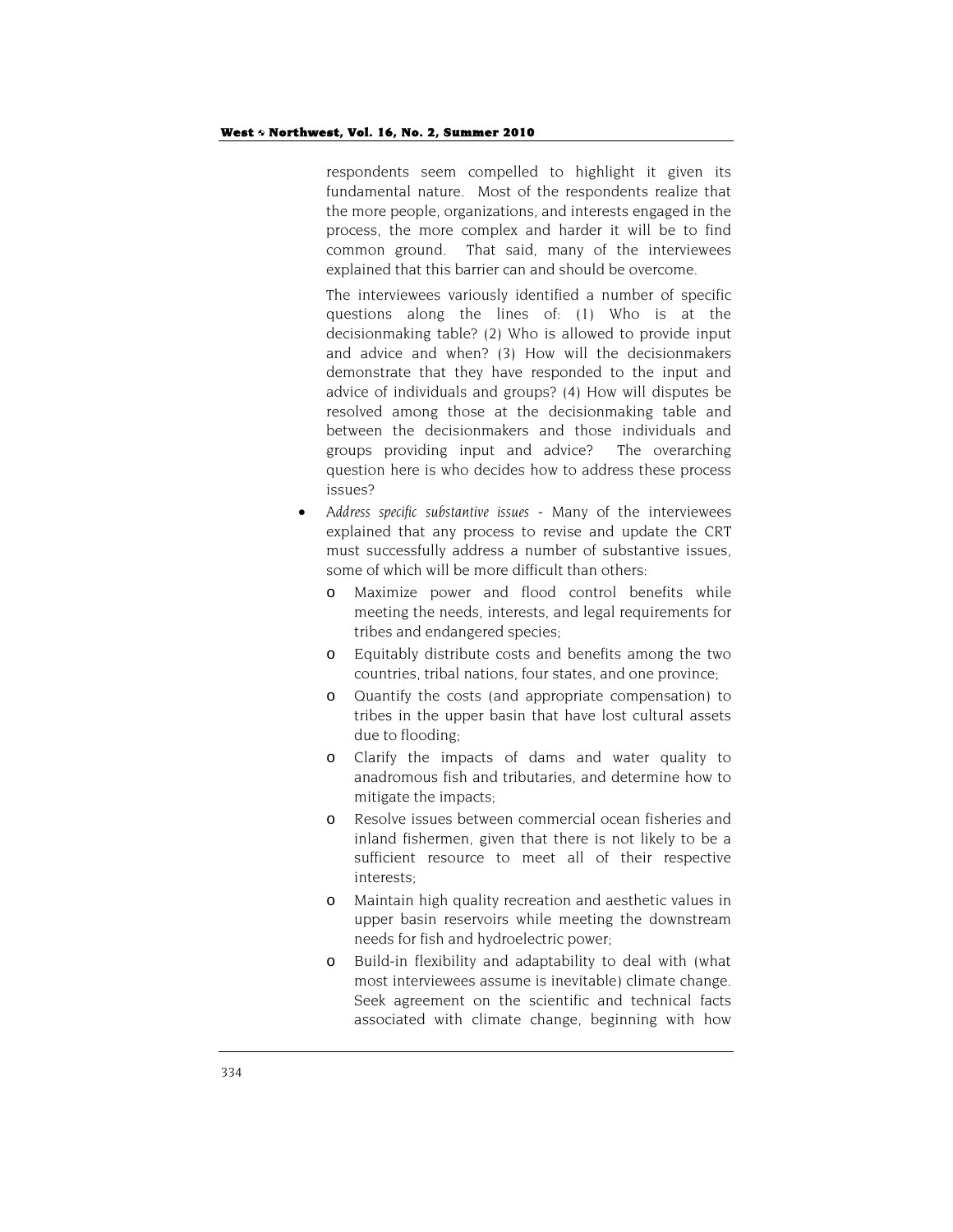much the average annual flow of the Columbia River might change over time and how future shortages should be allocated among different uses and benefits;

- o Encourage the action agencies to be open and forthcoming across the border prior to giving notice and undertaking negotiations, and to engage other governmental agencies, tribes, stakeholders, and unaffiliated citizens in the design of any process to revise and update the CRT. Avoid the conventional posturing and behind-the-scenes bargaining associated with these types of multiparty negotiations; and
- o Clarify how NEPA and other legislation and judicial decisions passed since 1964 will influence the process to revise and update the CRT.

## **VI. Conclusions and Recommendations**

The findings based on the interviews speak for themselves. Building on these findings, along with best practices for multiparty, multi-issue negotiation,<sup>80</sup> we offer the following conclusions and recommendations. To supplement these recommendations, Appendix F provides a synthesis of the top-ten lessons learned about transboundary water management, while Appendix G presents a commonly accepted set of principles for collaboration on natural resources.

## **1. Build on the Options and Recommendations Articulated by the Interviewees**

While the intent of this assessment was not to build agreement per se on the future of the CRT, the interviewees collectively articulated something akin to a set of principles that may be useful in future discussions related to the process of revising and updating the CRT. $81$  The principles are:

(1) Convening - Create a homegrown process, one that is convened and coordinated by and for the people within the Columbia River Basin; the convening body should be viewed as credible and legitimate by all affected parties, particularly in terms of making

<sup>80.</sup> For an introduction to this topic, *see* LAWRENCE SUSSKIND AND JEFFREY CRUIKSHANK, BREAKING THE IMPASSE: CONSENSUAL APPROACHES TO RESOLVING PUBLIC DISPUTES (Basic Books 1987); BARBARA GRAY, COLLABORATING: FINDING COMMON GROUND FOR MULTIPARTY PROBLEMS (Jossey-Bass 1989); SUSSKIND, ET. AL., *supra* note 56; JULIA M. WONDOLLECK AND STEPHEN L. YAFFEE, MAKING COLLABORATION WORK (Island Press 2000).

<sup>81.</sup> It should be emphasized that the framing of these principles is based on the results of the interviews, and that the interviewees themselves have not formally endorsed these principles.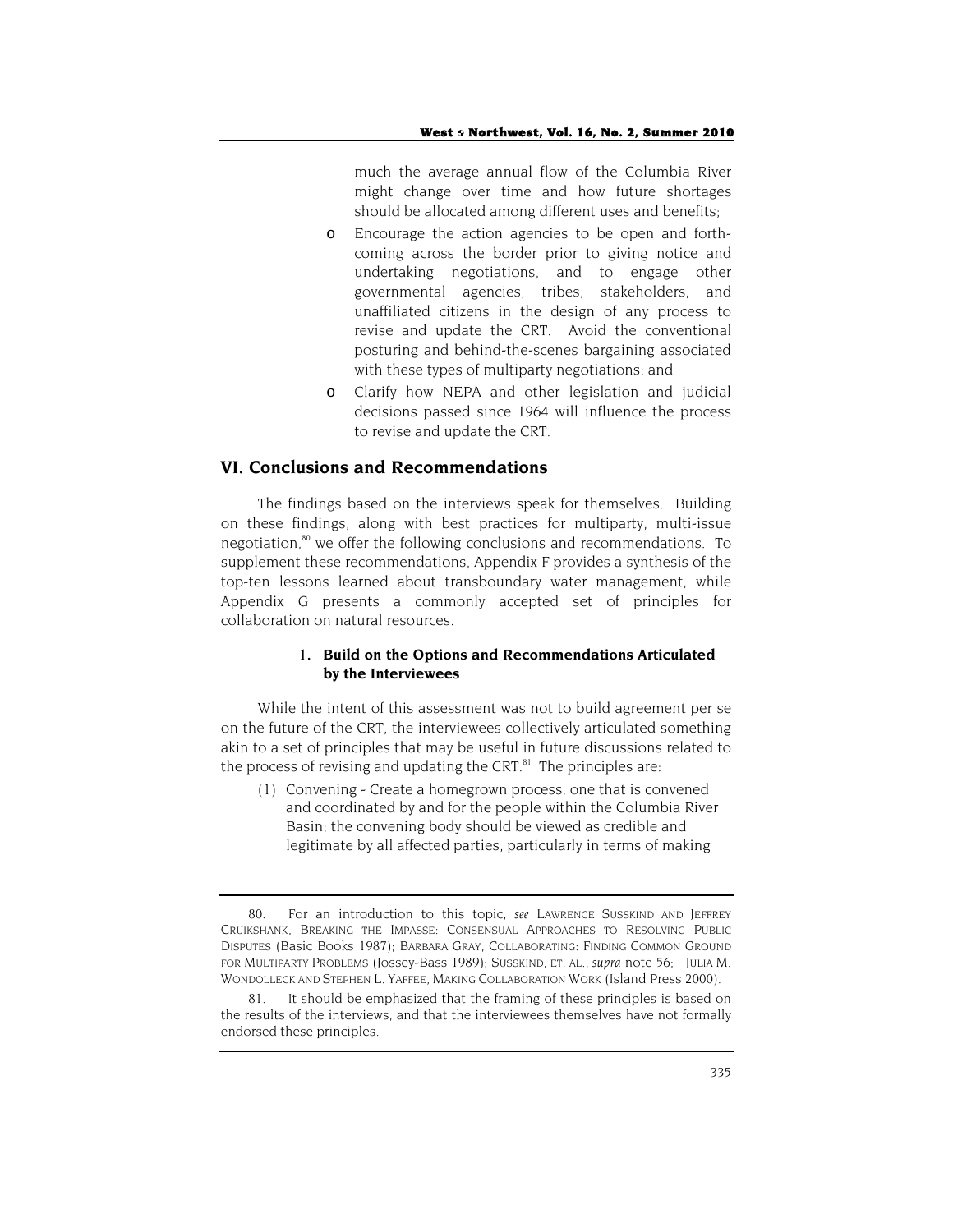sure all of the interests within the basin are sufficiently represented.

- (2) Representation Provide meaningful opportunities for all decisionmakers, stakeholders, and citizens to influence the process and the outcomes.
- (3) Public Participation The Entities, other government agencies, tribal representatives, and both communities of place and communities of interest should jointly design the process for public participation.
- (4) Process Management Use a nonpartisan, impartial person or team to help design and facilitate an inclusive, informed, and transparent process.
- (5) Information Engage in joint fact finding to promote and support both scientific and public learning.
- (6) Governance Build on what works and adjust accordingly.

#### **2. Conduct a More Complete Assessment**

This assessment of the Entities, other governmental agencies, and tribes is a solid beginning. However, it is incomplete. A more complete assessment should be conducted to identify the interests and concerns of organized stakeholder groups and unaffiliated citizens, and to evaluate the strengths and weaknesses of the CRT. A nonpartisan, impartial third party operating under the auspices of the Entities and perhaps other governmental agencies and tribes should complete this assessment.

#### **3. Clarify the Options to Revise and Update the CRT**

The material presented herein is a beginning. Perhaps a diverse team of people could more clearly articulate the menu of legal and institutional options on how to revise and update the CRT.

## **4. Evaluate Options to Involve Organized Stakeholders and Unaffiliated Citizens**

As revealed above, most of the interviewees believe that whatever process is used to revise and update the CRT, it should provide more opportunities for stakeholder and public involvement. Building on the possibilities presented herein, perhaps a team of people could evaluate, refine, and develop options to meaningfully engage stakeholders and citizens.

#### **5. Facilitate Scientific and Public Learning**

Many (if not most) of the interviewees concluded that it is important to identify what we know, don't know, and need to know to make informed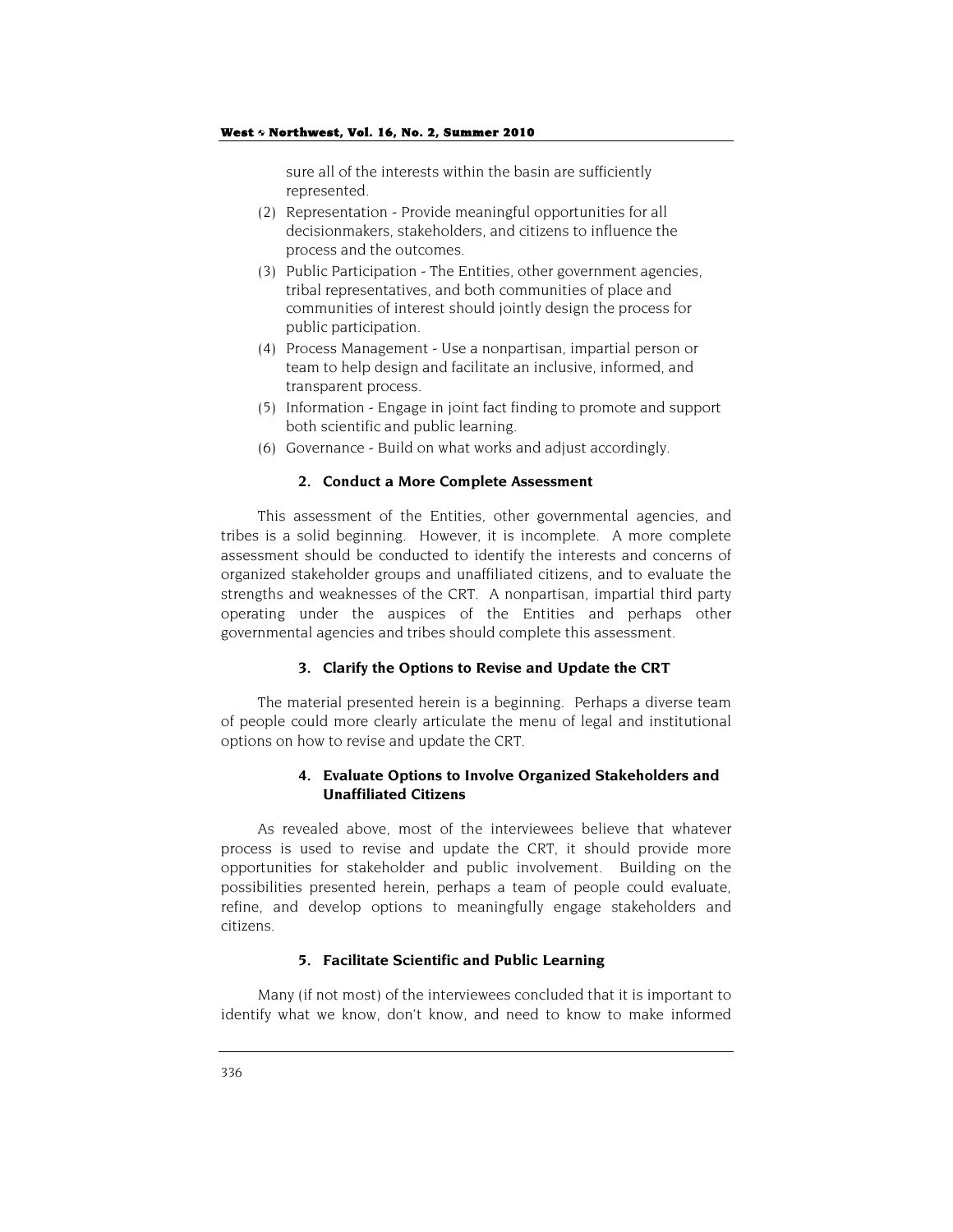decisions and to promote scientific and public understanding about the CRT and the social, economic, and environmental forces shaping the future of the basin. Once again, perhaps a diverse team of people could build on existing initiatives to answer these questions, and develop one or more strategies to facilitate public learning on these complex issues.

The Columbia River basin is special place, and the CRT is widely viewed as a model for managing transboundary natural resources. We thank all of the interviewees and reviewers of this article, and hope that it informs and invigorates attempts to foster livable communities, vibrant economies, and healthy environments in this region.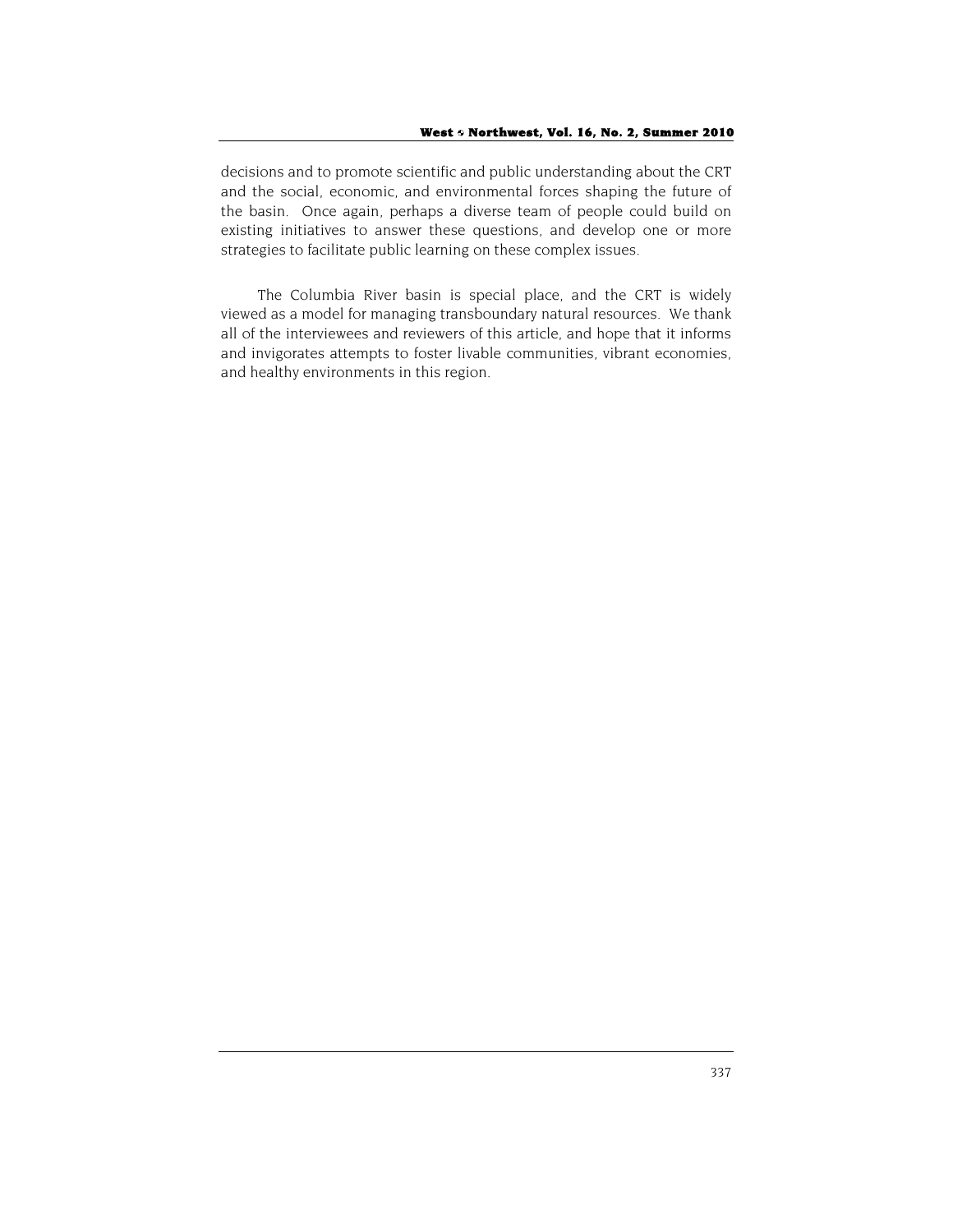# **VII. Appendices**

## **Appendix A: Maps of the Columbia River Basin**

Map of the Major Dams in the Columbia River Basin



Source: The Federal Columbia River Power System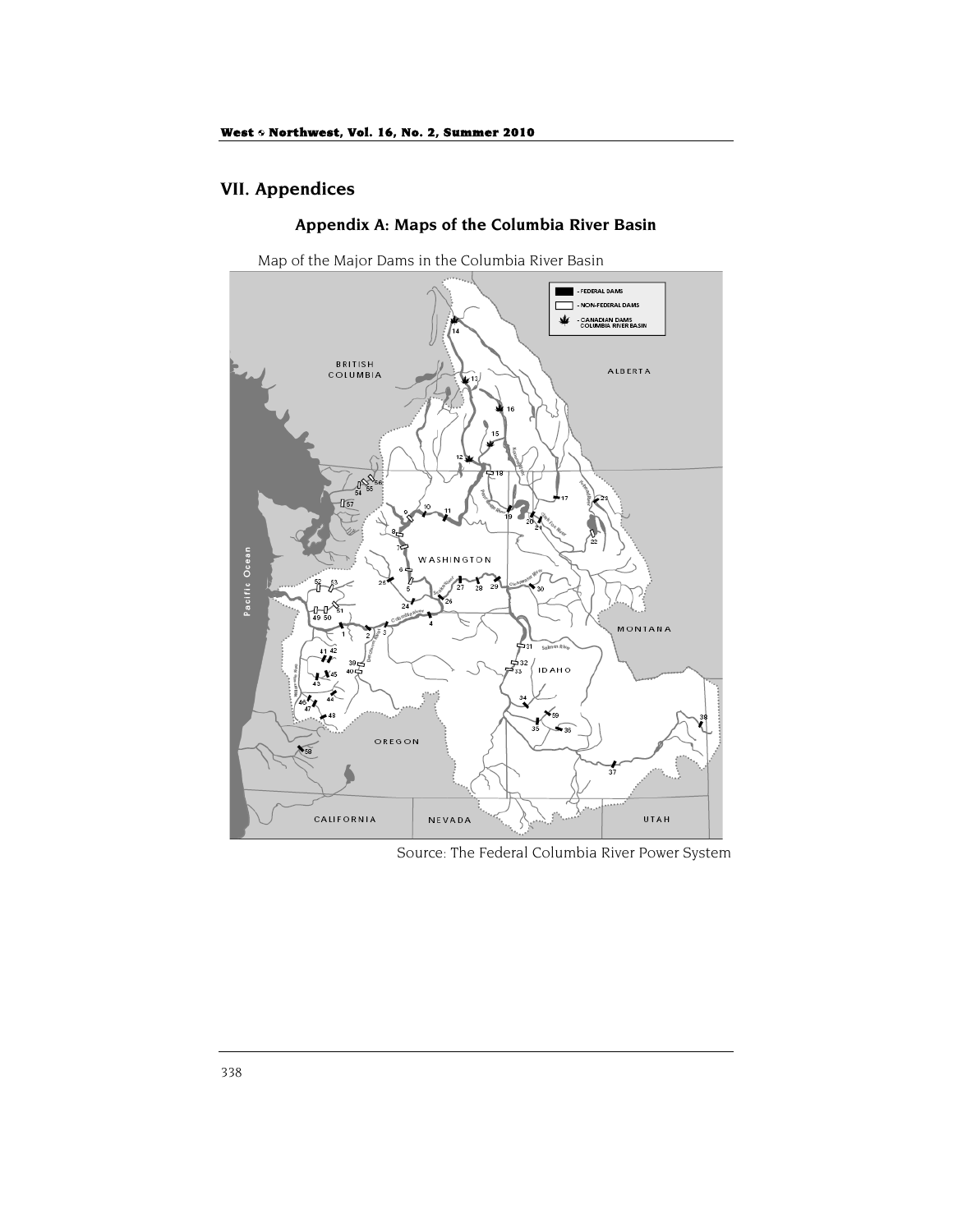| <b>Major Northwest Dams</b>                                                                                                                                                                                                                                 |                                 |                              |                                 |  |  |  |  |  |
|-------------------------------------------------------------------------------------------------------------------------------------------------------------------------------------------------------------------------------------------------------------|---------------------------------|------------------------------|---------------------------------|--|--|--|--|--|
| The dams on this map generally represent the largest projects and frose that have a significant role in river system management. A complete list of<br>projects in the basin can be found in Appendix A. Acronyms and abbreviations are defined on page 76. |                                 |                              |                                 |  |  |  |  |  |
| 1.                                                                                                                                                                                                                                                          | <b>BONNEVILLE</b>               | 21. NOXON RAPIDS             | 41. BIG CLIFF                   |  |  |  |  |  |
|                                                                                                                                                                                                                                                             | Columbia River, USACE           | Clark Fork River, WWP        | N. Santiam River, USACE         |  |  |  |  |  |
| 2.                                                                                                                                                                                                                                                          | THE DALLES                      | 22. KERR                     | 42. DETROIT                     |  |  |  |  |  |
|                                                                                                                                                                                                                                                             | Columbia River, USACE           | Flathead River, MPC          | N. Santiam River, USACE         |  |  |  |  |  |
| 3.                                                                                                                                                                                                                                                          | <b>JOHN DAY</b>                 | 23. HUNGRY HORSE             | 43. FOSTER                      |  |  |  |  |  |
|                                                                                                                                                                                                                                                             | Columbia River, USACE           | Flathead River, USBR         | S. Santiam River, USACE         |  |  |  |  |  |
| 4.                                                                                                                                                                                                                                                          | <b>MCNARY</b>                   | 24. CHANDLER                 | 44. COUGAR                      |  |  |  |  |  |
|                                                                                                                                                                                                                                                             | Columbia River, USACE           | Yakima River, USBR           | McKenzie River, USACE           |  |  |  |  |  |
| 5.                                                                                                                                                                                                                                                          | <b>PRIEST RAPIDS</b>            | 25. ROZA                     | <b>45. GREEN PETER</b>          |  |  |  |  |  |
|                                                                                                                                                                                                                                                             | Columbia River, Grant Co. PUD   | Yakima River, USBR           | M. Santiam River, USACE         |  |  |  |  |  |
| 6.                                                                                                                                                                                                                                                          | <b>WANAPUM</b>                  | 26. ICE HARBOR               | 46. DEXTER                      |  |  |  |  |  |
|                                                                                                                                                                                                                                                             | Columbia River, Grant Co. PUD   | Snake River, USACE           | Willamette River, USACE         |  |  |  |  |  |
| 7.                                                                                                                                                                                                                                                          | <b>ROCK ISLAND</b>              | 27. LOWER MONUMENTAL         | 47. LOOKOUT POINT               |  |  |  |  |  |
|                                                                                                                                                                                                                                                             | Columbia River, Chelan Co. PUD  | Snake River, USACE           | Willamette River, USACE         |  |  |  |  |  |
| 8.                                                                                                                                                                                                                                                          | <b>ROCKY REACH</b>              | 28. LITTLE GOOSE             | 48. HILLS CREEK                 |  |  |  |  |  |
|                                                                                                                                                                                                                                                             | Columbia River, Chelan Co. PUD  | Snake River, USACE           | Willamette River, USACE         |  |  |  |  |  |
| о.                                                                                                                                                                                                                                                          | WFILS                           | 29. LOWER GRANITE            | 49. MERWIN                      |  |  |  |  |  |
|                                                                                                                                                                                                                                                             | Columbia River, Douglas Co. PUD | Snake River, USACE           | Lewis River, PP&L               |  |  |  |  |  |
|                                                                                                                                                                                                                                                             | 10. CHIEF JOSEPH                | 30. DWORSHAK                 | 50. YALE                        |  |  |  |  |  |
|                                                                                                                                                                                                                                                             | Columbia River, USACE           | N.F. Clearwater River, USACE | Lewis River, PP&L               |  |  |  |  |  |
|                                                                                                                                                                                                                                                             | 11. GRAND COULEE                | 31. HELLS CANYON             | 51. SWIFT                       |  |  |  |  |  |
|                                                                                                                                                                                                                                                             | Columbia River, USBR            | Snake River, IP              | Lewis River, PP&L               |  |  |  |  |  |
|                                                                                                                                                                                                                                                             | 12. KEENLEYSIDE                 | 32. OXBOW                    | 52. MAYFIELD                    |  |  |  |  |  |
|                                                                                                                                                                                                                                                             | Columbia River, BC Hydro        | Snake River, IP              | Cowlitz River, TCL              |  |  |  |  |  |
|                                                                                                                                                                                                                                                             | 13. REVELSTOKE                  | 33. BROWNLEE                 | 53. MOSSYROCK                   |  |  |  |  |  |
|                                                                                                                                                                                                                                                             | Columbia River, BC Hydro        | Snake River, IP              | Cowlitz River, TCL              |  |  |  |  |  |
|                                                                                                                                                                                                                                                             | 14. MICA                        | 34. BLACK CANYON             | 54. GORGE                       |  |  |  |  |  |
|                                                                                                                                                                                                                                                             | Columbia River, BC Hydro        | Payette River, USBR          | Skagit River, SCL               |  |  |  |  |  |
|                                                                                                                                                                                                                                                             | 15. CORRA LINN                  | 35. BOISE RIVER DIVERSION    | 55. DIABLO                      |  |  |  |  |  |
|                                                                                                                                                                                                                                                             | Kootenay River, W. Kootenay     | Boise River, USBR            | Skagit River, SCL               |  |  |  |  |  |
|                                                                                                                                                                                                                                                             | 16. DUNCAN                      | 36. ANDERSON RANCH           | <b>56. ROSS</b>                 |  |  |  |  |  |
|                                                                                                                                                                                                                                                             | Duncan River, BC Hydro          | <b>Boise River, USBR</b>     | Skagit River, SCL               |  |  |  |  |  |
|                                                                                                                                                                                                                                                             | 17. LIBBY                       | 37. MINIDOKA                 | 57. CULMBACK                    |  |  |  |  |  |
|                                                                                                                                                                                                                                                             | Kootenai River, USACE           | Snake River, USBR            | Sultan River, Snohomish Co. PUD |  |  |  |  |  |
|                                                                                                                                                                                                                                                             | 18. BOUNDARY                    | 38. PALISADES                | 58. LOST CREEK                  |  |  |  |  |  |
|                                                                                                                                                                                                                                                             | Pend Oreille River, SCL         | Snake River, USBR            | Rogue River, USACE              |  |  |  |  |  |
|                                                                                                                                                                                                                                                             | 19. ALBENI FALLS                | 39. PELTON                   | 59. LUCKY PEAK                  |  |  |  |  |  |
|                                                                                                                                                                                                                                                             | Pend Oreille River, USACE       | Deschutes River, PGE         | <b>Boise River, USACE</b>       |  |  |  |  |  |
|                                                                                                                                                                                                                                                             | 20. CABINET GORGE               | 40. ROUND BUTTE              | 60. GREEN SPRINGS               |  |  |  |  |  |
|                                                                                                                                                                                                                                                             | Clark Fork River, WWP           | Deschutes River, PGE         | Emicrant Creek, USBR            |  |  |  |  |  |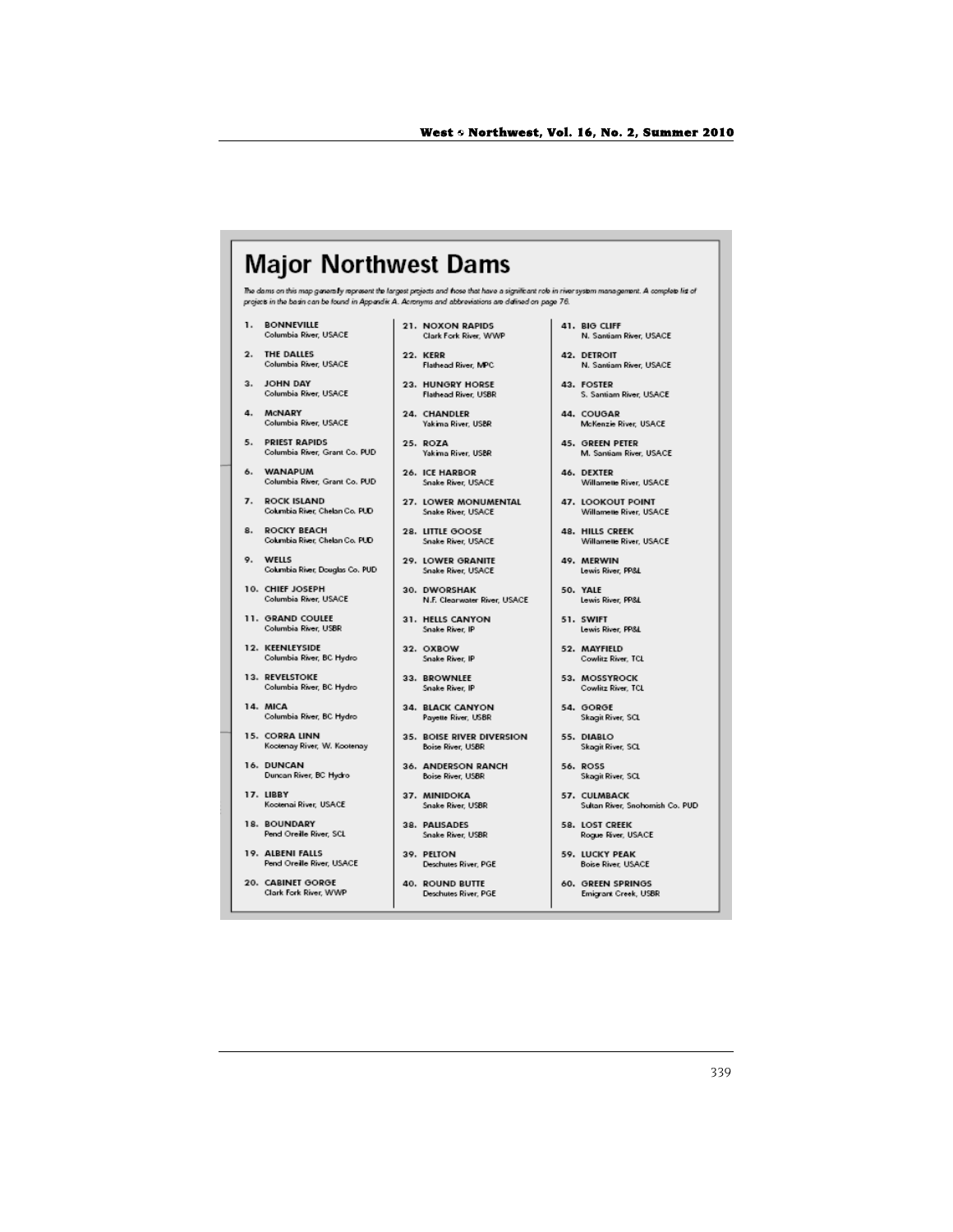The Treaty Dams



Source: COE BPA Columbia River Treaty History and 2014/2024 Review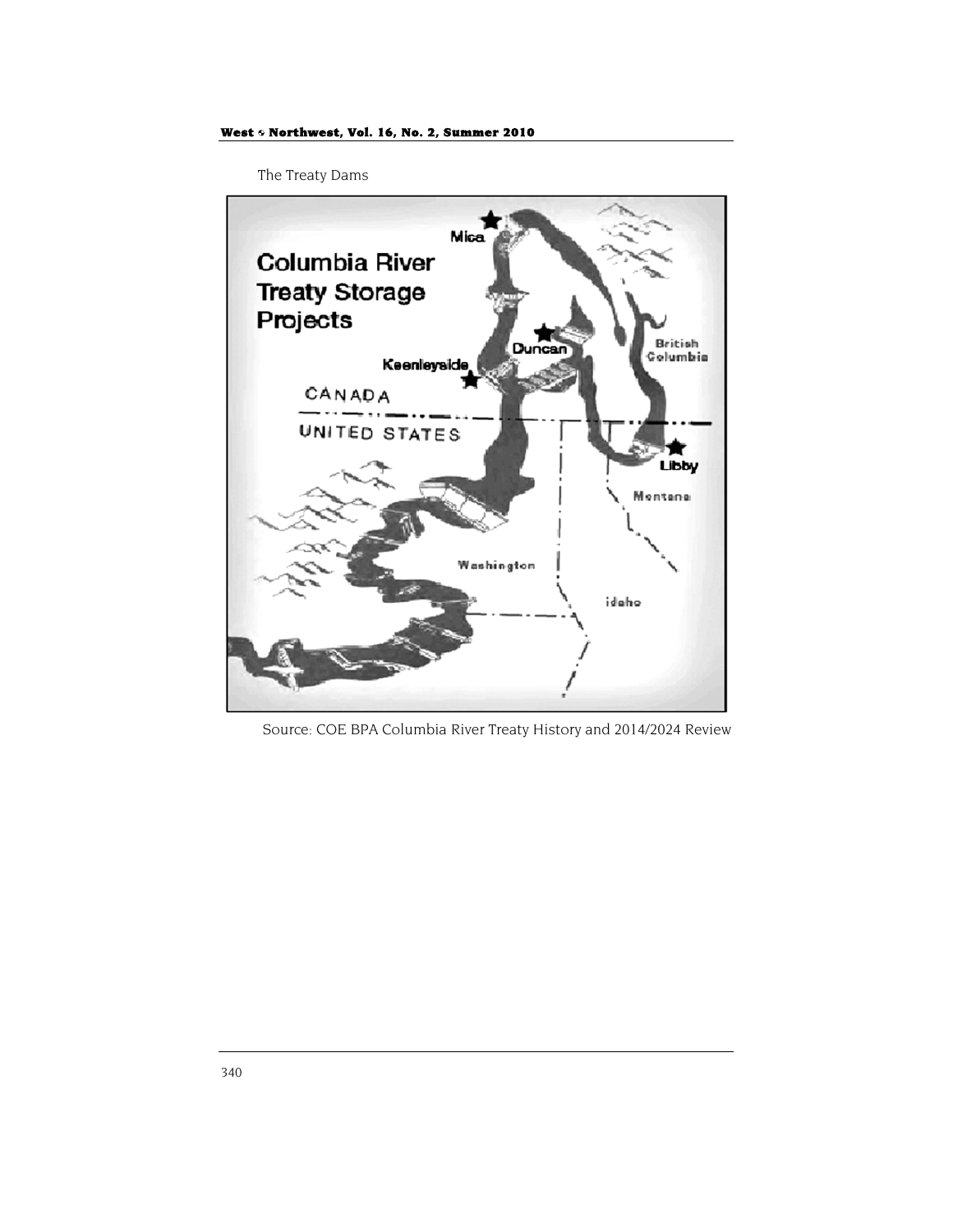

**Appendix B: Columbia River Treaty Organization** 

Figure 3. Columbia River Treaty Organization

Notes:<br>\*

- s.<br>Established by treaty<br>Established by Entity<br>Established by PEB
- $***$ \*\*\*

Source: Annual Report of the Columbia River Treaty, Canada and United States Entities, November 1999, p.9.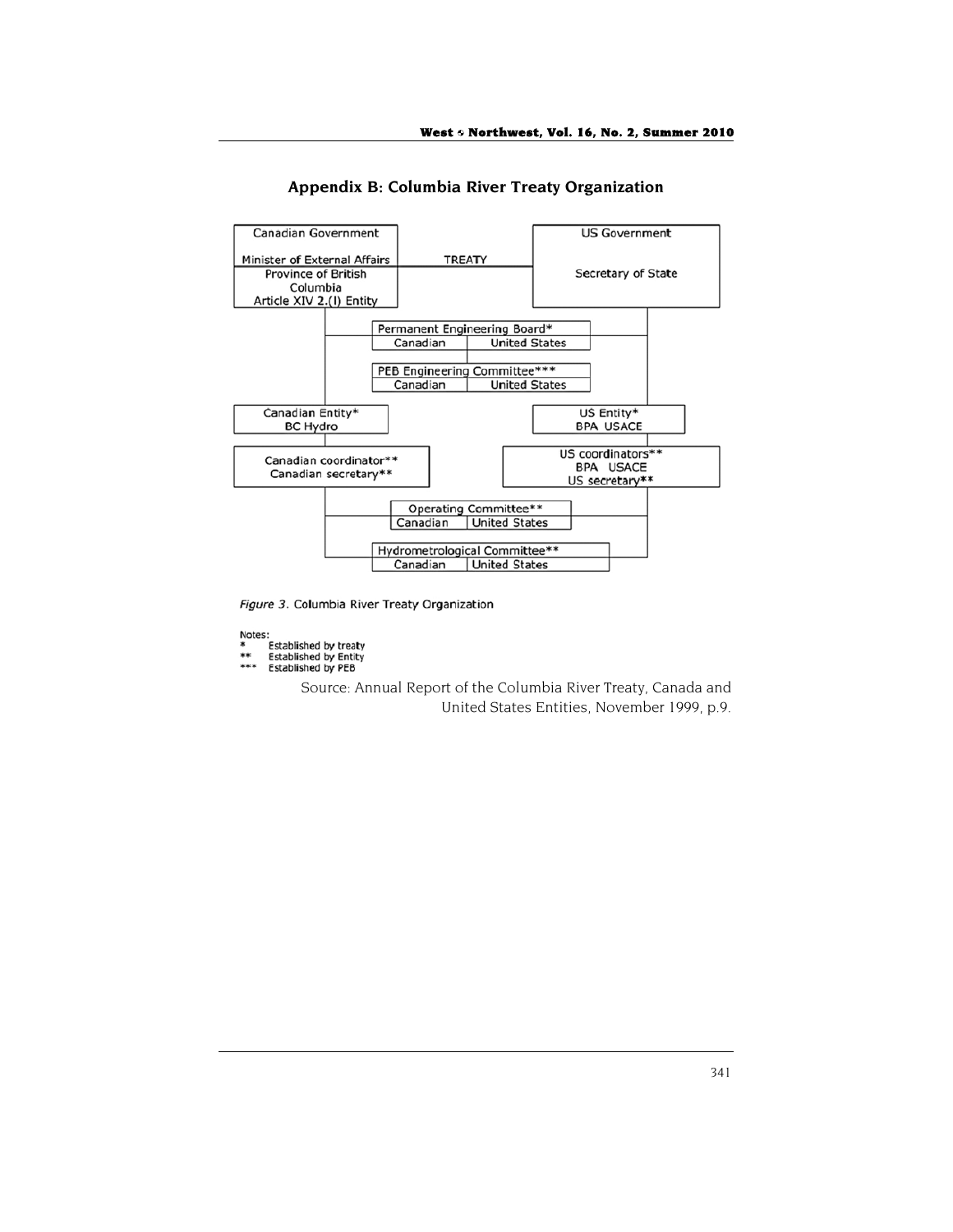## **Appendix C: List of Interviewees**

Nigel Bankes, University of Calgary Kat Brigham, Umatilla Tribe and Columbia River Inter-tribal Fish Commission Barbara Cosens, University of Idaho Lynette de Silva, Oregon State University Bill Green, Canadian Columbia River Inter-tribal Fish Commission John Harrison, Northwest Power and Conservation Council Charles Hudson, Columbia River Inter-tribal Fish Commission John Hyde, Bonneville Power Administration Kelvin Ketchum, BC Hydro Bob Lohn, National Oceanic and Atmospheric Administration Mike Matylewich, Columbia River Inter-tribal Fish Commission (USA) Pat McGrane, Bureau of Reclamation Bruce Measure, Northwest Power and Conservation Council Garry Merkel, Columbia Basin Trust D. R. Michel, Upper Columbia United Tribes (and Colville) Rebecca Miles, Nez Perce Tribes Daniel Millar, Environment Canada Keith Muckleston, Oregon State University Tim Newton, Permanent Engineering Board Richard Paisley, University of British Columbia Ken Peterson, PowerEx (retired) Bob Heinith, Columbia River Inter-tribal Fish Commission Doug Robinson, BC Hydro Derik Sandison, State of Washington, Department of Ecology John Shurts, Northwest Power and Conservation Council Marvin Wodinsky, Canadian Department of Foreign Affairs (retired) Aaron Wolf, Oregon State University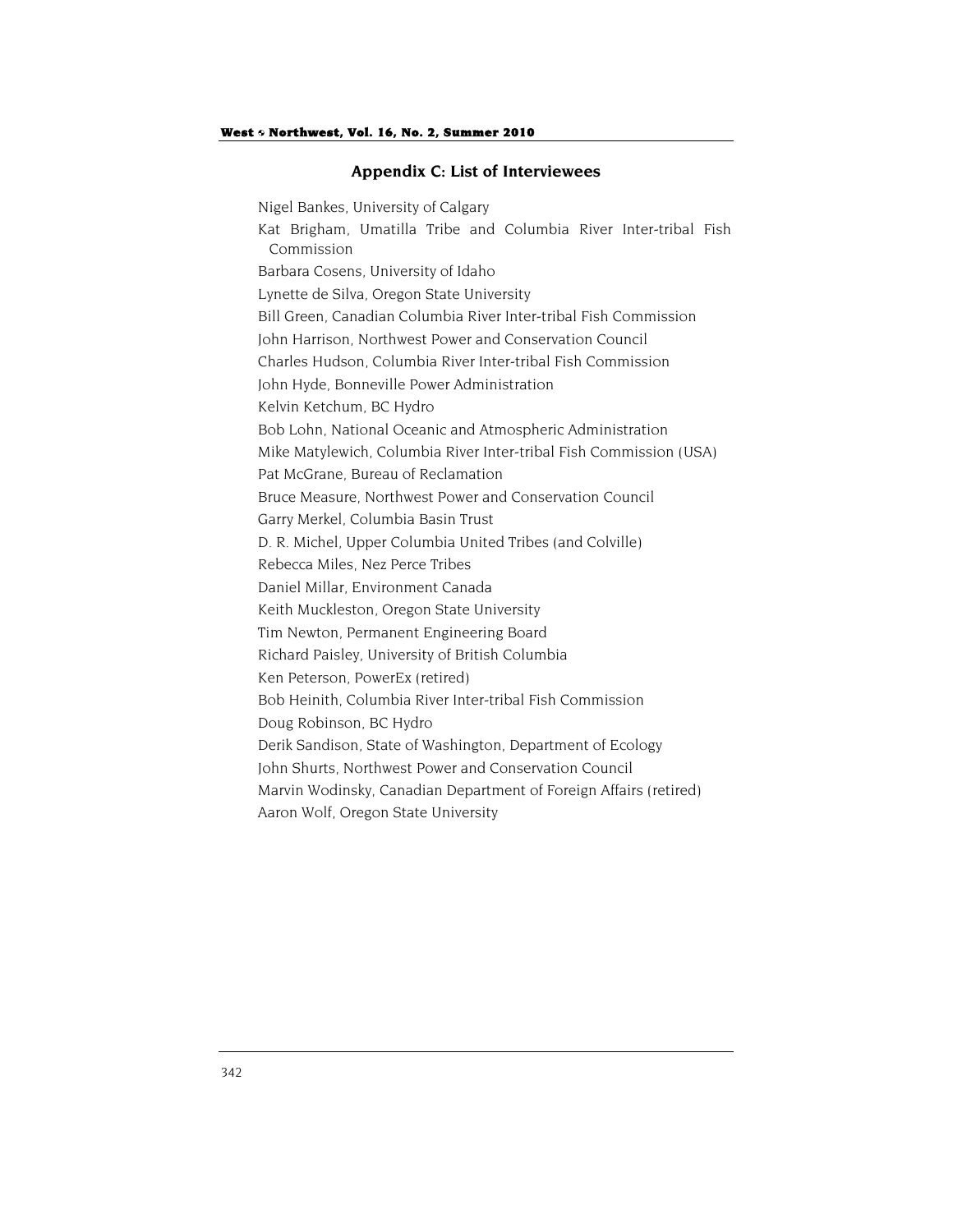#### Appendix D: Interview Questions<sup>82</sup>

- (1) What is your interest, role, and history related to the Columbia River Treaty?
- (2) What is working well with respect to the Columbia River Treaty?
- (3) What is the most preferred future for the Treaty? Options may include, but are not limited to:
	- a. Allow the treaty to expire?
	- b. Extend the existing treaty?
	- c. Renegotiate (i.e., revise and update) the treaty?
- (4) If the treaty is renegotiated, how could it be improved? What is the single most important change from your perspective?
- (5) What are the key issues (or drivers) that should be addressed in the renegotiation of the Treaty?
	- a. What do you think will be the easiest issues to address?
	- b. Most difficult?
	- c. Where will conflicts arise?
	- d. Between whom and on what issues?
- (6) From a process perspective:
	- a. Who will or should convene the negotiation?
	- b. Who should be at the table during the renegotiation?
	- c. What type of information is needed (scientific, technical, legal, etc.), and who should provide that information?
	- d. How should the public be involved?
	- e. What role, if any, might an impartial facilitator or mediator play in the design and coordination of the renegotiation process?
	- f. What type of governance arrangement will be most effective to implement the treaty? (That is, who should have decisionmaking authority, how should decisions be made, disputes resolved, etc.)?
- (7) What will a successful renegotiation of the Treaty look like? What do you think are the opportunities or potential gains possible through such a renegotiation? For your interests? For the region as a whole?
- (8) What do you think are the barriers to a successful renegotiation of the Treaty? Do you have any suggestions on how to overcome the barriers?
- (9) Is there anything else you would like to share?
- (10) Who else should we talk to?

<sup>82.</sup> Some of these interview questions (such as question 3) were revised as we conducted interviews and learned more about the CRT.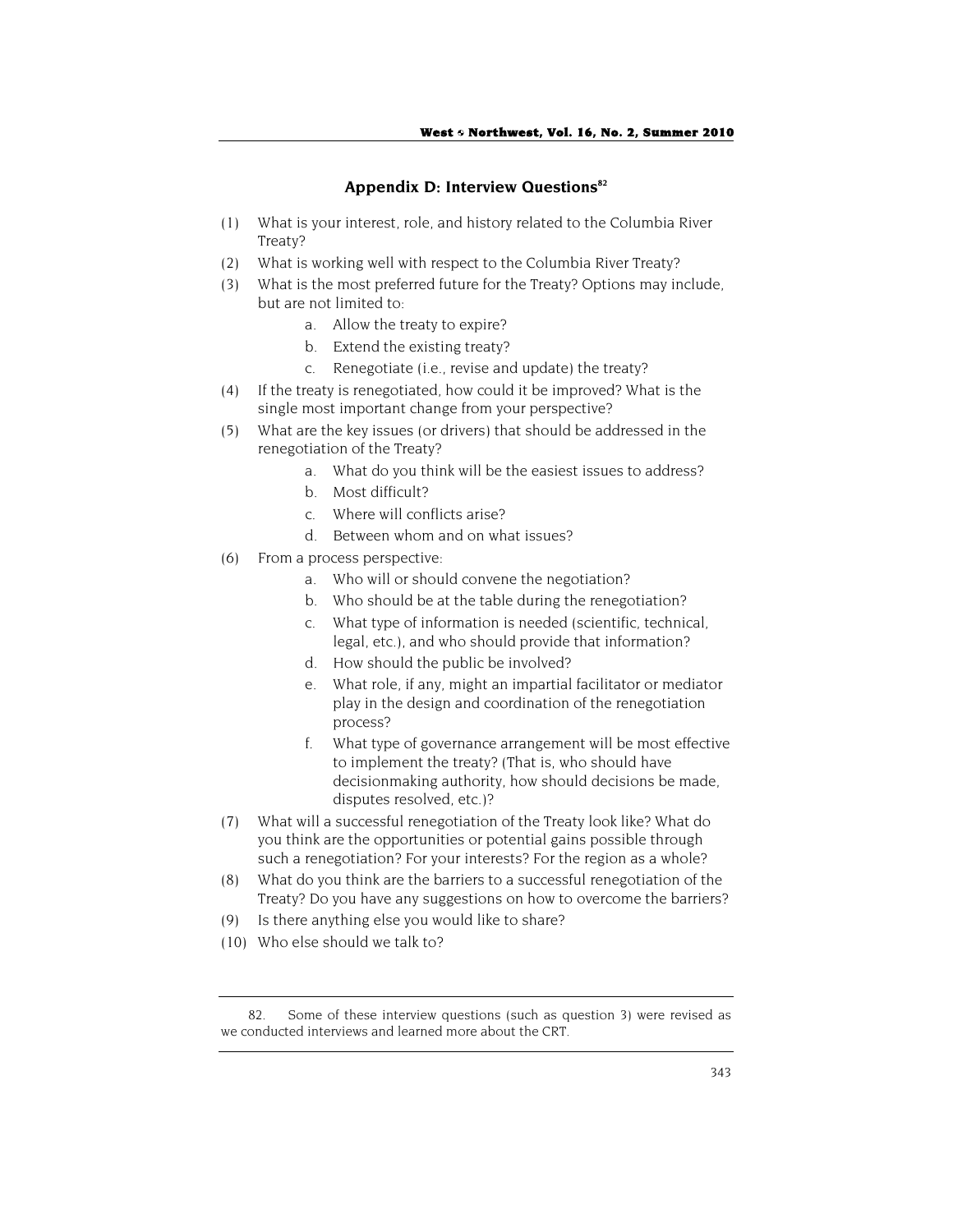## **Appendix E: Chronology of Major Events Since 1964**

- **1964:** Columbia River Treaty was implemented, delineating power and flood control benefits between the U.S. and Canada. In addition it authorized construction of a number of Canadian storage facilities to improve storage capacity in the system and maximize hydropower generation.
- 1965: Water Resources Planning Act. The Water Resources Planning Act of 1965 established a Water Resources Council to be composed of Cabinet representatives, including the Secretary of the Interior. The Council was charged with maintaining a continuing assessment of the adequacy of water supplies in each region of the U.S. The Council also was mandated to establish principles and standards for federal participants in the preparation of river basin plans and in evaluating federal water projects with respect to agricultural, urban, energy, industrial, recreational, and fish and wildlife needs.
- **1966:** To protect dwindling runs of summer chinook above Bonneville Dam, the Oregon Fish Commission asks the Oregon State Police to strictly enforce the law forbidding non-Indian commercial fishing upriver from Bonneville.
- **1968/69: SoHappy v. Smith and United States v. Oregon.** Fourteen Yakima tribal members filed suit to prevent the state of Oregon from interfering with their off-reservation treaty fishing rights. The court found that the state's authority to regulate Indian fishing for conservation purposes was limited as treaties provide tribes an absolute right to a fair share of the fish produced by the Columbia River system.
- **1969: National Environmental Protection Act.** The National Environmental Protection Act of 1969 requires federal agencies to examine the impacts of proposed major federal actions significantly affecting the environment.
- **1973:** Congress passes the Endangered Species Act. "The purposes of this Act are to provide a means whereby the ecosystems upon which endangered species and threatened species depend may be conserved, to provide a program for the conservation of such endangered species and threatened species, and to take steps as may be appropriate to achieve the treaties and conventions. . . ."
- **1974: United States v. Washington.** A federal district court in the state of Washington found that Native American Tribes were entitled to the opportunity to take up to 50 percent of the harvestable number of fish that can be taken. This harvestable sharing principle was also applied in U.S. v. Oregon (see above).
- **1977**: Four Indian tribes with treaty fishing rights on the Columbia River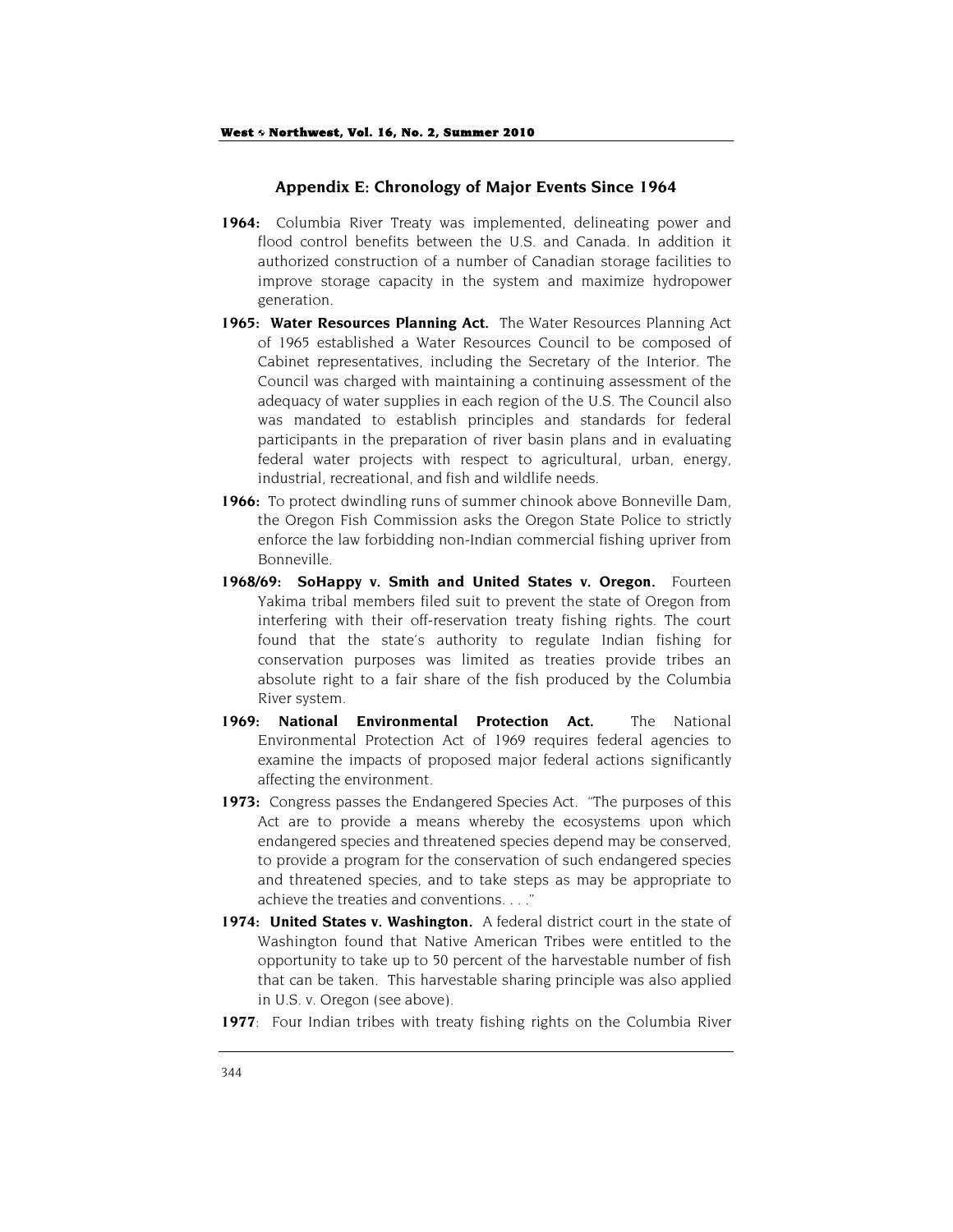form the Columbia River Inter-Tribal Fish Commission to coordinate fish management policies and objectives. The participants are the Nez Perce Tribe, Confederated Tribes of the Umatilla Reservation, Confederated Tribes of the Warm Springs Reservation, and Confederated Tribes and Bands of the Yakama Indian Nation.

- **1980:** In December, Congress approves and President Jimmy Carter signs into law the Northwest Power Act, which authorizes the four Northwest States of Idaho, Montana, Oregon and Washington to form the Northwest Power and Conservation Council (the agency was known until 2003 at the Northwest Power Planning Council) and gives the Council three distinct responsibilities: 1) prepare a program to protect, mitigate and enhance fish and wildlife, and related spawning grounds and habitat, of the Columbia River Basin that have been affected by hydropower dams, while 2) assuring the Pacific Northwest an adequate, efficient, economical and reliable power supply, and 3) informing the public about energy and fish and wildlife and involving the public in decisionmaking. The Council met for the first time in April 1981.
- 1985: Pacific Salmon Treaty was ratified as a cooperative agreement between U.S. and Canada to research and enhance Pacific salmon stocks.
- **1988:** Snake River coho salmon are considered extinct.
- **1991:** In April, the National Marine Fisheries Service proposes to list Snake River sockeye as an endangered species. In June, the Service proposes to list Snake River spring/summer and fall chinook as threatened species. The Service declines to list lower Columbia coho on the grounds that the population was so infused with the genetic material of hatchery-bred coho that no truly wild coho remain.
- **1995:** In May, British Columbia's Legislative Assembly approves the Columbia Basin Trust Act, which established the Columbia Basin Trust ". . .to help create a prosperous economy with a healthy and renewed natural environment." The Trust is ". . .an autonomous and independent organization of communities," according to its literature. Through the Trust, millions of dollars will flow into the Canadian Columbia River Basin from the sale of electricity in the United States so called "downstream benefits" - made possible by the operation of storage reservoirs behind the three Canadian dams of the 1962 Columbia River Treaty
- **1995-1999: Endangered Species Act Listings.** Nine additional species of fish throughout Columbia Basin were listed under the Endangered Species Act.
- **1999:** The Entities determined that some provisions of the CRT covering Entitlement delivery did not address the realities of the Pacific Northwest grid, and that new rules covering the cost of electric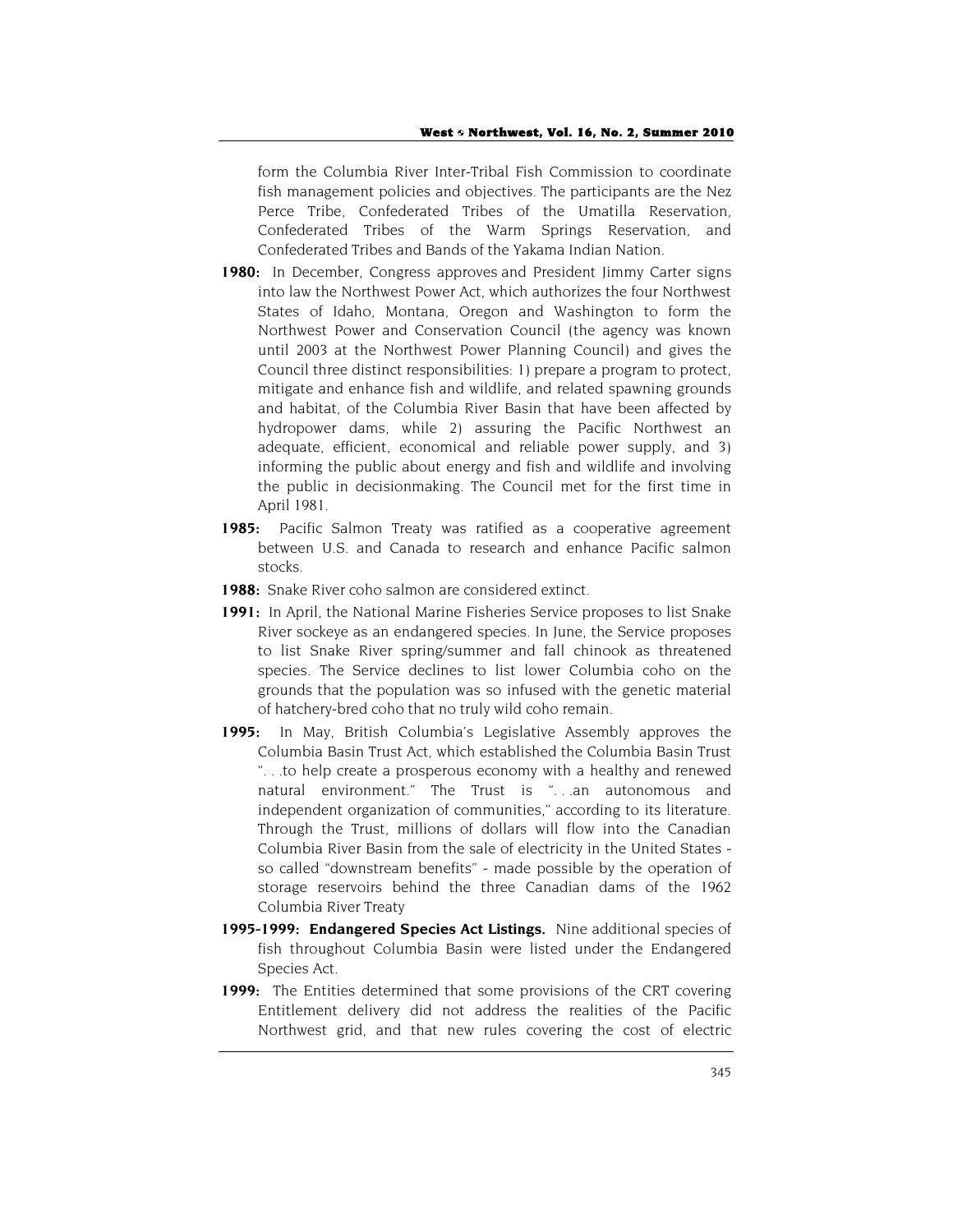transmission had not been anticipated. This change was considered to be "substantial" and the United States' State Department (State) and the Canadian Department of Foreign Affairs and International Trade (DFAIT) were consulted, and ultimately covered the agreements with an Exchange of Notes.

- **2000:** The Entitles agreed to coordinate the operation of Libby with Canadian projects to self compensate Canada for losses incurred as a result of the operation of Libby for Endangered Species. The original difference of opinion was presented to State and DFAIT, but no resolution appeared to be possible, so the Entities were allowed to see if a pragmatic resolution could be developed. The idea of selfcompensation allowed an agreement to be developed, without compromising the original position of either country. The agreement provides both parties with very short termination options, so there is an incentive to make it work, rather than go to a very lengthy arbitration process.
- **2001-2004:** Salmon and steelhead returns to the Columbia River are far above recent ten-year averages. Some, such as the returns in 2003, are the highest since record keeping began at Bonneville Dam in 1938. In 2003, more than 920,000 chinook salmon were counted crossing Bonneville Dam, where the ten-year average count was 399,000. A number of factors appeared to be contributing to the increased run sizes, including improved fish passage at dams, improved spawning and rearing habitat, improved feeding conditions in the ocean, and a reduction of intercepting fisheries. In 2004, as strong runs continued, scientists at NOAA Fisheries who monitor the runs said it appeared the runs would stay high at least through 2006.
- **2008:** The Pacific Salmon Treaty established the Pacific Salmon Commission, a bilateral body that recommends to the U.S. and Canada the ocean salmon fishing levels in Southeast Alaska and British Columbia. The United States and Canada adopted a new set of fishing regimes for Chinook, coho, chum and Transboundary Rivers on December 23, 2008, through an exchange of diplomatic notes (see discussion in comments for additional information).
- **2008:** Fisheries have had recent steep declines and there have been closures of recent fishing seasons.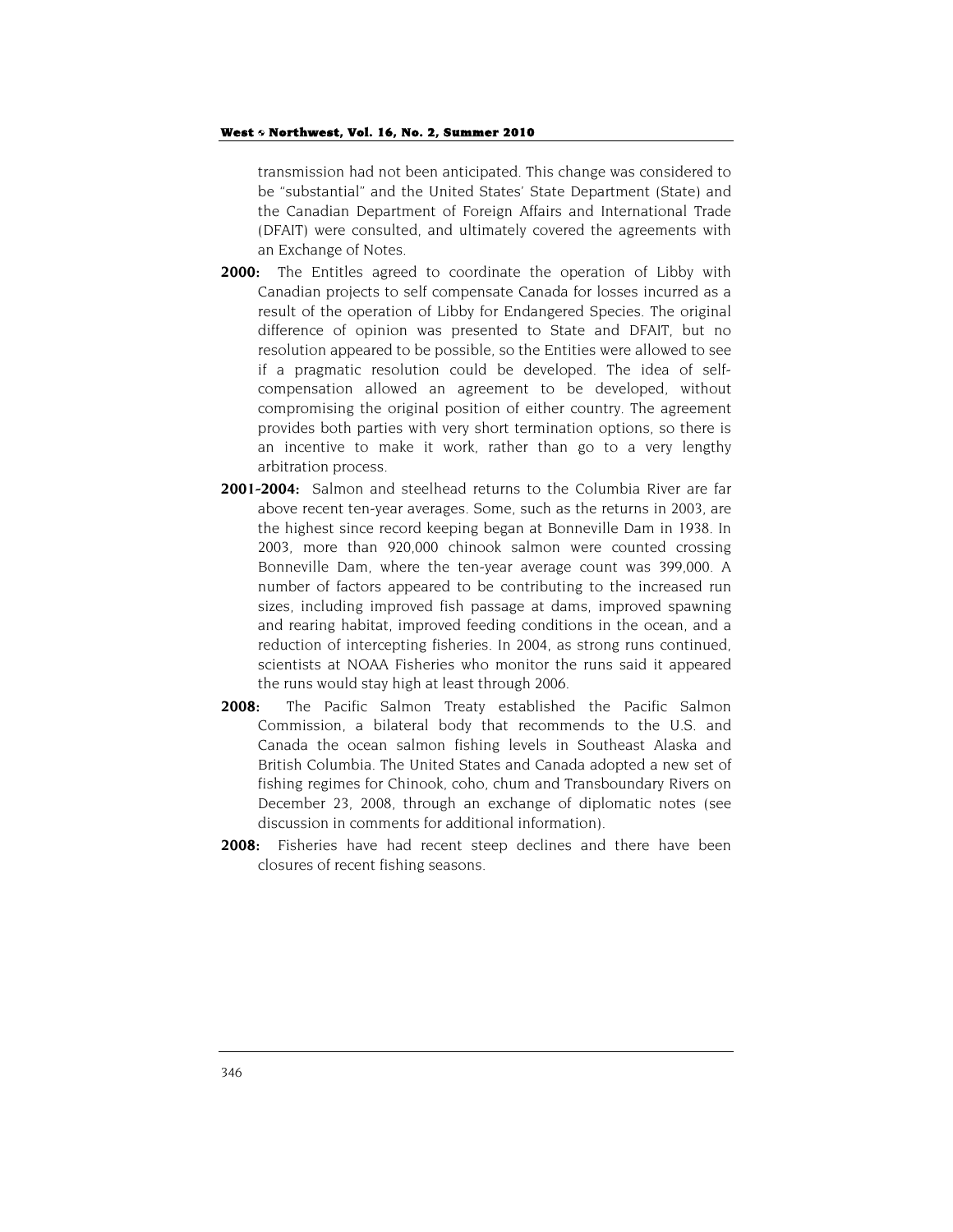## **Appendix F: Top-Ten Lessons for Transboundary Water**  Management<sup>83</sup>

1. River basins may not be a sufficient "territory of the problem." If the goal is build livable communities, vibrant economies, and healthy environments, it may be necessary to reach beyond the river basin itself.

2. The initiation and implementation of transboundary water agreements depends first and foremost on political will. If sovereign entities are not willing to share power and negotiate mutual gain solutions, it will be difficult (if not impossible) to forge practical transboundary arrangements.

3. The development and implementation of transboundary water plans should seek to involve all the stakeholders in an open, transparent, and inclusive process. To the extent practicable, the multiple stakeholders should be allowed to help name issues, frame options, deliberate over the consequences of alternatives, and seek consensus on how to move forward.

4. The most effective transboundary initiatives tend to embrace multiple issues: water, land, economic development, and so on. In this respect, transboundary conversations may start by focusing on water allocation but eventually embrace a larger mix of issues and concerns.

5. The participants in a transboundary water negotiation should employ joint fact-finding - clarifying what they know, don't know, and need to know in order to make informed decisions. Joint fact-finding promotes political legitimacy, an interest-based agenda (i.e., a focus on the most salient issues), and scientific credibility.

6. The most effective transboundary agreements and governance arrangements are homegrown, not imposed from outside the river basin. International conventions and protocols may be necessary to create an independent framework when none exists and to otherwise inform and invigorate homegrown efforts - but such conventions and protocols are not sufficient.

7. Transboundary negotiations should apply widely accepted principles such as equitable use, reasonable use, sharing benefits, and doing no harm.

8. Universities and scholars can play a valuable role in terms of informing and invigorating transboundary water efforts; harvesting lessons learned from other experiences; and perhaps in some cases serving as an impartial, nonpartisan convener and coordinator of transboundary collaboration. An important corollary to this lesson is that scholarly studies are necessary, but not sufficient.

<sup>83.</sup> These lessons - synthesized by Matthew McKinney - are based on presentations and dialogue at the 5th World Water Forum (Istanbul, Turkey, March 2009), and include experiences from Europe, Central Asia, the Middle East, and the United States.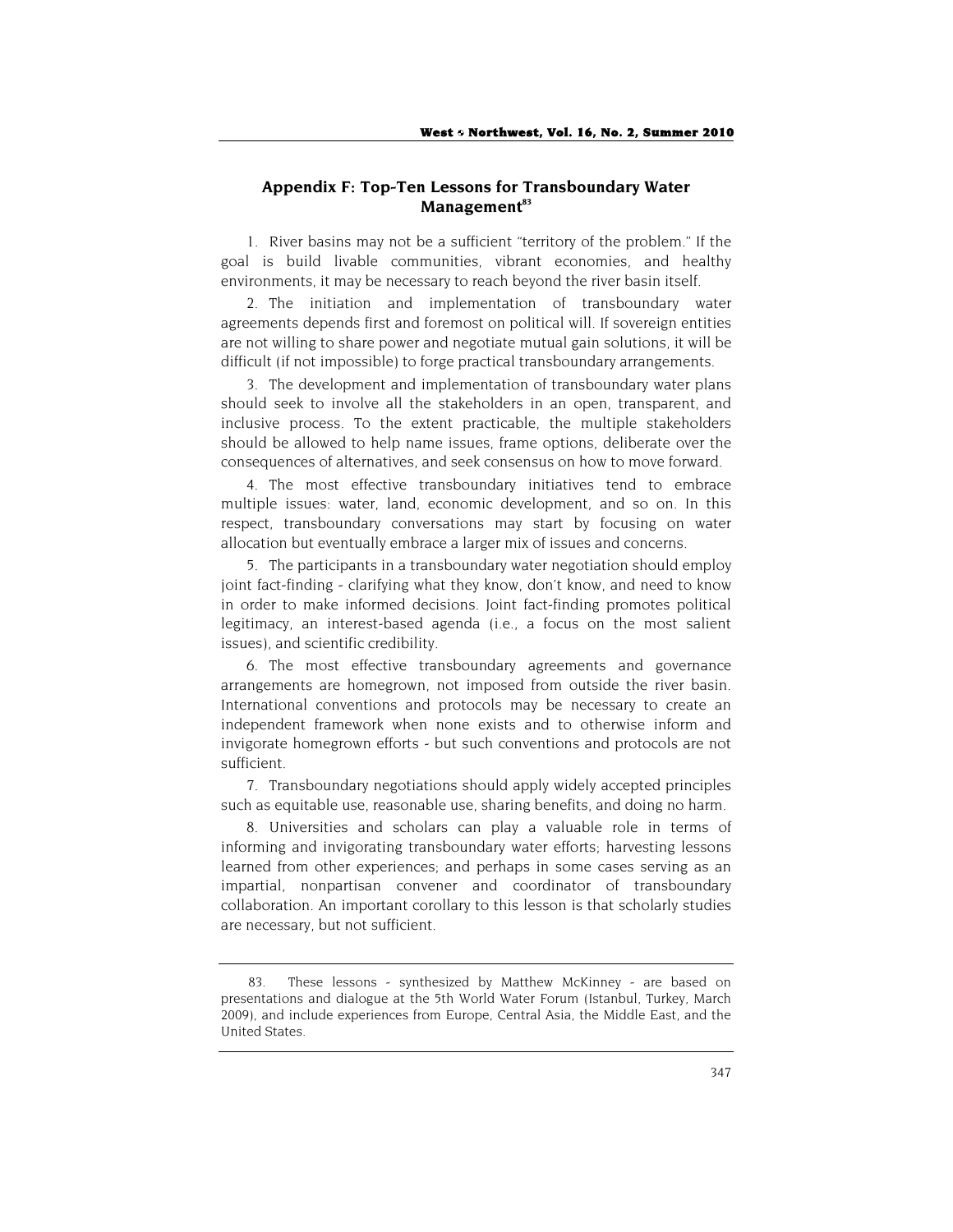9. In the process of initiating, convening, negotiating, and implementing transboundary water agreements, it is critical to be sensitive to the relative distribution of power among the participants. In theory, hegemons should use their power to initiate, inspire, and model cooperative behavior.

10. To promote transparency and accountability, a multi-stakeholder group should monitor the implementation of transboundary water agreements and plans. This group should expect and plan for change - new information, issues, and players. In this respect, the governing arrangement should be flexible and adaptive.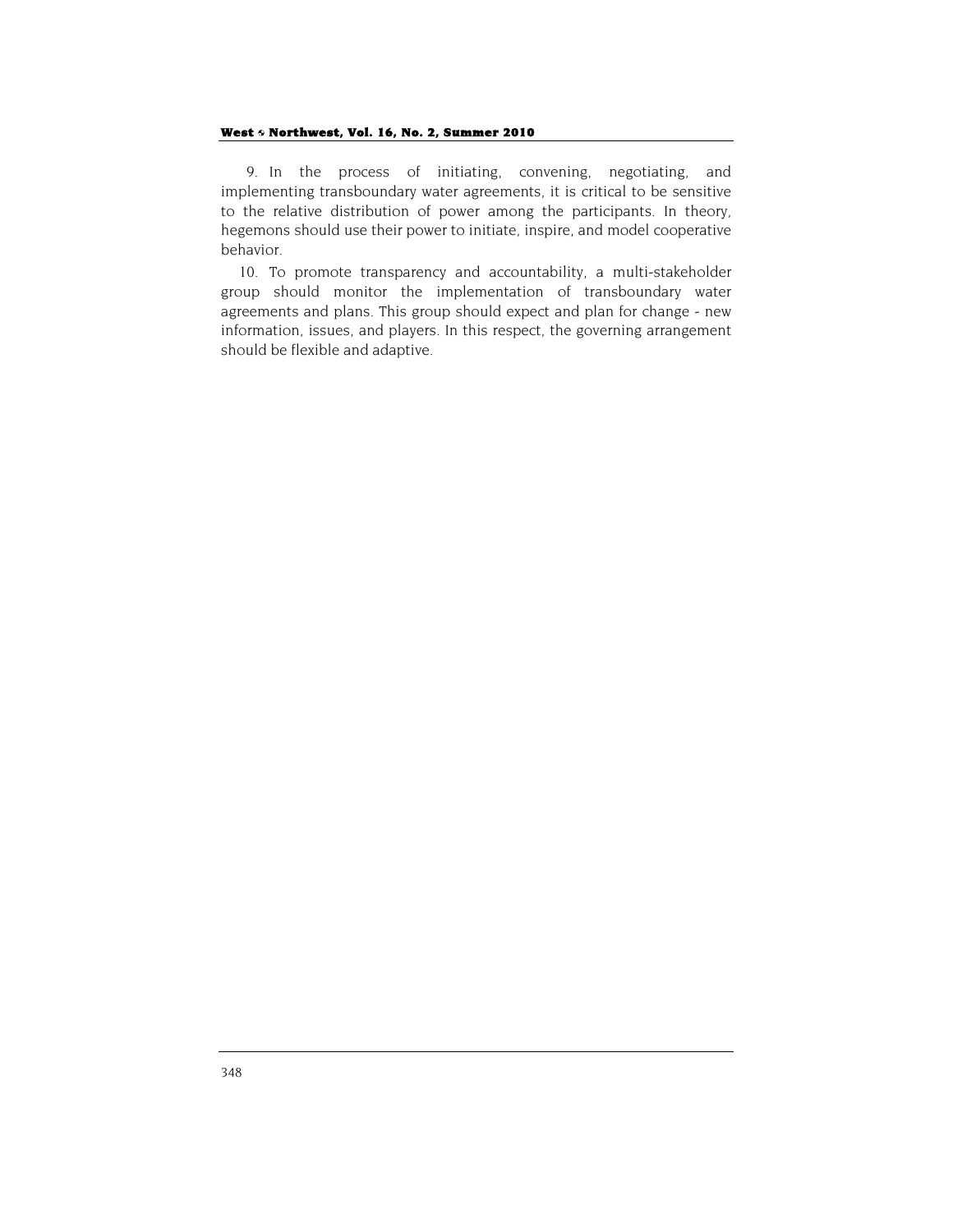## **Appendix G: Principles of Collaboration on Natural Resources**

The Collaborative Democracy Network has identified at least fifty different theoretical frameworks for collaborative planning and policymaking.<sup>84</sup> Although there is some variation among these frameworks, the following propositions constitute a coherent and widely shared group of general principles that inform collaboration on natural resources.<sup>85</sup> It should also be noted that, while something like these principles might inform and invigorate many collaborative processes (particularly collaborative processes convened by government entities with authority and responsibility over particular issues), many such processes are organic, homegrown efforts by citizens and non-governmental agencies. In the latter case, the collaborative process often starts with a diverse coalition of people committed to a common agenda. Other people are then brought on board as they agree with the purpose and scope of the emerging conversation.

- **Purpose-driven** Collaboration focuses on the needs and interests of the participants, it is purpose-driven. It is intentionally designed and managed in line with an agenda, ground rules, sideboards, a timetable, and a budget approved by all the parties.
- **Inclusive** Collaboration includes those people that are interested in or affected by the issues; those that are needed to implement any outcome; and those that might challenge the process or the outcome. Participation is voluntary. The most effective method to identify participants is to allow stakeholder groups to select their own representative.
- **Informed** All parties have an equal opportunity to share views and information. The process fosters mutual learning, common understanding, and consideration of a variety of options. It enables participants to jointly develop and rely on the best available information, regardless of sources. Scientific information represents one way knowing, and is integrated with other ways of knowing (e.g., anecdotal information).

<sup>84.</sup> Learn more about the Collaborative Democracy Network at www.csus.edu/ccp/cdn (last visited Feb, 27, 2010).

<sup>85.</sup> These propositions are adapted from a speech presented by Professor Lawrence Susskind at *Water in the West*, Bozeman, Montana, September 2006. Also, see *Breaking Robert's Rules: The New Way to Run Your Meeting, Build Consensus, and Get Results,* Lawrence Susskind and Jeffrey Cruikshank, Oxford University Press, 2006; and Gerald Cormick, et al., *Building Consensus for a Sustainable Future: Putting Principles into Practice* (National Round Table on the Environment and the Economy, 1996).